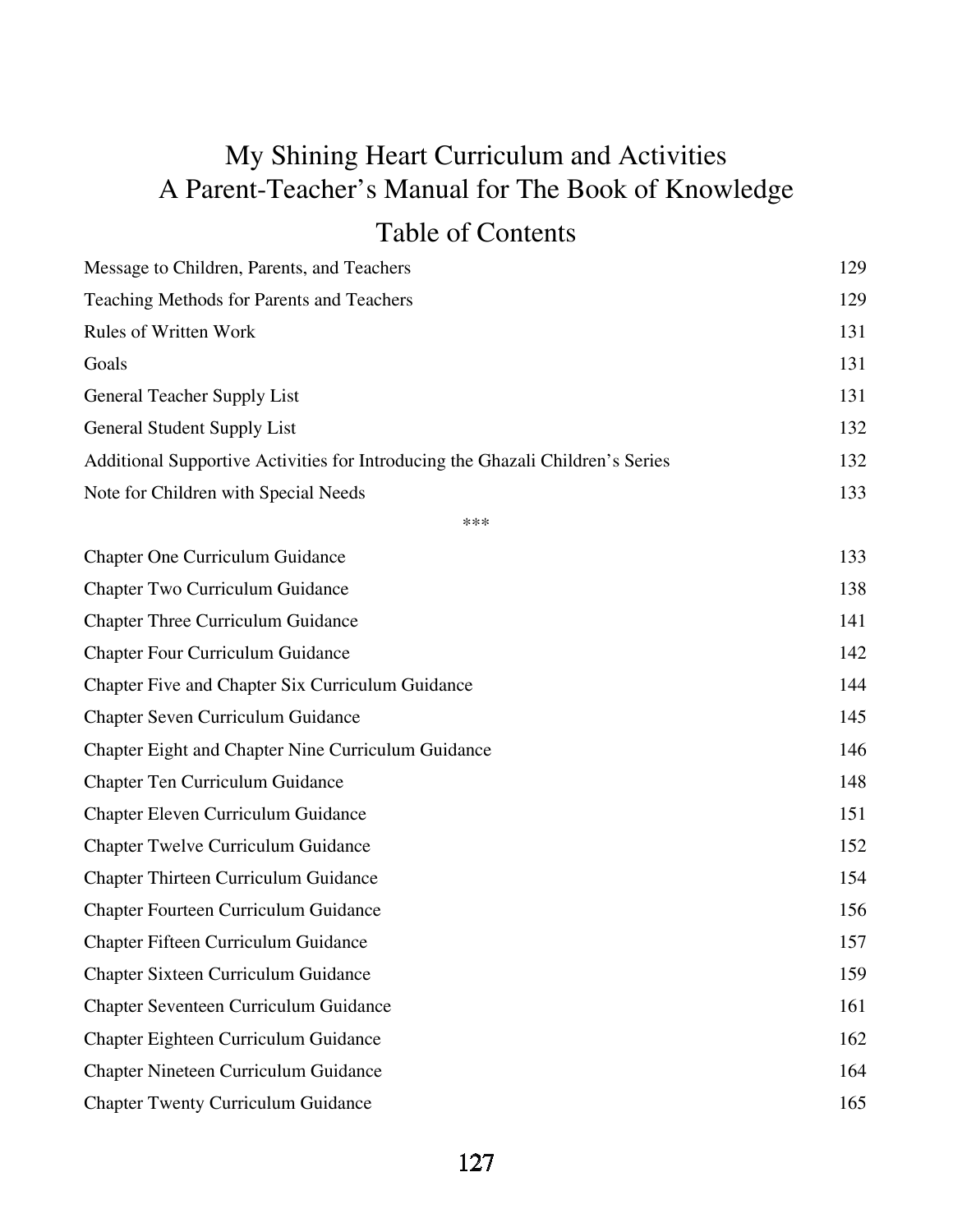| Teaching Methods for Chapter Twenty-One through Chapter Twenty-Nine | 167 |
|---------------------------------------------------------------------|-----|
| Chapter Twenty-One and Chapter Twenty-Two Curriculum Guidance       | 167 |
| <b>Chapter Twenty-Three Curriculum Guidance</b>                     | 169 |
| <b>Chapter Twenty-Four Curriculum Guidance</b>                      | 171 |
| <b>Chapter Twenty-Five Curriculum Guidance</b>                      | 172 |
| <b>Chapter Twenty-Six Curriculum Guidance</b>                       | 174 |
| <b>Chapter Twenty-Seven Curriculum Guidance</b>                     | 175 |
| <b>Chapter Twenty-Eight Curriculum Guidance</b>                     | 176 |
| <b>Chapter Twenty-Nine Curriculum Guidance</b>                      | 178 |
| <b>Chapter Thirty Curriculum Guidance</b>                           | 180 |
| <b>Chapter Thirty-One Curriculum Guidance</b>                       | 181 |
| <b>Chapter Thirty-Two Curriculum Guidance</b>                       | 183 |
| <b>Chapter Thirty-Three Curriculum Guidance</b>                     | 184 |
| Chapter Thirty-Four and Chapter Thirty-Five Curriculum Guidance     | 186 |
| <b>Chapter Thirty-Six Curriculum Guidance</b>                       | 187 |
| Chapter Thirty-Seven and Chapter Thirty-Eight Curriculum Guidance   | 189 |
| <b>Chapter Thirty-Nine Curriculum Guidance</b>                      | 190 |
| <b>Chapter Forty Curriculum Guidance</b>                            | 192 |
| <b>Closure Ceremony Guidance</b>                                    | 193 |

Fons Vitae invites parents and teachers to send us their own creative ideas for curricula and activities which will help children practice what they are learning in their daily lives. Your comments and suggestions will help Fons Vitae design future curricula and make any needed adjustments to future editions of this volume (www.ghazalichildren.org).

You will notice that several of the activities are repeated in every chapter. If a child practices or, for example, draws on his or her heart-drawing once, it will not become a conscious part of his or her life. By repeating these activities over and over again, it is hoped that the child will feel so familiar and at home with these ideas that they will become permanent habits.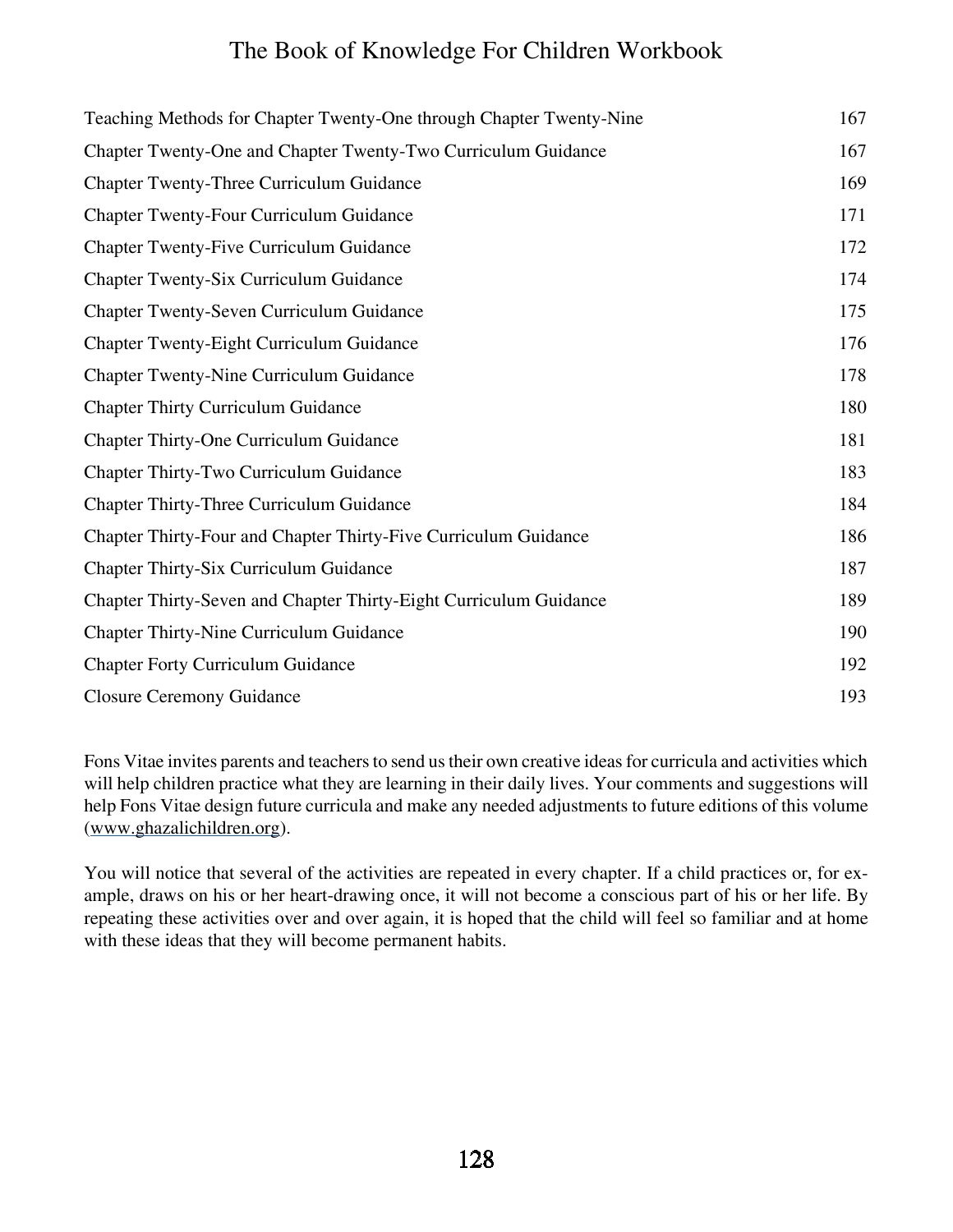To be adjusted creatively according to age groups

# **Message to Children, Parents, and Teachers**

"God will not change the condition of a people until they change what is within themselves." (Chapter 13, Verse 11)

Dear Children, Parents, and Teachers,

Let's change what is within ourselves for the better! That is the intention of the Ghazali Children's Series. We all feel terrible about what is going on in the world today, and we want to know what we can do about it. Allah will improve our situations if we improve what is inside of us, meaning our character. Our character is made up of our habits which can be good or bad actions, thoughts, or feelings. Building good character cleans our spiritual hearts and allows Allah's  $\mathbb{R}$  beauty to shine through us. To build it, we must practice living and thinking in the best way until good habits become our way of life inwardly and outwardly. Together, we will set upon a journey to build good character and polish our hearts—helping each other along the way. Let's begin!

# **Teaching Methods for Parents and Teachers**

Children will easily recognize and understand the truths of each teaching from Imam al-Ghazali. What is of utmost importance is that these lessons are reinforced by actually being practiced on a regular basis. In life, what we do over and over again quickly becomes a habit and the way we naturally do something. In this curriculum, we present traditional teaching methods such as review questions, crafts, and songs, but we also introduce a new method of play-learning in the spirit of prophetic instructions to let children play. Playing games and play-acting virtuous qualities is a fun and effective way for children to change their reflex reactions through repetition and allow those virtuous qualities to become second nature. For example, sharing when their first instinct is not to share—they must practice sharing in play-acting, over and over again, until it becomes easy for them and a pleasure. The success of the Ghazali Children's Series will depend upon the children being encouraged by parents and teachers in creative and enjoyable ways to practice all their learning on a regular basis.

# **Teacher Etiquette**

- We must demonstrate to our children that we are applying the Ghazali Children's Series to ourselves and that we are willing to participate in the learning activities. For every learning activity, we strongly recommend doing exactly what the children are expected to do, yourself.
- Make the lessons in this Series a regular conversation in your family/class, and/or share the lesson plans with the families of the children in your class clearly requesting that they incorporate the Series into their family life. (Parents will be included among those referred to as "teachers" in this manual.)
- You are key to nourishing the children's motivation as you gather them to learn in a *supportive* and *non-judgmental* environment, providing positive reinforcement for their efforts.
- Have realistic expectations, based on each child's developmental level, for helping the students perform virtuous habits and putting into practice what they have been taught. Young children vary considerably in their understanding of questions and taking part in discussions.
- Be patient and encourage your student to reach his/her maximum potential and praise them often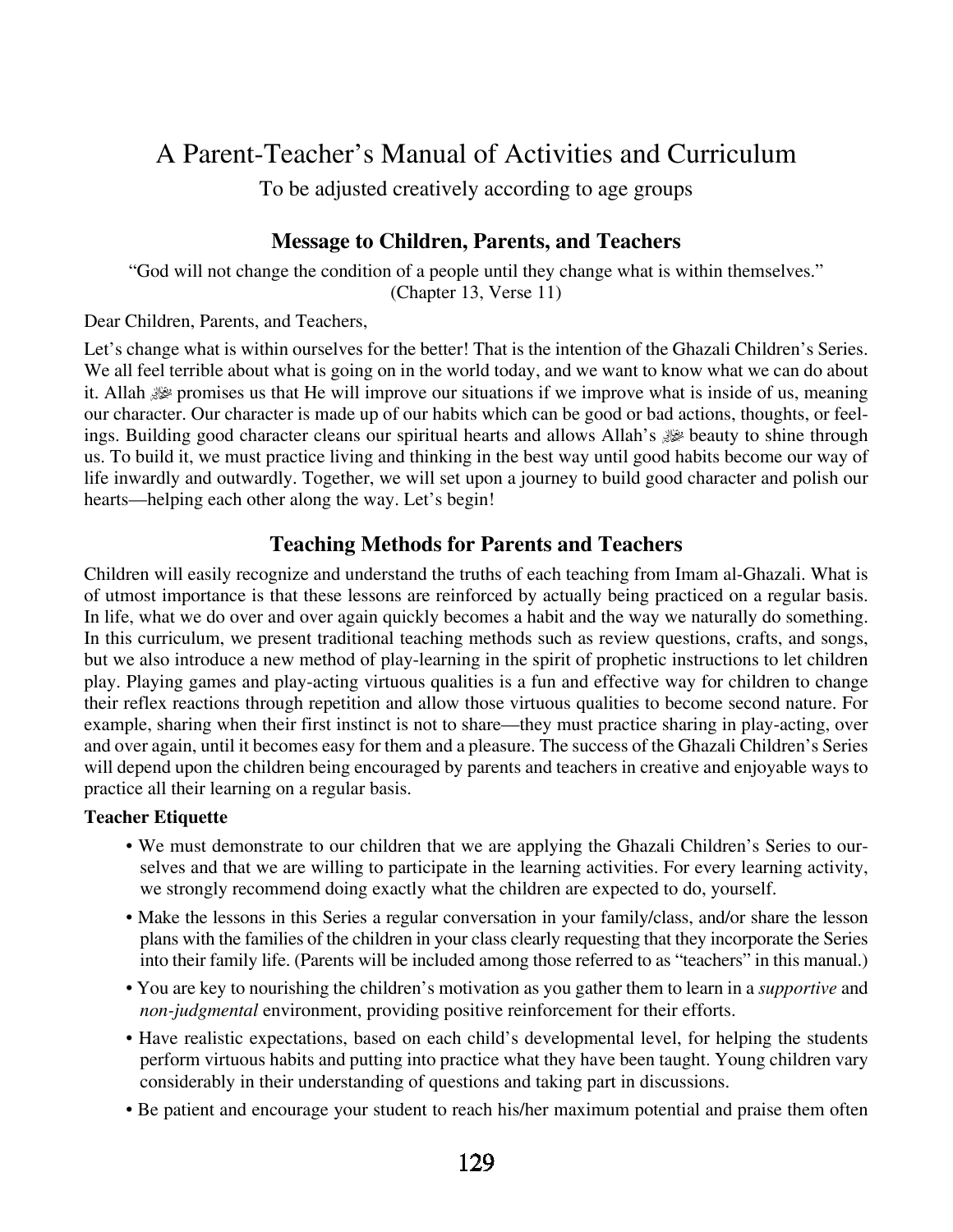in their efforts to develop good character. Remember, you may not see all of the positive results of this Series until the children have grown into adults, but God-willing it is making a positive impact!

### **Program Overview**

- The Ghazali Children's curriculum is a habit-forming program that builds upon itself. It includes daily, weekly, and monthly activities that are repeated in order to form good habits that enhance the inner and outer lives of children.
- After meeting on a recommended weekly basis in a formal class to learn through short and lighthearted readings, crafts, songs, and fun games, children will choose virtues from a "Secret Virtue Box," which they help to make and decorate.
- The children will perform daily practice of the virtue(s) chosen from the "Secret Virtue Box." The children will look for daily opportunities to practice their virtue(s), aiming for 40 repetitions to make it a habit.
- Alongside their "secret virtue" practice, they will use a symbolic spiritual heart craft to visualize bad habits, and plan what parts of their character they want to work on.
- As the curriculum progresses, children will begin to work in teams to donate toys and clothing to charities, cook food for those in need, and/or visit the sick/elderly. The children will work in teams to keep up at least one community service activity on a monthly basis minimum. You are essential in assisting the children in planning and arranging these repeated activities, and making sure the children keep them up. Please read ahead so that you can adequately plan for these activities.

### **Curriculum Specifics and Delivery**

- This curriculum is intended for children ages 7 to 13 years old. The reading level of the Book of Knowledge and Book of Belief is appropriate to be read aloud by an adult to any age group. Children who are reading on grade level could read the Book of Knowledge and Book of Belief themselves if they are mid-year 3rd grade or higher. The reading materials and curriculum can be simplified for younger children as well as adjusted for older adolescents. For example, passages from the Quran and *hadith* may be more suitable for older children, while some art activities may be more engaging for the young. For curriculum updates, see www.ghazalichildren.org.
- We recommend you (the teacher) first read the chapter in the Book, the Workbook questions, and the respective activity descriptions in order to prepare class materials ahead of time.
- $\bullet$  Always begin each lesson with *du'a'* and end with *du'a'*. We also recommend incorporating a moment of silence before you begin.
- We present various activities per chapter in order that you might choose whichever of them works best for your group of students (not because we expect you would complete all of the activities).
- The Core Lessons can serve as checkpoints for verifying that children understand the basic message of the chapters, but are not meant to be easy summaries which might diminish the process of learning through stories. The Essential Questions are meant to be open-ended and can be used during the Guided Personal Reflections and/or with older children in essay format.
- The timing and amount of material to be delivered at once is up to you, although you will notice that this curriculum is presented as if the students are meeting at least weekly. Meeting at least once weekly is recommended for the sake of habit building.
- Deliver the curriculum in the sequence presented in the Book (unless otherwise noted) because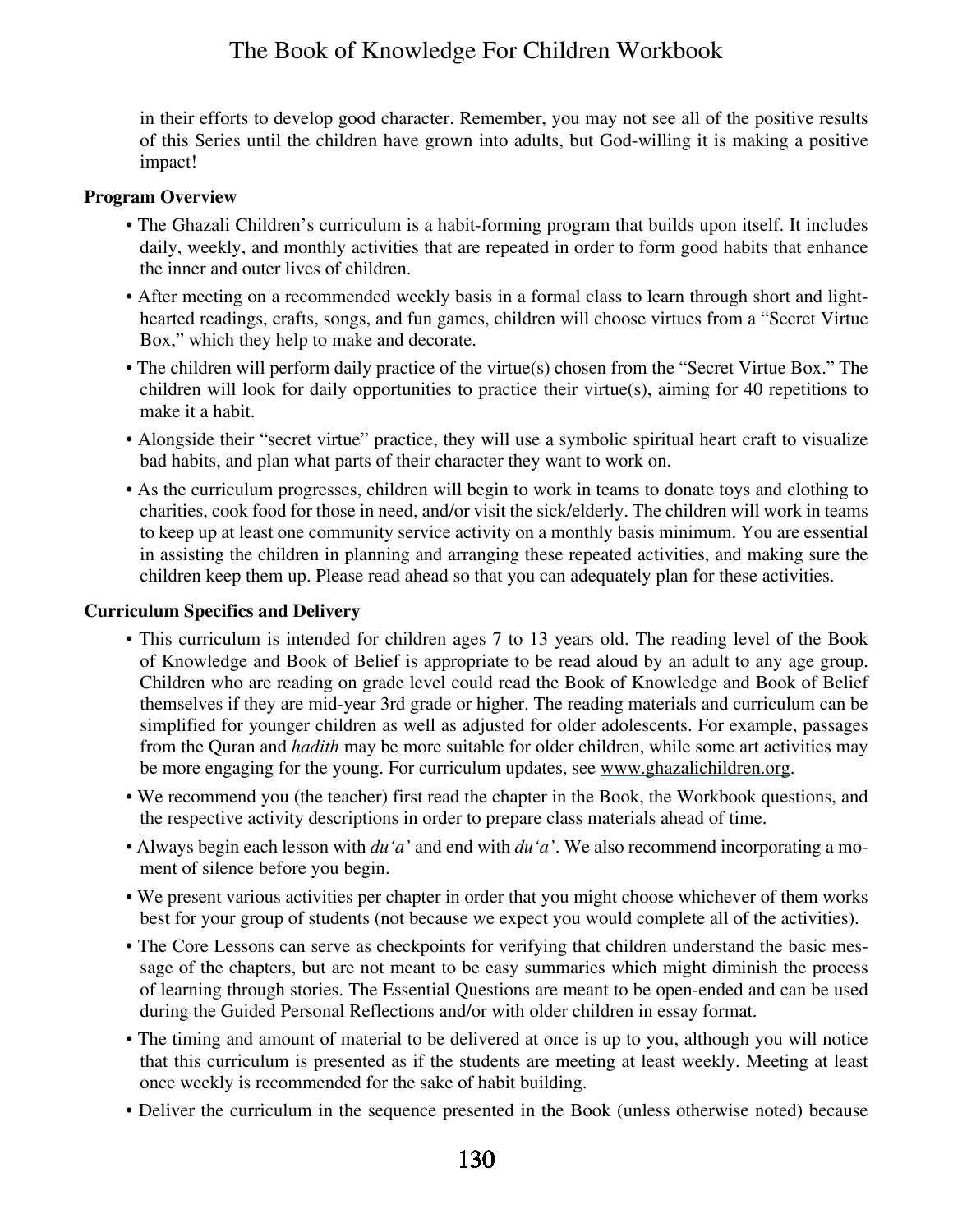the curriculum builds upon itself. Some activities correlate to more than one chapter, and as some chapters are very short you may choose to combine chapters.

- Before moving on to a new chapter, the teacher should review the Core Lesson(s) in the previous chapter.
- During class time, the reading in the Book and the Workbook questions should precede the activities unless otherwise noted.
- You should engage the students with real life experiences and examples, give instructions, supervise discussions, and help the student when needed.
- Please create your own activities too and post them on www.ghazalichildren.org for the whole community. We simply request that you keep the activities habit-forming and fun!
- Be creative in your teaching approach and turn to Allah  $\mathbb{R}$  first whenever inevitable challenges come up. Always feel free to reach out to Fons Vitae if you need help, and please encourage your students to frequently visit http://www.ghazalichildren.org to meet global friends and to participate in the contests associated with each book. Do submit your own insights and ideas to be shared!

# **Rules of Written Work**

- Children may write in their Workbooks or answer Workbook questions in their own journal.
- You may photocopy pictures in the Workbook for coloring or allow children to color in their own Workbooks.
- Encourage students to keep their written work orderly and neat. Writing with a pencil instead of a pen may be neater.
- Reflection journals should be updated each time a discussion takes place.

# **Goals**

- Teachers and students will read and discuss the text.
- Teachers and students will answer questions in the Workbook.
- Teachers and students will work together to engage in discussions regarding experiences related to the reading. Ask what each child has understood from a given chapter.
- Teachers and students will participate in in-class activities.
- Teachers and students will participate in daily-life activities.
- Teachers and students will participate in community service activities.
- Teachers and students will be role models of good character to others around them.
- Students will be more cognizant of their thoughts, actions, and words and how these relate to their spiritual hearts.

May Allah  $\mathbb{R}$  guide each of us and our beloved children! Ameen.

# **General Teacher Supply List**

. Adult edition as well as Children's Reader (Book of Knowledge, Book of Belief, etc.), Workbook, large item to write on such as dry erase board, large flipping paper pad on an easel, or chalkboard, corresponding writing materials.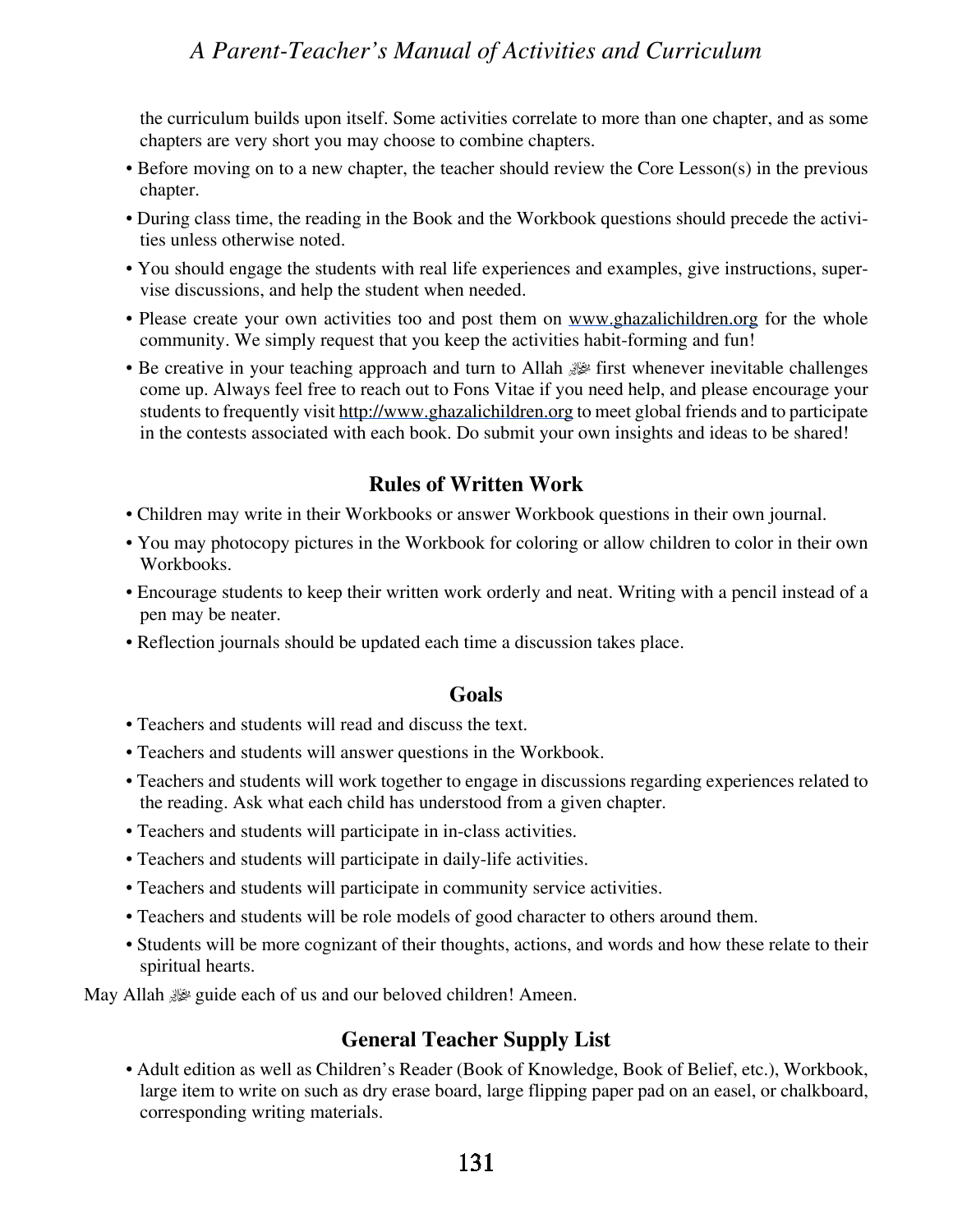# **General Student Supply List**

• Reader (Book of Knowledge, Book of Belief, etc.), Workbook, composition journals (2), pencils, colored pencils, and paper for art work and drawings.

# **Additional Supportive Activities for Introducing the Ghazali Children's Series**

### **Step 1: Background Story**

Read the introductory story about Imam al-Ghazali and complete questions about his life with the children.

### **Step 2: Teacher Demonstration**

Prepare a simple skit for children to watch in which adults are treating each other unkindly. For example, one adult has a delicious treat and refuses to share with the other person. Gossip, envy, hatred can also be demonstrated in short skits to the children. Tell the children that you will let them know when they can contribute to the conversation. Ask them to share what they see happening, determine if it is good behavior or not, and say what behavior would be better. Use the children's feedback to act out the skits once again. Tell the children that you will speak your negative thoughts and feelings out loud, but then stop yourself from acting upon them and instead choose the virtuous action recommended by the children.

### **Step 3: Making Words Clear**

Children may not have a clear definition of "character," "actions," "thoughts," "feelings," and "habits." Ahead of time, create a simple definition of each and print them out on paper. Also create a board with the words and leave space to tape or paste the definition to be correctly matched by the children. Hand one definition to each child. Begin by asking the children what one word means, then ask them to find the right definition from the printed definitions. Reward the children with a treat once the correct definition is chosen. Keep the finished board visible at all times so that you and the children can refer to it as needed. Make the board large enough to add definitions as you go along like "spiritual heart," "intention," "progress," "truthfulness," "sincerity," etc.

### **Step 4: Discuss Pearls of Wisdom**

After the children get a sense of what they will be doing with the Ghazali Children's Series, take some time to go over the following "Pearls of Wisdom" with the children and discuss why they might be important. Display the "Pearls" for future reference and/or give each child a copy to keep.

### **Pearls of Wisdom:**

1. Become the commander of your own ship! Live by these words: "Be careful of your thoughts, for your thoughts become your words. Be careful of your words, for your words become your actions. Be careful of your actions, for your actions become your habits. Be careful of your habits, for your habits become your character. Be careful of your character, for your character becomes your destiny." —Chinese proverb

2. Focus on progress, NOT long-term goals. You will go far with Allah's  $\mathbb{R}$  help, but it takes small steps. Measure your progress each day by checking in with yourself. Ask, "Am I making progress?" (Even a little bit counts!) Just focus on that answer being 'yes,' and don't be blinded by the long-term.

3. Cleaning one's spiritual heart is not about doing so many extra good deeds. It is about doing what we are already doing with love, kindness, and joy.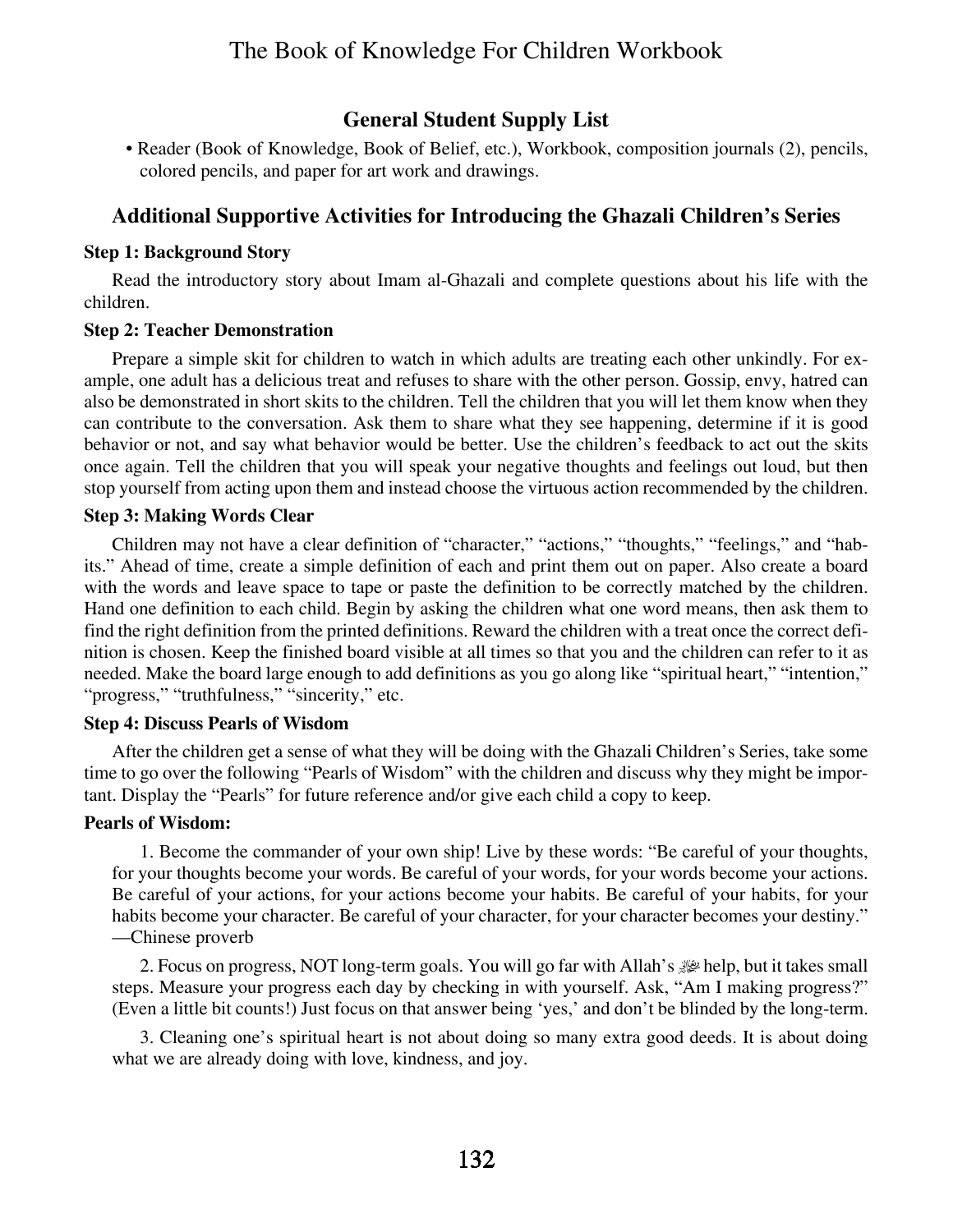#### **Step 5: Time Organization Tools for Children**

This Series is NOT requesting that children sacrifice a lot of their playtime for extra virtuous activities. It is simply encouraging us all to do the same things we normally do in a beautiful and virtuous way. Please stress this point as a part of discussing time organization. Here are few tools you can use to talk about organizing time:

#### **Tool 1: Check-In: Freeing Up Time for Good Deeds**

Guide the children through these short questions. Repeat throughout the Series as needed.

1. Name three things that you like to do when you are not in school.

2. When do you do these activities and for how long? Which is the least important to you, and would you be willing to do something better instead?

3. Make a plan to spend less time doing one of these activities so that you have an extra 30 minutes to build good habits each day. For example, "I will spend 30 minutes less playing computer games each day so that I can help my little brother with his math homework."

4. Write notes to yourself to take 30 minutes each day to practice a new good habit, and stick them in the places that you did the old activities and on your bathroom mirror.

#### **Tool 2: Weekly Time Tables**

Assist the children to draw up simple weekly time tables that honor their need for recreation, but also promote spiritual development. They can allocate time for: 1) character building activities that beautify the spiritual heart; 2) regular school work; and 3) recreation.

### **Tool 3: "Planning For My Heart" Craft: Making Daily Planners**

For mature children, ask them to memorize Surah al-Asr so that you can reward them with their own brand new daily planners. Provide art materials for the children to decorate the outside cover of their journals with an inspirational message about the true meaning of life. For example, Surah 2 verse 152 which reads, "Therefore remember Me, I will remember you. Give thanks to Me, and reject not Me." Covering their decorated covers with clear contact paper or tape will protect their designs.

### **Note for Children with Special Needs**

We pray that we have all kinds of children participating in this Series including children that are ill or disabled. If a child cannot participate in some activities, please find substitutes for those children. For example, a child who is confined to their bed is in a special position to make *du'a'* for other people in need. They could also organize a charity by writing letters to donors or sharing their own story with others.

**\*\*\***

#### **Chapter One Curriculum Guidance**

**Core Lesson:** There are two kinds of learning, one practical and the other divine. Real Learning teaches us how to polish our spiritual hearts, which are different from our physical hearts. Our spiritual hearts need cleansing of vices in order to shine beautifully.

**Essential Question:** What is my spiritual heart and what does it need?

You may choose to read Chapter Twenty in conjunction with Chapter One during class time because Chapter Twenty narrates the characters actually creating their own "Spiritual Heart Visual Craft" (see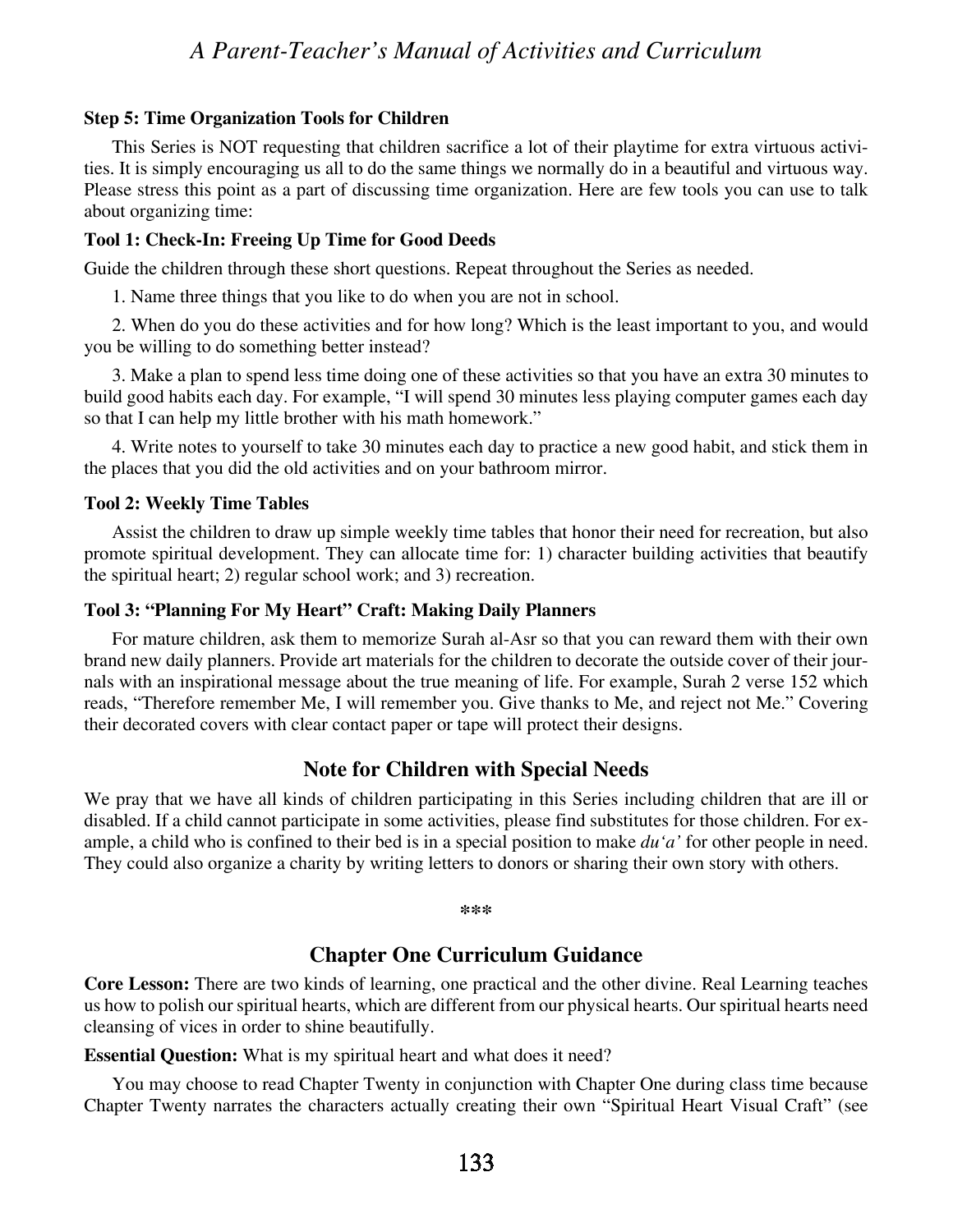below). It may take two sessions or a longer first session to accomplish these activities. Most of them are core activities to the curriculum so we strongly recommend completing them.

After reading and answering any questions, let the children know that you will first play a game(s) to check for understanding. Then, you will ask them to spread out in the classroom so that you can guide them through the personal reflection questions below and give them time to write and make artwork. The environment should be serene, allowing children time to focus on their feelings and relationship with God

New art materials, journals, or sticky notes may be laid out for the children to use for Activity 3 depending on the age group. During Activity 3, you may think about adding some soft Islamic songs to encourage the children not to speak to each other and focus on their art. Join the children in creating your own spiritual heart visual, and choose vices that you are also trying to clean away in order to set a good example for the children. Charity activities will be introduced in later chapters, but you may begin planning or participating in them now to provide ample opportunities for everyone to practice their virtues.

#### **Activity 1: Physical Heart or Spiritual Heart?**

The objective of this game is to identify which actions are connected to the physical heart and which actions are connected to the spiritual heart. The teacher will go through a list of actions and will ask the children, "Is this action connected to the physical heart or the spiritual heart?" You can use this list or come up with your own. If you would like to make this into a hands-on game, you can create paper examples of foods or activities for the physical heart and examples that are connected to the spiritual heart. Ask the children to sort them into containers listed "body/physical heart" or "spiritual heart." Hint: You can use the spiritual heart examples in "Activity 4: Spiritual Heart Visual." You will also need to create vices for Activity 4.

Examples:

Sharing—spiritual heart Running—physical heart Helping others—spiritual heart When the doctor listens to your heart with a stethoscope—physical heart Praying—spiritual heart Feeling thankful to God  $\frac{1}{2}$ —spiritual heart Feeling tired after exercising—physical heart Loving others—spiritual heart Fruit—physical heart Vegetables—physical heart

#### **Activity 2: The Virtues of the Messenger** s **Game**

The purpose of this game is to introduce "virtues" to children from the example of the Prophet Muhammad  $\hat{\mathcal{B}}$ , and to emphasize core virtues of Muslims. Make sure that "virtue" has been defined on the definition board. Make a board for each child on which there is a table with three columns and three rows totaling nine blocks on a piece of paper. Randomly write the following virtues into the blocks, making the order different for each game board you create: Love, Wish good for others, Never harm anyone with words, Never harm anyone with body, Protect others from harm, Believe in Allah we with your heart and actions, Protect yourself from anger, Don't seek revenge, Forgive others.

Now share these beautiful *ahadith* with the children, and ask the children to put a treat on a virtue they learn from each *hadith*. Discuss the *ahadith* and their virtues as you play. Each *hadith* will have multiple virtues so they will quickly fill their virtue boards and can exclaim, "Al-hamdulilah!" Here are some recommended *ahadith*: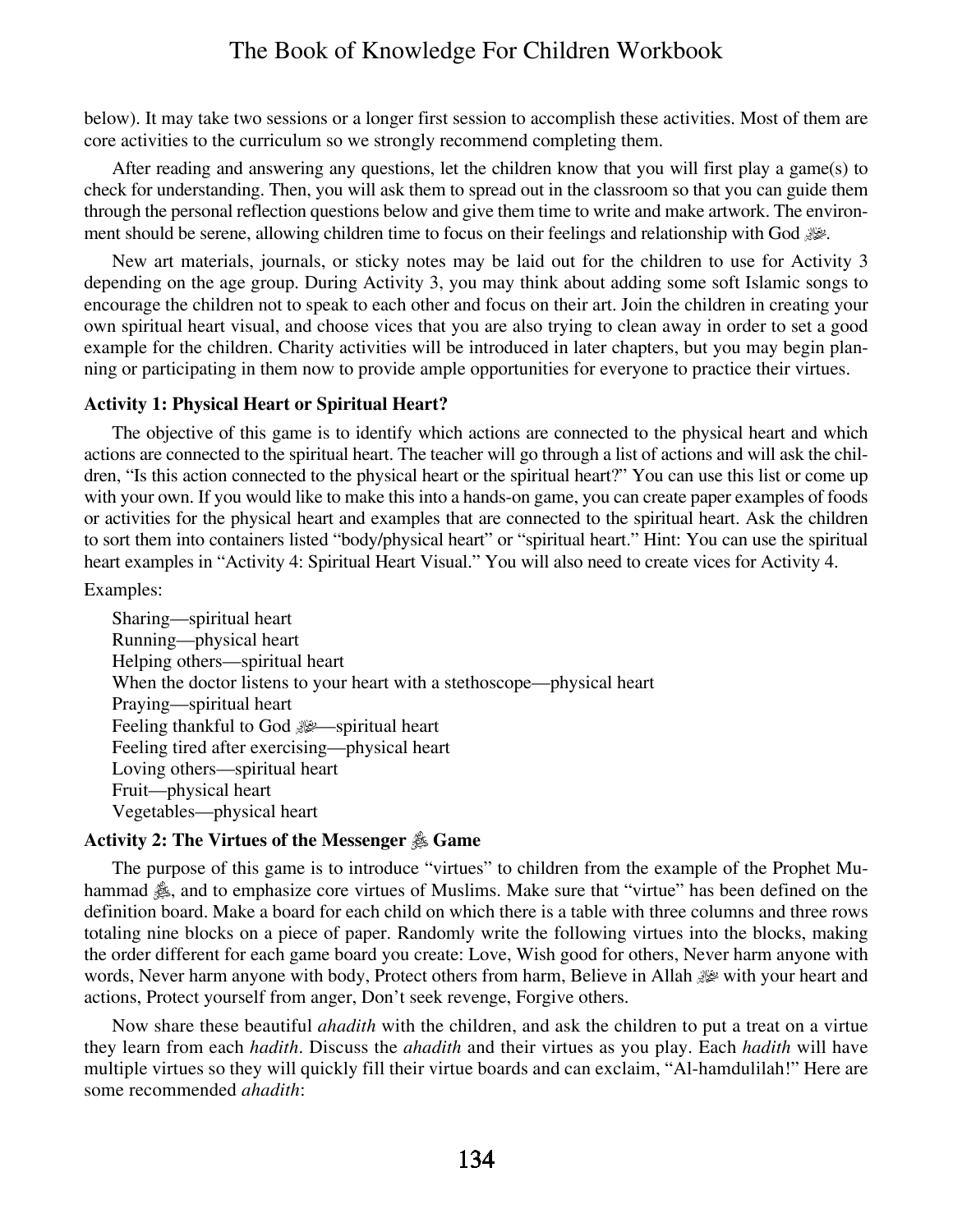- 1. Anas relates that the Prophet  $\&$  said: "None of you truly believes until he loves for his brother what he loves for himself," (Bukhari and Muslim). Game words: Love, Wish good for others, Believe in Allah  $\mathbb{R}^n$  with your heart and actions
- 2. Abu Musa Al-Ash'ari, may Allah  $\mathcal{L}$  be pleased with him, reported: I asked the Messenger of Allah  $\hat{\mathcal{B}}$ : "Who is the most excellent among the Muslims?" He said, "One from whose tongue and hands others are safe," (Bukhari and Muslim). Game words: Never harm anyone with words, Never harm anyone with body, Protect yourself from anger, Forgive, Believe in Allah with your heart and actions, Protect others from harm
- be pleased with him: The Messenger of Allah هلالة said, S. Narrated by Abu Hurayra, may Allah s be pleased with him: The Messenger of Allah "Iman (faith) has sixty or seventy-odd branches. The least of them is to remove something harmful from the road…" (Bukhari and Muslim). Game words: Protect others from harm, Believe in Allah u with your heart and actions, Wish good for others, Love
- 4. On the authority of Abu Saeed Saad ibn Malik ibn Sinan al-Khudri, may Allah we be pleased with him: The Messenger of Allah  $\&$  said, "Do not cause harm, nor respond to harm with harm," (Recorded in ibn Maja). Game words: Love, Never harm anyone with words, Never harm anyone with body, Protect yourself from anger, Forgive others, Don't seek revenge

#### **Activity 3: Guided Personal Reflection**

Ask the children to spread out in the classroom. Ensure a serene environment perhaps with soft Islamic songs playing in background. Verify that everyone knows what "intention" means and add it to the definition board if not already done.

Provide a coloring sheet with one of the 99 Names unitten in Arabic calligraphy. When beginning the reflection, the children can color this Name  $\mathcal{L}$ . http://freecoloringpages.co.uk/?q=99%20allah%20names

Interchange coloring with free-drawing or other forms of art in future repetitions of this activity. (Ask the children to draw something that appealed to them in the lesson and to share the meanings behind their artwork later.)

Ask the Essential Question(s) to the children, and allow them time to ponder upon their answers with their eyes closed or write it out in a personal journal. For example:

- a. What is my spiritual heart and what does it need?
- b. What is your intention? (Help guide the children to make their intention that of pleasing Allah  $\mathbb{R}^2$ alone.)
- c. Why are you trying to learn about taking care of your spiritual heart? What good things will happen to you if you take care of your spiritual heart?

Softly and kindly say something like this to the children: "Now close your eyes and focus on breathing in and out for 7 breaths repeating 'Al-' as one inhales and 'Hamdulilah' as one exhales. Try to find the deepest part inside your heart. Tell it that you wish to clean it and make it beautiful. Ask yourself everyday, 'Am I getting better?' Just focus on that answer being 'Yes.' Focus on getting better each day by sticking to good habits of thoughts, feelings, and actions. Don't worry about the far-off future just right now."

If possible, offer one-on-one time with each child to listen to their ideas and feelings about the class and daily activities, and reflect on their artwork.

#### **Activity 4: Spiritual Heart Visual Craft**

Create a visual reminder to work on improving character and polishing the spiritual heart, and keep track of improvement. It can be a journal or artwork. Here are instructions for creating a symbolic spiritual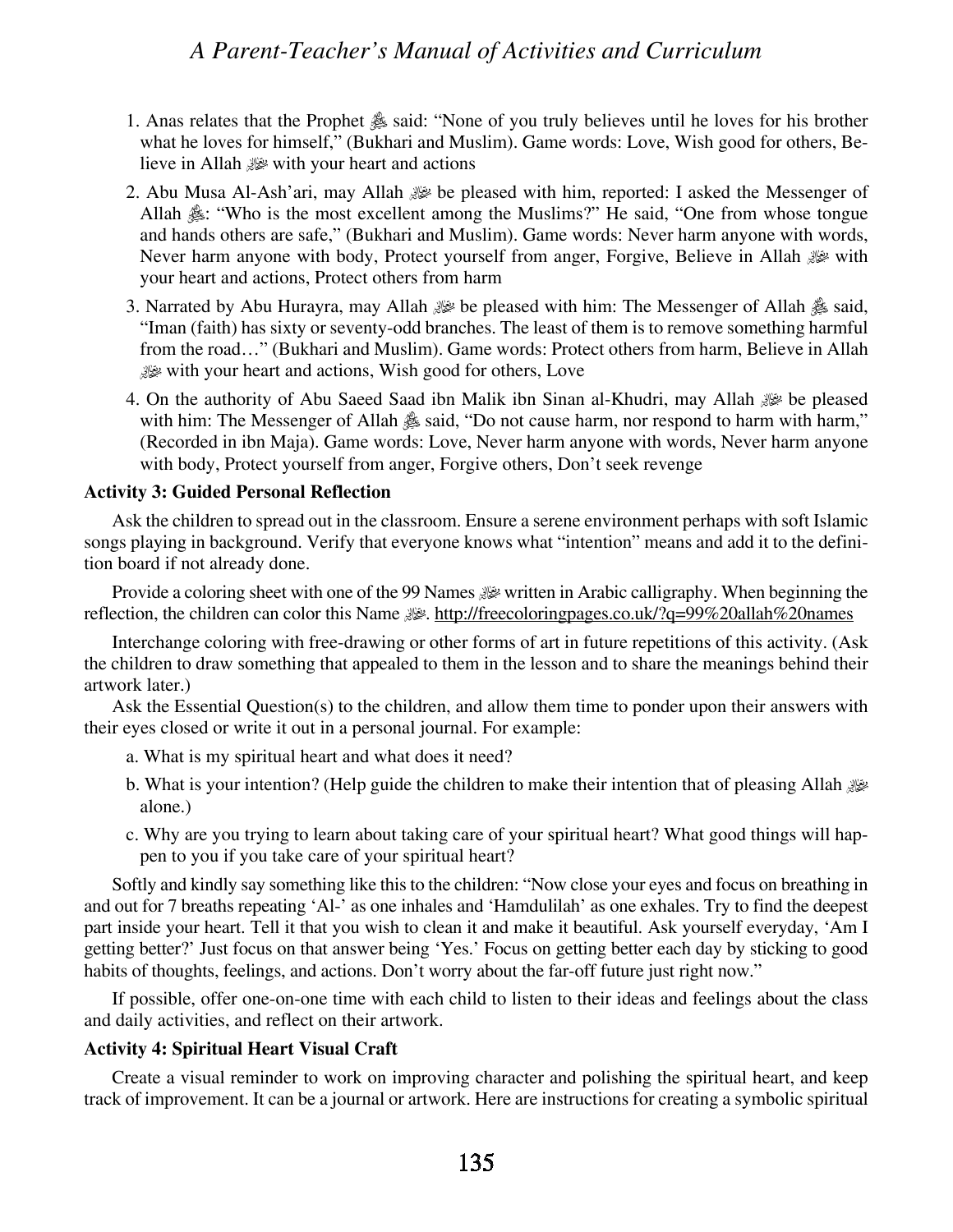heart that can be used long-term.

Note on crafts: If you do not have the materials for a craft mentioned in this curriculum, try to find similar items that are still sturdy and attractive. Be creative.

Suggested materials:

Craft felt sheets of various colors Construction paper of various colors Foil Cardboard Journals **Scissors** Strongest glue available, with adult supervision only Tape Cut-outs of words or pictures of vices to be discussed in this Series. To be referred to as the "CAU-TION List," it includes:

Envy, Lying, Being a Know-It-All, Arguing, Anger, Hate, Bullying, Gossip/Back-Biting, Greed, Pride, Making Excuses, Prying and Spying, Bragging/Showing Off, Being Two-Faced/Hypocrisy, Doing Too Many Things, Wasting Our Time, Ignorance, and Ingratitude (If possible, laminate the words or stick them between contact paper in order to make them durable for long-term use.)

Trace large sized hearts onto cardboard, and then re-trace onto felt sheets, foil, or construction paper. Thin artistic materials can be glued to sturdier materials for added durability. Cutting out heart shapes of materials ahead of time will make the craft easier and the product more equal from child to child. Once the spiritual hearts are designed, the children will add vices that will be discussed in the Book and Workbook.

We recommend choosing no more than four vices at a time for the children to focus on and visualize with their spiritual heart craft. (Keep the others stored away for future use.) You can use tape or another adhesive that can be removed without damaging the heart to attach the vice to the heart. You may also simply write in the words on paper hearts, but the children will need to erase and re-write in the vices several times as they go along in the Series. Younger children may be able to better understand cartoon or real picture representations of the vices better than reading the words. It also demonstrates to children the unattractive nature of these vices.

In conjunction with the next activity, "Activity 5: Secret Virtue Box," explain to the children how to use their spiritual heart visual as a tool to plan good thoughts, feelings, and actions that they will be working on.

Example of how to adjust for ages 5–7

- 1. Children may need one-on-one time with an adult to help write out two simple sentences. For example:
	- $\Box$ I promise to Allah  $\mathbb{R}$ ...
	- —When I clean my heart, Allah  $\mathbb{R}^n$  will make me feel...
- 2. Provide artwork materials beforehand for children to simply glue or paste together.

#### **Activity 5: Secret Virtue Box**

To guide the children in using their "Spiritual Heart Visual Craft," create a container with virtues written on slips of paper that the children will practice in their daily lives. The virtues that you put into the container should be the opposites of the CAUTION List words you created for the "Spiritual Heart Visual Craft." Again, we recommend putting no more than four corresponding virtues in the container at one time so that the children are not overwhelmed. Save the other virtues along with the vices you are not yet using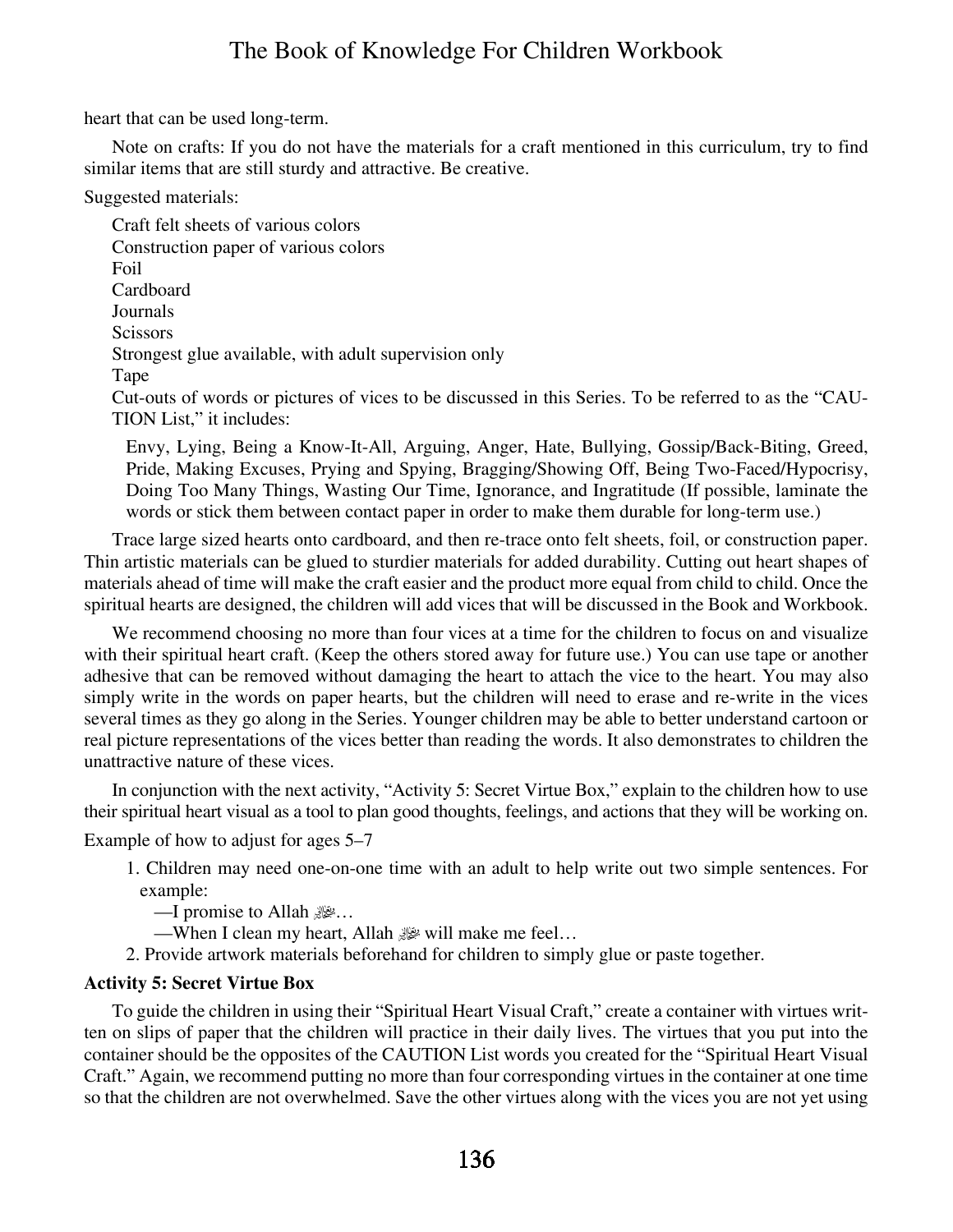in a safe place, and switch them out every month or whatever fits with your schedule.

Print out or write on small pieces of paper each virtue and its opposite vice from the CAUTION List. For example:

- 1. Envy is opposite to Wanting Good for Other People
- 2. Lying is opposite to Honesty
- 3. Being a Know-It-All is opposite to Humility and Letting Other People Be Right
- 4. Arguing is opposite to Calm, Respectful Discussion and Being Peaceful
- 5. Anger is opposite to Peacefulness
- 6. Hate is opposite to Love
- 7. Bullying is opposite to Being Friends with Everyone
- 8. Gossip/Back-Biting is opposite to Respecting Everyone (even when they are not around)
- 9. Greed is opposite to Generosity
- 10. Pride is opposite Humility
- 11. Making Excuses is opposite to Being Responsible
- 12. Prying and spying is opposite to Minding Your Own Business
- 13. Bragging/Showing Off is opposite to Modesty and Humility
- 14. Being Two-Faced/Hypocrisy is opposite to Integrity/Truthfulness
- 15. Doing Too Many Things is opposite to Concentrating on What's Important
- 16. Wasting Our Time is opposite to Making Good Use of Your Time
- 17. Ignorance is opposite to Seeking Knowledge
- 18. Ingratitude is opposite to Gratitude and Patience
- 19. Meanness is opposite to Kindness

Add these slips to a special container that you can refer to as the "Secret Virtue Box." Each child will randomly choose two slips of paper and whatever virtues they have chosen will be their special virtues to practice for the next two weeks. Because of the number of virtues to cover, we recommend that the children choose two virtues at a time. If you have more time or want to simplify it, just choose one virtue at a time. Return the slip of paper to the container after the children write in their journal which virtues they will practice for the next two weeks.

The goal is to practice each virtue at least 40 times in order to help it become a habit, but counting forty times may be too cumbersome for the children. So while you may mention the "40 times makes a habit" rule to the children, simplify it for them by just asking the children to look for opportunities to practice the good deed in their daily-life activities. The children can record a few instances per day in which they practiced the virtue in a personal journal or planner, or if they cannot yet write discuss in class.

As this activity is ongoing throughout the curriculum, having the children pick new virtues bi-weekly will allow the in-between weeks for reflection time with the repeated activity "Guided Personal Reflection and Update Spiritual Heart Visual" (in upcoming chapters). Make sure to share this part of the curriculum with parents so that they can support their child in practicing the virtue/refusing vices.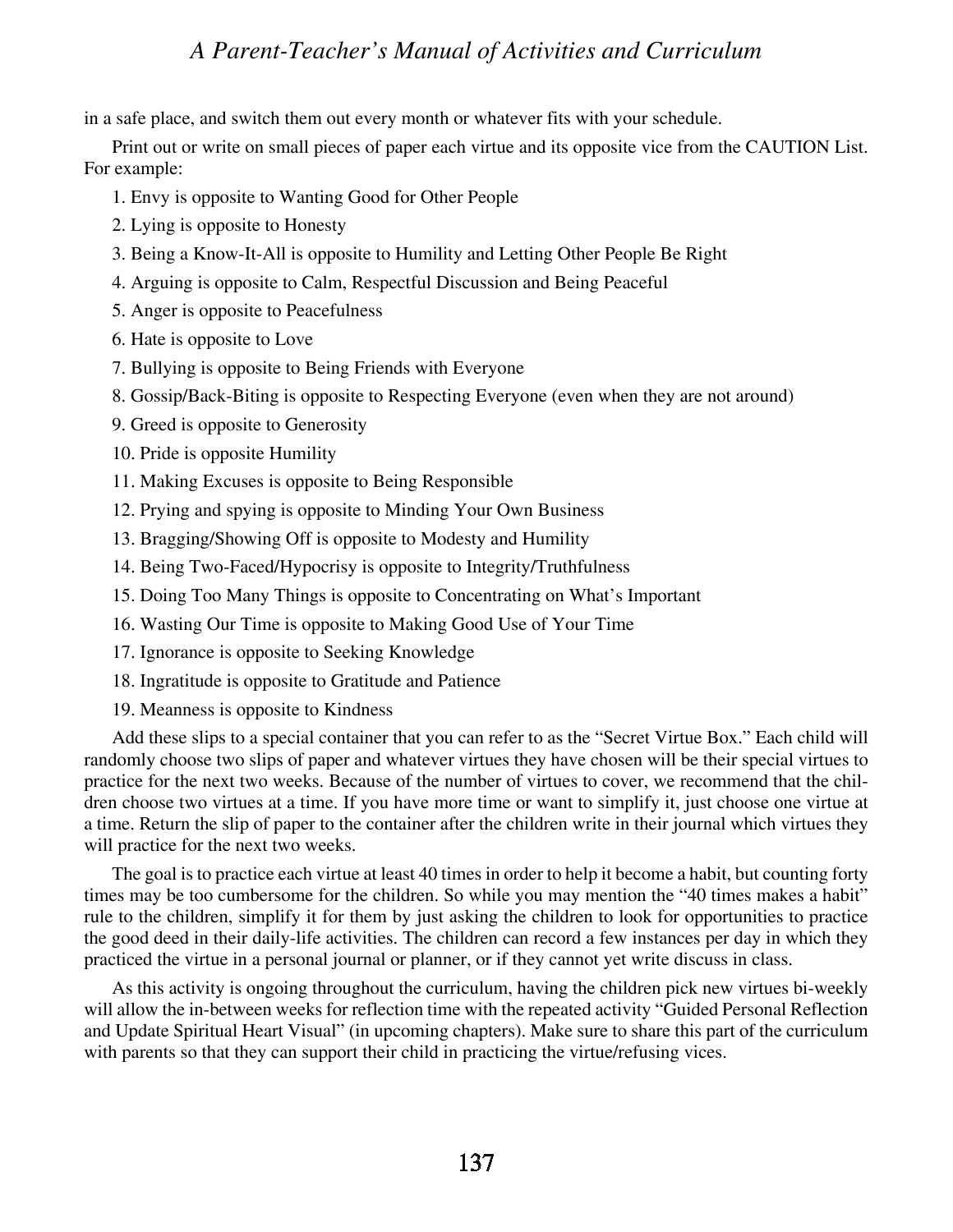#### **Activity 6: Jennah's List of Ways to Polish the Heart**

Read the following "Ways to Polish the Heart" to the children to give them ideas for practice (submitted by an 11-year old girl to Fons Vitae). Assist the children in relating each good deed to a virtue you put into the Secret Virtue Box.

#### **"Jennah's List of Ways to Polish the Heart"**

Try one of these each day and notice how lovely it feels:

- 1. When my parents ask me to do something difficult, like chores, I will not complain. Rather I will try my best to do whatever they ask of me.
- 2. If someone bothers me, or says unkind things to me, I will control my temper.
- 3. Whenever I do something, like make my bed or fold clothes, I will try to do it beautifully and neatly.
- 4. I will spend the day with my grandparents to make them happy.
- 5. After a snowstorm, I will shovel my neighbor's driveway before they wake up.
- 6. I will be the first to say sorry when my friend and I have an argument. (Or be the first to greet the other person cheerfully upon seeing him/her again.)
- 7. I will read the story of the Prophet Muhammad  $\&$  every year.
- 8. I will smile more often.
- 9. I will place a birdbath in the yard for birds who need a drink of water.
- 10. I will always say "Bismillah" before starting anything.
- 11. I will write to my grandparents who live far away. I want them to feel happiness when they see a letter in their mailbox.
- 12. I will keep a nice book or magazine on the kitchen table for my Dad to read in the morning as he eats breakfast.
- 13. I will help put away the groceries.
- 14. I will keep extra change in the car, so that my mom can quickly hand money to someone in need while we are driving someplace.
- 15. I will empty the dishwasher every morning.

#### **Chapter Two Curriculum Guidance**

**Core Lesson:** Animals are different from people because human beings have spiritual hearts. There are two kinds of nourishment: one for the bodily heart and one for the spiritual heart.

**Essential Question:** What makes me special among Allah's  $\mathbb{R}$  creation?

The goal of this chapter is for children to understand their special status in Allah's  $\mathbb{R}^n$  creation, and therefore that their purpose in life and responsibility *is* to become good human beings. They should understand that they are different than animals because they have a spiritual heart, and building good character is what makes their spiritual heart pure.

Please also remind the children about the Pearls of Wisdom activity. Emphasize again to just focus on "getting better" everyday so that the children do not feel overwhelmed. Ask the children to take turns reading each point aloud.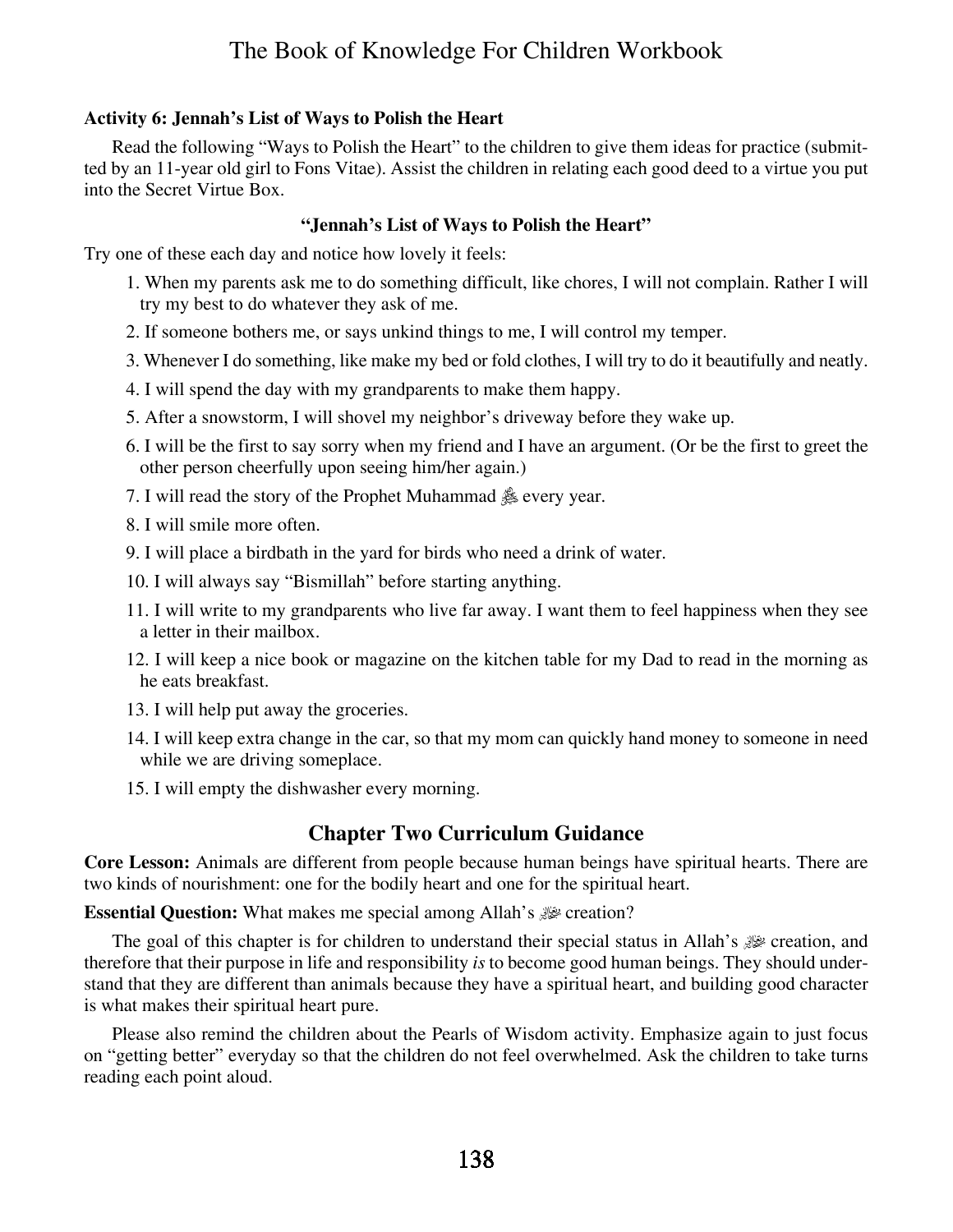#### **Activity 1: Connecting to the Quran**

Read to the children from Surah 2 verse 197:

"O our Lord give us some good in this world and in the next abode" and reflect upon Hasan al-Basri's commentary: "Verily in this world it is knowledge and worship; in the Next Abode, the Garden." How is this different from the needs of animals?

#### **Activity 2: A Moment of Silence**

Have the children write down this formula for seeking knowledge, then repeat it back to you and discuss it: "Knowledge begins with silence, then hearing, then memorizing, then performance, and then spreading it."

The one that is often forgotten is silence. After reciting the beginning *du'a'*, this is an excellent way to begin every class. Ask the children to close their eyes if necessary and just focus on breathing in and out peacefully.

#### **Activity 3: Animal Observation**

Make a trip to the park, animal farm, or zoo and ask the children to watch the way the animals behave in general and around meal time. If not possible, show them a video of animals in a group who are presented with food. Ask the children, "How do the animals behave?" and "What do they do with their time all day?" Use a Venn diagram, photograph, or another visual method to aid your discussion.

### **Activity 4: Role play**

Among the children and adults, choose who will be animals and who will be the human who feeds the animals. Provide craft materials for the children to create animal masks (optional). Split the children into groups if the class size is too large. Place pretend food or real treats in the middle and ask the children to pretend to be just like the animals at mealtime. Once the children begin to pretend like they are not sharing, ask them to now demonstrate the way human beings should behave.

Make the point that this activity is not just about learning how ridiculous it looks not to share, but about the children realizing that, because they are human, they have the ability to learn how to behave in the most beautiful way. Most of the children already know that it is best to share. That's great. Now there are other manners and good habits that must be learned—that is what this Series is about. This is the special knowledge made just for humans because we have spiritual hearts.

#### **Activity 5: Sing Dawud Wharnsby's "I'm Just a Rock"**

This is a delightful song with a catchy tune about accepting the position Allah  $\mathbb{R}^n$  gave each of us and its duties and privileges. Children love it. Here's the link: https://www.youtube.com/watch?v=wOfrz96knv8

#### **"I'm Just a Rock"**

I'm just a rock and everyday I sit and watch the sky. I sleep here in the sun and rain and do not question why. I don't want to be a bird cause us rocks were never meant to fly. But you can sit and rest on me When you pass by.

Al-hamdulilah, al-hamdulilah, I'm a rock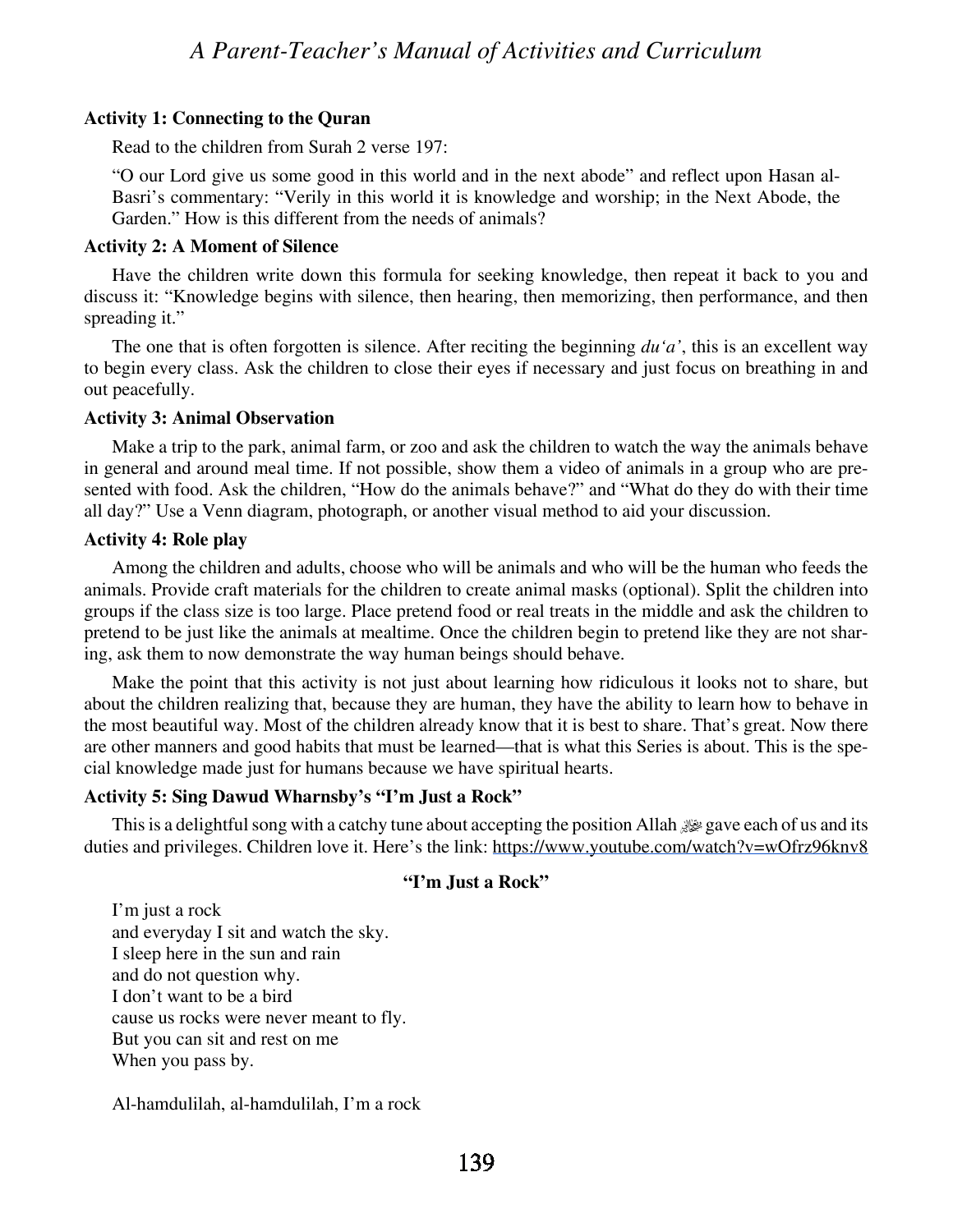And that is all Allah asks of me. Al-hamdulilah, al-hamdulilah, I'm a Muslim And there's nothing else I'd rather be.

I'm just a tree And this is the only life I'll ever know. I bow my boughs in worship Whenever I feel the wind blow. And my purpose in life Is to grow when Allah says grow And be a home for the birds and shade For folks below.

Al-hamdulilah, al-hamdulilah, I'm a tree And that is all Allah asks of me. Al-hamdulilah, al-hamdulilah, I'm a Muslim And there's nothing else I'd rather be.

I'm just a person And my life is full of opportunity. I can travel through the world Over land and over sea. But will I choose the path of Truth Or a path to misguide me? Sometimes I wish I had a simple life Just like a rock or a tree.

But al-hamdulilah, al-hamdulilah, I'm a person, and Allah has given me a choice that's free. So, al-hamdulilah, I choose to be a Muslim And there's nothing else I'd rather be.

### **Activity 6: Guided Personal Reflection and Update Spiritual Heart Visual**

This activity corresponds to the Secret Virtue Box and is ideally used as a reminder to the children after the first week of practicing their secret virtue (to be repeated each time a new virtue is chosen).

Ask the children to spread out in the classroom with their Spiritual Heart Visual craft and/or journals. Ensure a serene environment perhaps with soft Islamic songs playing in background. Verify that everyone knows what "intention" means and add it to the definition board if not already done.

Provide a coloring sheet with one of the 99 Names unitten in Arabic calligraphy. When beginning the reflection, the children can color this Name  $\mathcal{L}$ . http://freecoloringpages.co.uk/?q=99%20allah%20names

Interchange coloring with free-drawing or other forms of art in future repetitions of this activity. (Ask the children to draw something that appealed to them in the lesson and to share the meanings behind their artwork later.)

#### **Suggested Script:**

1. Ask the Essential Question(s) of the chapter to the children, and allow them time to ponder upon their answers with their eyes closed or write it out in a personal journal.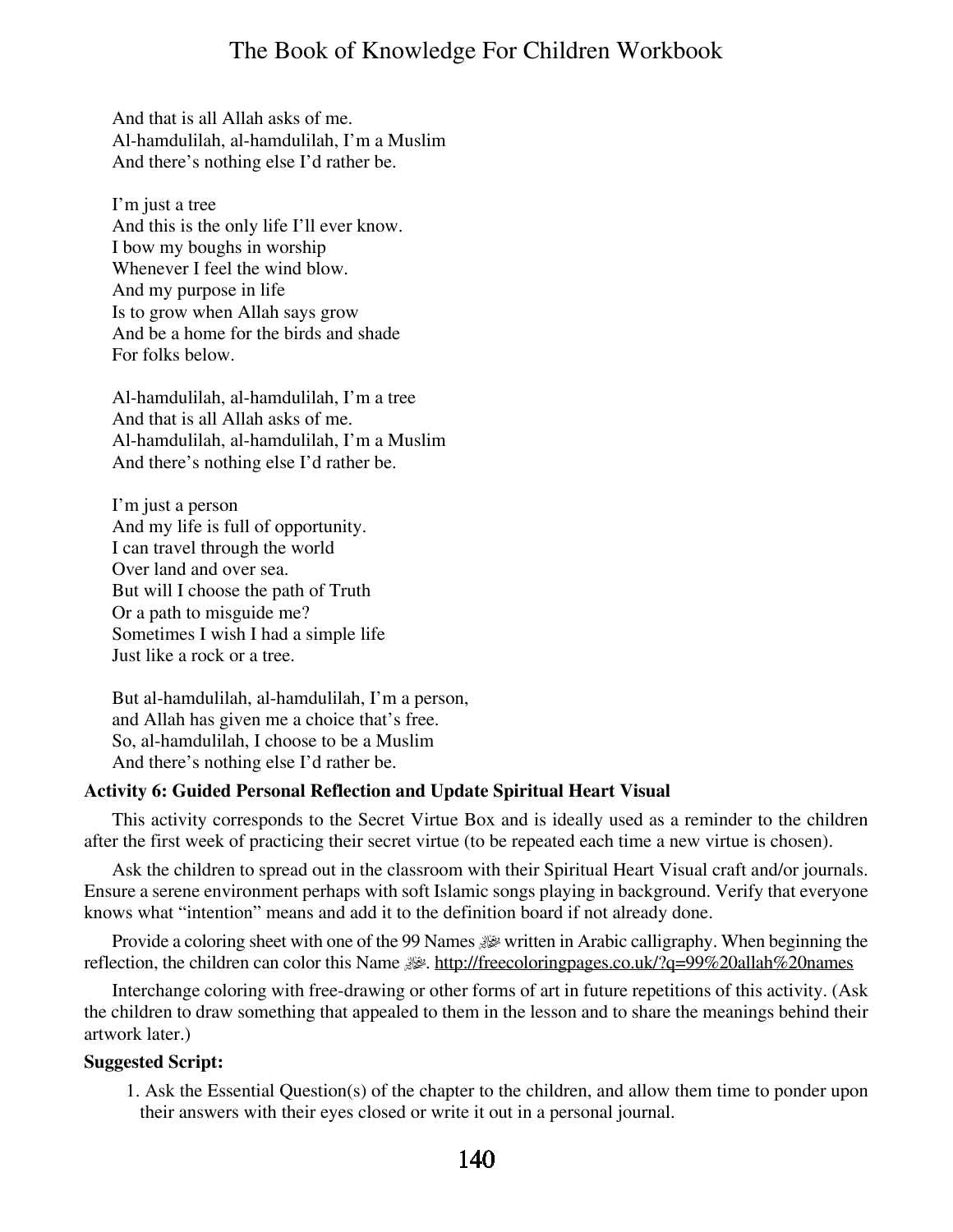- 2. Softly and kindly say something like this to the children: "Now close your eyes and focus on breathing in and out for 7 breaths repeating 'Al-' as one inhales and 'Hamdulilah' as one exhales. Try to find the deepest part inside your heart. Tell it that you wish to clean it and make it beautiful. Ask yourself everyday, 'Am I getting better?' Just focus on that answer being 'Yes.' Focus on getting better each day by sticking to good habits of thoughts, feelings, and actions. Don't worry about the far-off future just right now."
- 3. "Open your eyes and update your Spiritual Heart Visual removing any vices that you have avoided and keeping any vices that you are still trying to improve. Do not despair if vices remain—your intention is what matters!"
- 4. "Write down what you would like to improve and name at least one easy way that you can improve."
- 5. If possible, offer one-on-one time with each child to listen to their ideas and feelings about the class and daily activities, and reflect on their artwork.

### **Chapter Three Curriculum Guidance**

**Core Lesson:** There are two worlds—this brief life that is filled with suffering and loss, and the next life, which is perfect and forever. Real Knowledge is directly from Allah  $\mathbb{R}$  to us (which came through his Archangel Jibril to the Prophet Muhammad  $\hat{\mathcal{L}}$ ). Real Knowledge teaches us how to prepare for the next world where we will meet our Most Compassionate Lord  $\mathcal{L}$  and to live beautiful lives now.

**Essential Question:** Has Allah  $\mathbb{R}^2$  sent me Real Knowledge and, if so, why did He do this?

Meet these lessons with amazement as children need motivation to do the hard work of improving their habits and building good character. The purpose of the suggested activities is to strengthen their desire for knowing God  $\mathbb{R}^n$  and being in Paradise.

### **Activity 1: Connecting to the Quran**

Read to the children Surah 9 verse 72, and reflect upon its meaning in relation to the necessity of strengthening one's spiritual heart:

"Allah has promised to believers—men and women—Gardens under which rivers flow, to dwell therein (forever), and beautiful mansions in Gardens of everlasting bliss. But the greatest bliss is the Good Pleasure of Allah. That is the supreme joy (or success)."

#### **Activity 2: Allah** u **Speaks to Me**

As in every activity, be as creative as possible to bring the beauty of Islam into the children's artwork. Preparing attractive and sturdy resources ahead of time will help children produce beautiful work they will be proud of and that will last throughout the duration of this Series.

Create a visual for the children to see the chain of transmission from Allah  $\mathbb{R}$  to the Archangel Jibril to the Prophet Muhammad  $\&$  to the child. It can be a wall hanging, a page in their journals, the cover of a folder they will be using in this Series, a bookmark, etc. The point is that they will see this representation of the chain of transmission and remember this special connection to God through receiving His knowledge. At www.freeislamiccalligraphy.com you can download free printouts of beautiful Islamic calligraphy with Allah's  $\mathbb{R}$  name or the name of His Beloved  $\mathbb{R}$ . Or you can make calligraphy yourself or use decorative English words. You may print out pictures of the children ahead of time to represent the child's position at the bottom of the chain of transmission or simply write out his/her name.

#### **Activity 3: The Islamic** *Isnad* **Tradition**

Inviting a guest speaker to a classroom or home school environment can be very refreshing. In this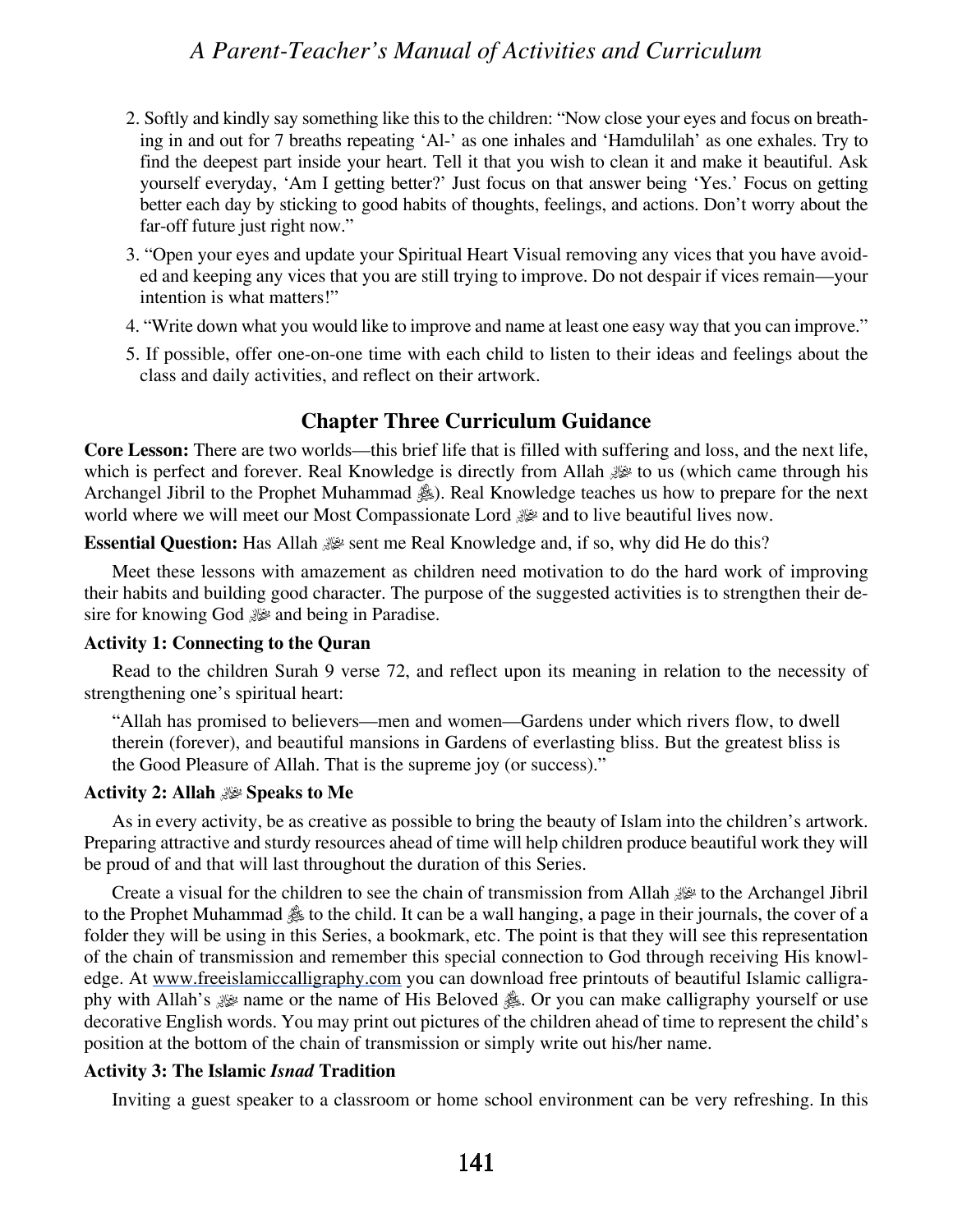case, look for an individual in your community who has been granted permission through an *isnad* chain to teach Quran or other Islamic teachings. Ask the speakers to tell their personal stories to the children, which illustrate how knowledge is passed down. While the goal is to emphasize to the children that they are each recipients of religious knowledge, it will hopefully be inspiring to the children to know that they could become fine people or even scholars of special status who teach others.

#### **Activity 4: Dreaming about Heaven—It's better than you can imagine!**

\*\*\*May be used with Chapter Three or Chapter Four\*\*\*

The purpose of this activity is to create internal motivation for purifying one's heart, and to help make rewards in the afterlife more meaningful. Depending on the age of the children, and their ability to write, lead an activity asking the children to imagine heaven and think about all the things they would want. Suggested activities include writing a page in their journal, making artwork by drawing, painting, or cutting out beautiful photos for a collage, or simply sitting with another classmate and sharing their dreams of heaven. Remember to tell the children that as wonderful of a place they can imagine that heaven will be, Allah  $\mathbb{R}$  says it will be even better than that with things in store that we could have never dreamed of! And most important, the pleasure of being near to Allah <sup>22</sup>. Share this *hadith qudsi* with the children: "I have prepared for My servants what no eye has seen, no ear has heard and no human heart can imagine."

#### **Activity 5: Secret Virtue Box**

After allowing the children some time (recommended two weeks if possible) to practice their virtue, offer the Secret Virtue Box to each child so that a new virtue may be chosen, read, and noted, and then the slip of paper returned to the container. Remind the children of the Pearls of Wisdom, and talk positively to them about their efforts so far. You may choose to provide healthy treats around this time to make it pleasurable.

# **Chapter Four Curriculum Guidance**

**Core Lesson:** The sinking of a boat is like a person when he or she dies. The only thing that doesn't sink and that remains with you is Real Knowledge and a purified spiritual heart.

**Essential Question:** What are the most important belongings that I can carry with me always?

With the children's morale high, this is a good time to initiate community service activities to be repeated throughout this Series and God-willing throughout their lives.

Please also remind the children about the Pearls of Wisdom and emphasize again to just focus on "getting better" everyday. Ask the children to take turns reading each point aloud.

#### **Activity 1: Toy Boat Craft**

Suggested materials:

Cardboard shoe boxes, juice boxes, plastic container, or any other sturdy household item that can serve as a toy boat structure. This website has several different ideas: http://kidsactivitiesblog.com/56539/ boat-crafts-kids-make

Washable non-toxic paint, wrapping paper, or appropriate art materials to decorate the boat Construction paper of various colors for the sail

A stick for the sail

Strong glue, with adult supervision only Tape

The toy boat craft will be used in this chapter as well as Chapter Eleven in the "I am the Commander of My Ship" craft in which students will add a paper doll of themselves to the toy boat. Hence, construct this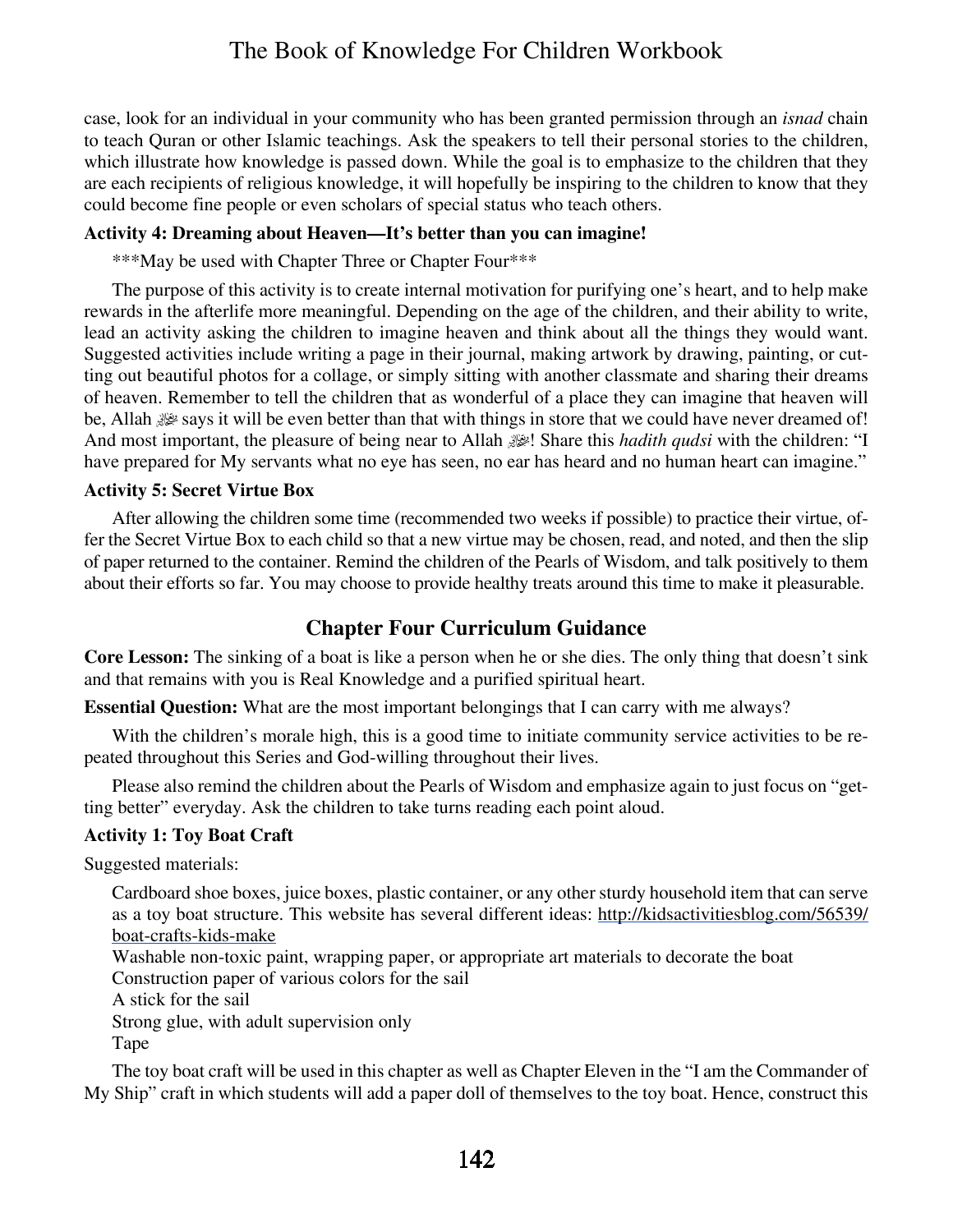boat with that activity in mind. Find sturdy materials and art supplies that the children can use to make toy boats. Ask them to imagine packing all their toys into the boat (maybe add some paper toys inside), and then setting out to sea when a storm comes in and tips over the boat. They lose all their material belongings, but thanks be to God  $\mathbb{R}$ , they survive.

Now they take a second journey by boat, but this time they pack only what will benefit them in case the boat sinks and they don't get another chance to live. Discuss the quote, "Someone said to one of the wise men (hukama), "What things do you acquire?" He replied, "Those things which will float with you when your boat sinks; that is knowledge.'' One said, "By the sinking of the ship, he meant the destruction of his body by death."

#### **Activity 2: The Belongings of Paradise Charity Box**

Remind the children that, "While we do not bring any belongings from this life into Heaven, that's all right because the more good deeds we do in this life, Allah  $\mathbb{R}^n$  will give us even better gifts and everlasting happiness in this world and in Paradise."

Going along with the Workbook questions, introduce giving charity as a good deed that will yield happiness right now and Paradise later on. Ask the children to bring in an attractive toy and/or article of clothing that is in good condition to be put in a group charity box for a local orphanage, homeless shelter, or community center for the poor. The children can decorate the box as a group craft to give them a sense of ownership. Emphasize to the children that the reward of charity is for giving away things that they would like to use, but they are willing to give it up for somebody else to enjoy. Also, Allah un knows how rich or poor each of us are, and He  $\mathbb{R}^n$  asks that we each give our fair portion only. As long as what we give is a fair portion of our wealth, He  $\mathbb{R}^n$  will reward the same no matter if it is big charity or small charity.

Schedule a day to bring in donations and remind the parents and children. Repeat this activity bi-weekly or monthly, and have the children take turns delivering the items to a chosen charity organization. We recommend that the children bring in only one item at a time so that they will have items to give in the future.

#### **Activity 3: Make a "Good Habit Calendar"**

With the children, use a large sheet of paper or another material that you can write on to make a calendar of the current month and the month ahead. Keep this calendar displayed in your meeting area. Schedule in days for collecting items for the group charity box, and the day that it will be distributed and by which child. Other group charity ideas will be introduced in the following chapters and you will need time and space to schedule those as well.

#### **Activity 4: Guided Personal Reflection and Update Spiritual Heart Visual**

Ask the children to spread out in the classroom with their Spiritual Heart Visual craft and/or journals. Ensure a serene environment perhaps with soft Islamic songs playing in background.

Provide a coloring sheet with one of the 99 Names witten in Arabic calligraphy. When beginning the reflection, the children can color this Name  $\mathcal{L}$ . http://freecoloringpages.co.uk/?q=99%20allah%20names

Interchange coloring with free-drawing or other forms of art in future repetitions of this activity. (Ask the children to draw something that appealed to them in the lesson and to share the meanings behind their artwork later.)

#### **Suggested Script:**

1. Ask the Essential Question(s) of the chapter to the children, and allow them time to ponder upon their answers with their eyes closed or write it out in a personal journal or draw a picture which relates to it.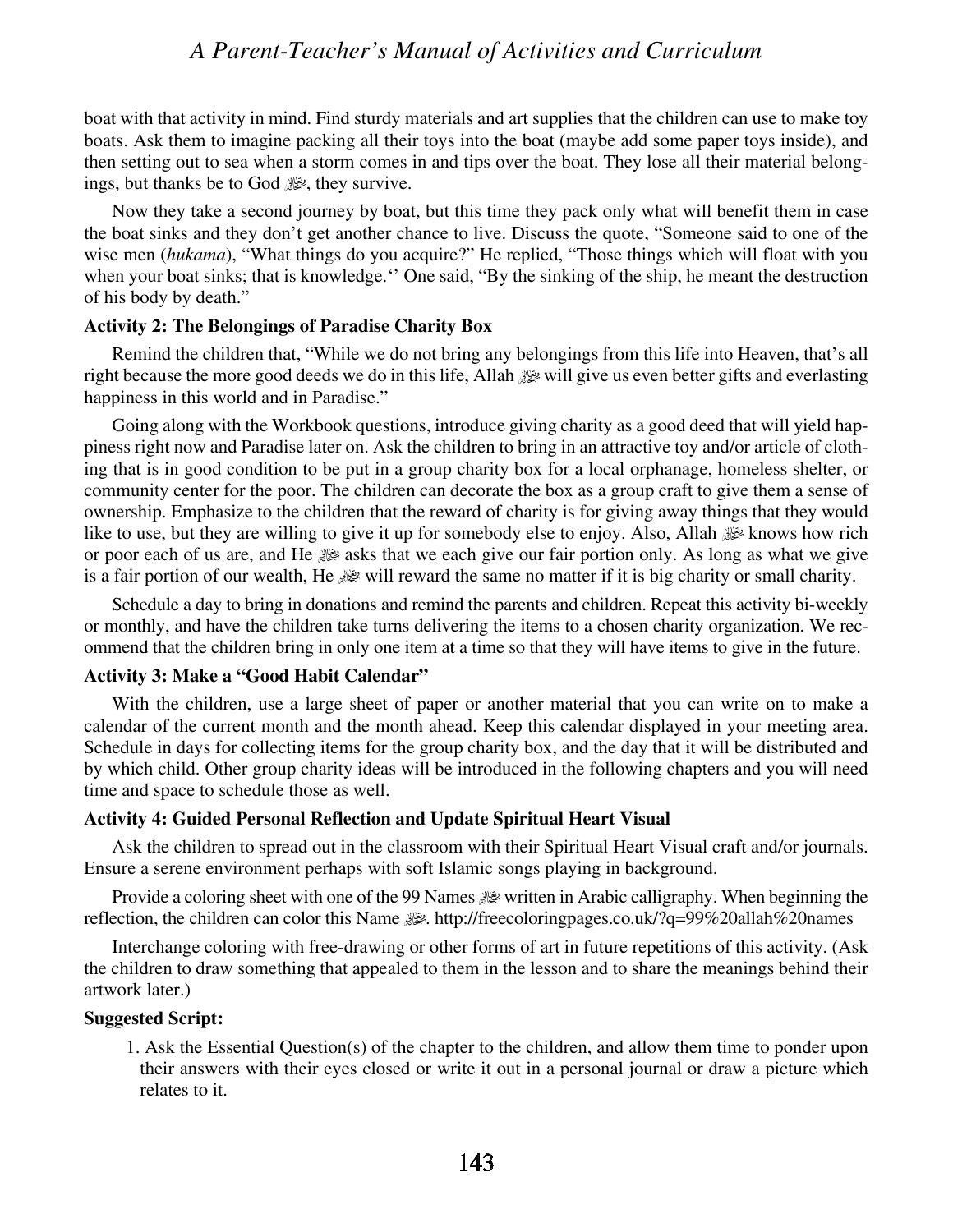- 2. Softly and kindly say something like this to the children: "Now close your eyes and focus on breathing in and out for 7 breaths repeating 'Al-' as one inhales and 'Hamdulilah' as one exhales. Try to find the deepest part inside your heart. Tell it that you wish to clean it and make it beautiful. Ask yourself everyday, 'Am I getting better?' Just focus on that answer being 'Yes.' Focus on getting better each day by sticking to good habits of thoughts, feelings, and actions. Don't worry about the far-off future just right now."
- 3. "Open your eyes and update your Spiritual Heart Visual removing any vices that you have avoided and keeping any vices that you are still trying to improve. Do not despair if vices remain—your intention is what matters!"
- 4. "Write down what you would like to improve and name at least one easy way that you can improve."
- 5. If possible, offer one-on-one time with each child to listen to their ideas and feelings about the class and daily activities, and reflect on their artwork.

# **Chapter Five and Chapter Six Curriculum Guidance**

**Core Lessons:** A way to open the heart is by asking questions and then teaching what you learn to others by example. The angels, the ants and the fish in the sea ask God  $\mathcal{L}$  to bless those who teach by example by practicing what they have learned.

**Essential Questions:** How can I open my spiritual heart for Real Knowledge? How do I make sure that I have really learned something? Why do the angels, ants, and fish in the sea ask God  $\mathbb{R}$  to bless the one who teaches by example? How can I be included in this miracle?

Emphasize to the children that teaching is done not just through speaking, but more importantly through our actions! Point out to the children that as they have been practicing virtuous habits, they have been teaching other people about good character. Teaching others good habits pleases Allah  $\mathbb{R}^2$  and He rewards us.

#### **Activity 1: Connecting to the Quran**

Read with the children and reflect upon Surah 38 part of verse 9:

"Say: "Can they who know and they who do not know be deemed equal?"

#### **Activity 2: Opening a Treasure Chest**

Share the following *hadith* with the children: "Knowledge is a treasure chest, the keys of which are the asking of questions. Therefore ask, for truly four persons are rewarded by it, namely; the one who asks, the one who is learned, the one who hears, and the one who loves them." Assign the children investigative work to do before the next meeting. Each child should seek out a parent, a teacher, or a learned Muslim elder to ask a question they are curious about. They might need your help developing their questions. The children should write down the answer and then present it to the other students and teacher at the next meeting.

#### **Activity 3: We All Teach Game**

This game involves each child taking turns to mention a lesson that he/she has learned from another child. It is better if the lesson is an action instead of something the person has said. Once someone has mentioned a lesson then it is the next person's turn until everyone has had a turn. If you are in a class with students who do not know each other well, each student could share something learned from a family member. Be sensitive if a child has lost a parent. Accept any answer, unless it is disrespectful, as you are building a relationship of trust with the children.

For example:

Mom: "Daddy always says Bismillah before eating, so now I know to say it too."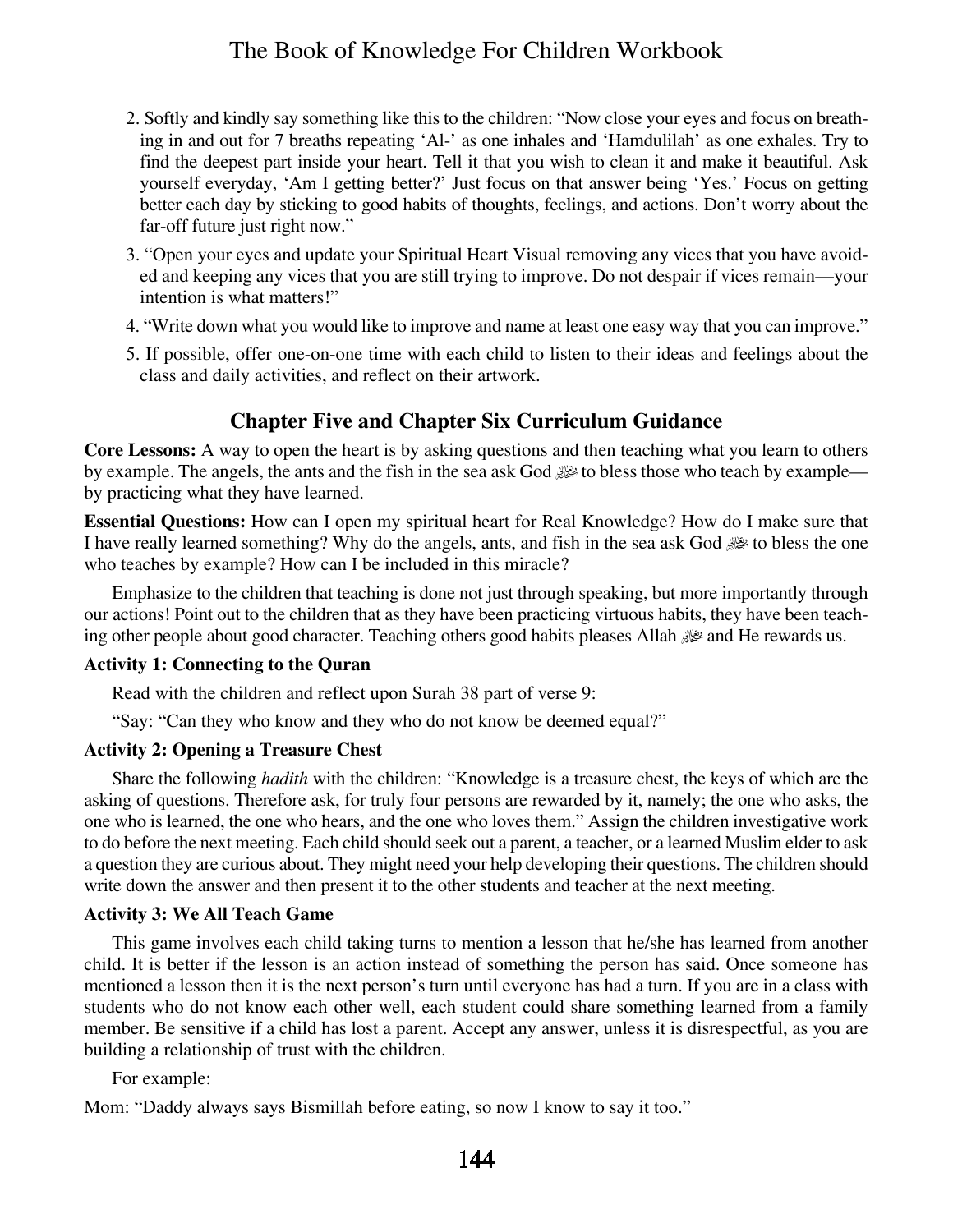Then it is the next child's turn:

Child #1: Daddy always says please and thank you, so now I know to say it too."

Then it is the next child's turn:

Child #2: Daddy always shares food with people who come to our house, so now I know to share too."

Next switch to things that mother teaches and so on.

# **Activity 4: Teach Like the Beloved Messenger of God** s

Break up the students into teams and have one student pretend he/she is giving advice to another student, but being harsh in tone, impolite, and rude. Now announce that the Prophet Muhammad  $\&$  was the opposite of this. Ask them to role play the way the Prophet Muhammad  $\hat{\mathcal{E}}$  would have taught others by smiling, using soft language, speaking to people according to their level of understanding, and being gentle in his approach. Guide the children to discuss *adab* and add it to the definition board. What is the importance of *adab* (polite manners)? If we have good *adab*, others will learn from us but when we present ourselves with bad *adab,* this may be copied by others.

### **Activity 5: Secret Virtue Box**

After allowing the children some time (recommended two weeks if possible) to practice their virtue, offer the Secret Virtue Box to each child so that a new virtue may be chosen, read, and noted, and then the slip of paper returned to the container. Remind the children of the Pearls of Wisdom, and talk positively to them about their efforts so far. You may choose to provide healthy treats around this time to make it pleasurable.

# **Chapter Seven Curriculum Guidance**

**Core Lesson:** There are two kinds of happiness: temporal and eternal.

**Essential Question:** Where does the deep feeling of happiness come from and how can I get it?

# **Activity 1: Connecting to the Quran**

Read to the children Surah 29 verse 64, and reflect upon its meaning:

"What is the life of this world but amusement and play? But verily the Home in the Hereafter, that is life indeed, if they but knew."

You might ask the children to think about a time they have been deeply happy and to describe that. Then ask the child about a time when he or she was happy and then suddenly sad.

# **Activity 2: Smile Please!**

Describe to the children the beautiful smile of the Prophet Muhammad  $\hat{\mathcal{B}}$ ! To put everyone in a light mood, have the children pair off for "smile contests"—whoever can smile the longest at another person wins a healthy treat. (Hint: Let everyone win a treat in the end so that the children's spirits remain high.)

Or play "pass the smile" where everyone sits in a circle, and the first person smiles with the biggest smile they can to the person on their right and so on passing smiles all around. Emphasize making a habit of always smiling when greeting their teachers, parents, friend, siblings,…everyone. Even if one is not feeling well, it is important to greet everyone with a respectful tone of voice.

The Prophet Muhammad  $\&$  said "Even meeting your brother with a cheerful face is charity."

# **Activity 3: The Belongings of Paradise Charity Box**

Schedule this day on your calendar so that the children are prepared and have chosen an item to bring into the classroom for the charity box. Remind the children something like, "While we do not bring any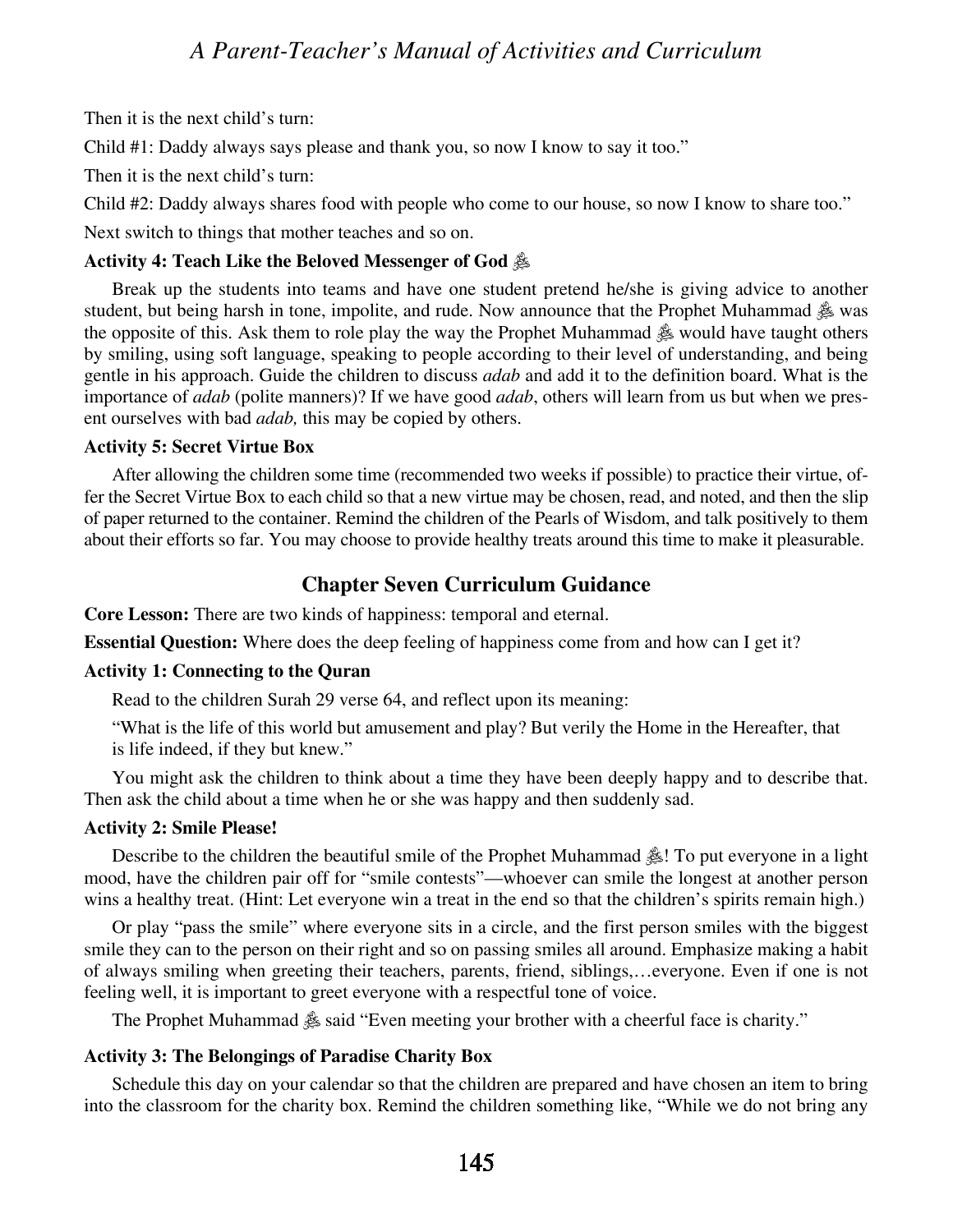belongings from this life into Heaven, that's all right because the more good deeds we do in this life, Allah u will give us even better gifts and everlasting happiness in this world and Paradise."

Before the children put their donations into the box, ask them to remember using the item and how happy they felt at the time. Then ask them to explain why they don't use the item anymore. After they answer, explain to them again that these toys only bring happiness for a short period of time, but the actions that strengthen the spiritual heart will bring happiness in this world and the next.

Repeat this activity bi-weekly or monthly, and have the children take turns delivering the items to a chosen charity organization. We recommend that the children bring in only one item at a time so that they will have items to give in the future.

### **Activity 4: Guided Personal Reflection and Update Spiritual Heart Visual**

Ask the children to spread out in the classroom with their Spiritual Heart Visual craft and/or journals. Ensure a serene environment perhaps with soft Islamic songs playing in background.

Provide a coloring sheet with one of the 99 Names  $\mathcal{L}$  written in Arabic calligraphy. When beginning the reflection, the children can color this Name  $\mathcal{L}$ . http://freecoloringpages.co.uk/?q=99%20allah%20names

Interchange coloring with free-drawing or other forms of art in future repetitions of this activity. (Ask the children to draw something that appealed to them in the lesson and to share the meanings behind their artwork later.)

#### **Suggested Script:**

- 1. Ask the Essential Question(s) of the chapter to the children, and allow them time to ponder upon their answers with their eyes closed or write it out in a personal journal.
- 2. Softly and kindly say something like this to the children: "Now close your eyes and focus on breathing in and out for 7 breaths repeating 'Al-' as one inhales and 'Hamdulilah' as one exhales. Try to find the deepest part inside your heart. Tell it that you wish to clean it and make it beautiful. Ask yourself everyday, 'Am I getting better?' Just focus on that answer being 'Yes.' Focus on getting better each day by sticking to good habits of thoughts, feelings, and actions. Don't worry about the far-off future just right now."
- 3. "Open your eyes and update your Spiritual Heart Visual removing any vices that you have avoided and keeping any vices that you are still trying to improve. Do not despair if vices remain—your intention is what matters!"
- 4. "Write down what you would like to improve and name at least one easy way that you can improve."
- 5. If possible, offer one-on-one time with each child to listen to their ideas and feelings about the class and daily activities, and reflect on their artwork.

# **Chapter Eight and Chapter Nine Curriculum Guidance**

**Core Lesson for Chapter Eight:** This world is like a seedbed giving us time and a chance to grow into our true selves.

**Essential Questions for Chapter Eight:** How do I want to grow? Who do I want to become?

**Core Lesson for Chapter Nine:** Some people waste so much money and time going beyond their three worldly needs—food, clothing and shelter—that they waste their opportunity to focus on their spiritual heart and growing into their best self.

**Essential Questions for Chapter Nine:** Do too many material belongings ever distract me from doing good deeds? How can I stop it?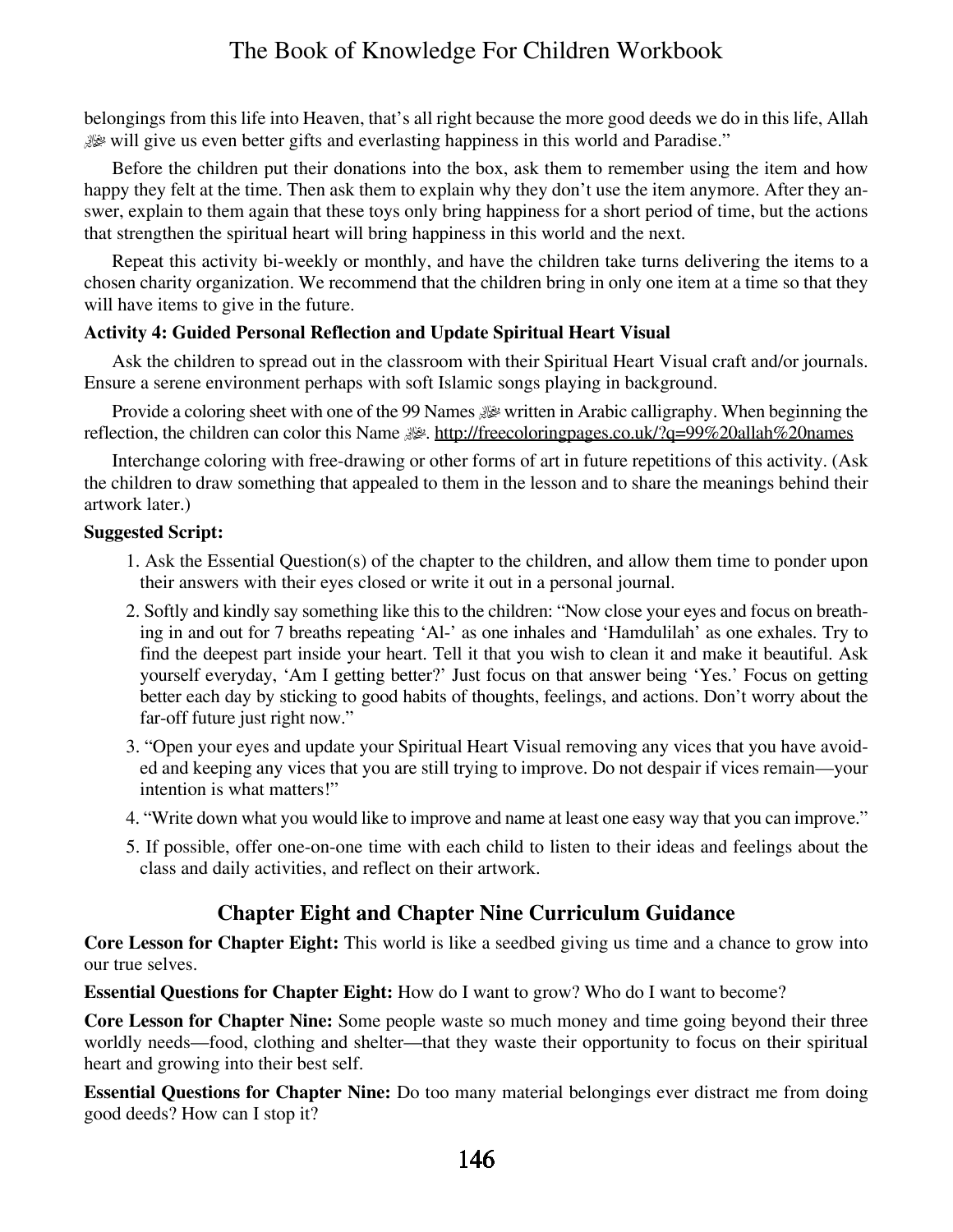### **Activity 1: Connecting to the Quran**

Read and try to paraphrase Surah 5 verses 87–88 to the children, and ask them to reflect together on its meaning:

"O ye who believe! make not unlawful the good things which Allah hath made lawful for you, but commit no excess: for Allah loveth not those given to excess. Eat of the things which Allah hath provided for you, lawful and good; but fear Allah, in Whom ye believe."

#### **Activity 2: Watch "The Story of Stuff"**

This is a fun 20-minute documentary that does a superb job of educating about material surplus in an inspirational manner. Children tend to enjoy it and easily understand its message: https://www.youtube. com/watch?v=9GorqroigqM

#### **Activity 3: Plant a Seedling**

Talking about the needs of plants and human beings alongside the needs of the spiritual heart helps children to understand that they must care for their spiritual hearts. Use the Workbook questions to make sure the children understand the three needs of plants: 1. Nutritious soil, 2. Water, and 3. Sunlight and the three physical needs of human beings: 1. Shelter, 2. Food, and 3. Clothes. Guide the children to also understand three needs of the spiritual heart: 1. Authentic knowledge of Allah  $\gg$ , 2. Prayer to and remembrance of Allah  $\mathcal{L}$ , and 3. Good deeds for the sake of Allah  $\mathcal{L}$  alone. You could post a list of these needs somewhere in your classroom and have the students copy them down in their journal or incorporate them into the decoration of the seedling pot.

Suggested supplies:

Plastic cups or small planting pots

Sand or fine gravel

Rye grass seeds or marigold seeds, or whatever seeds are readily available to you (ideally something fast growing)

Potting soil

**Scissors** 

Art materials to decorate cups such as paints, decorative tape, construction paper, wrapping paper, stickers, and glitter glue

Pictures of the children (optional) to decorate the pots so that the growing grass becomes like hair (which can even be trimmed with scissors as a game)

Put sand or gravel in the bottom of a plastic cup or small pot for drainage and add potting soil to within an inch of the top of the container. Sprinkle rye grass seeds thickly on top of the soil or follow the instructions on the package of whatever seed you choose. Keep the seeds moist with water but do not soak. Place the pots in a location that receives ample sunlight. Marigold and rye grass seeds grow very quickly—about three to five days.

If your children are using a personal planner, help remind them to practice their secret virtue by incorporating four empty check boxes for each day into the planner. After each day, ask the children to check the first box if they watered the pot to help the seed grow, check the second box if they did something to care for their physical body, check the third box if they did something good to help their spiritual heart grow (praying, sharing, being nice to others), and the fourth box if they had time to play.

It is useful to discuss how much time was spent on each activity, and use the "Check-in: Freeing Up Time for Good Deeds" activity to help achieve balance. Remember the fourth box is important, as there is prophetic instruction that parents give children time for good recreation. Please also be a part of this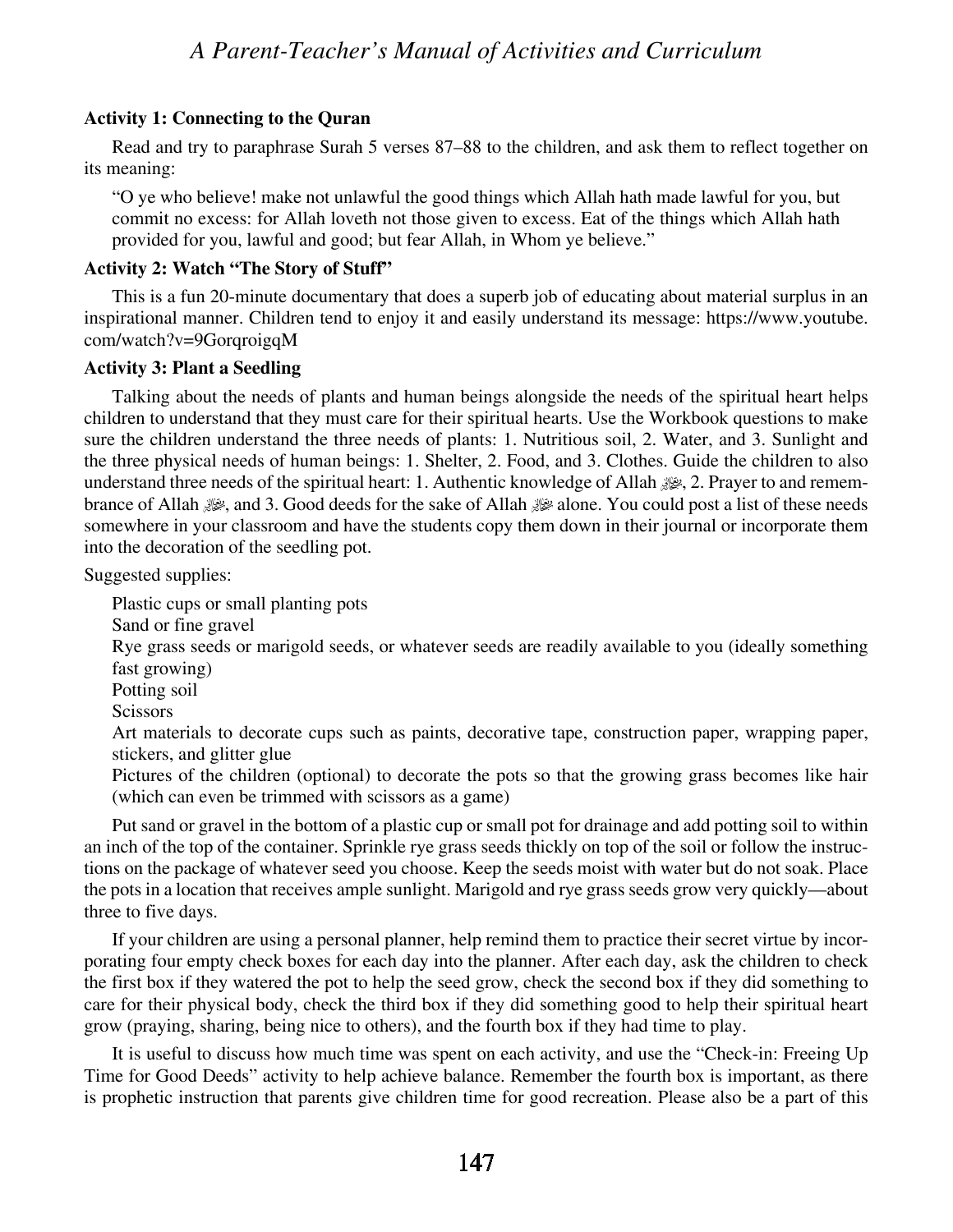activity so you can set an example for the children on how to manage time. Show them how much time you spend on your own spiritual heart.

#### **Activity 4: Sing Dawud Wharnsby's "Rose"**

A beautiful song about growing into the best human being possible:

https://www.youtube.com/watch?v=E\_2fcd3g0y4

**"Rose"**

I wonder if a thorny twig even knows, that one day it will blossom and will grow a lovely rose.

I wonder of my own life, what is it I'll be? The twiggy little stick I am—will I become a tree?

Roots so deep and strong, my arms up to the sky? Bring cool shade, sweet fruits and flowers to those who pass me by?

God gives us choices to grow in better ways. Our best is yet to come, as long as we wake to new days.

So, though today I'm small, there will come an hour. Tomorrow may be my day, to blossom, bloom and flower. If it's meant to be, and God wills it for me, I will beautify this world, like a rose bush or fruit tree.

Just be patient with me, we'll wait and see.

#### **Activity 5: Secret Virtue Box**

After allowing the children some time (recommended two weeks if possible) to practice their virtue, offer the Secret Virtue Box to each child so that a new virtue may be chosen, read, and noted, and then the slip of paper returned to the container. Remind the children of the Pearls of Wisdom, and talk positively to them about their efforts so far. You may choose to provide healthy treats around this time to make it pleasurable.

# **Chapter Ten Curriculum Guidance**

**Core Lessons:** It is important to share the jewels of the spiritual heart. The brain can know *about* God  $\gg$ but the spiritual heart can come to know Him  $\mathbb{R}^n$  in a special way. The God-given essence of a child (*dhat al-tifl*) inclines him or her towards faith and understanding what is possible or impossible.

**Essential Questions:** What kind of special jewels are in my own spiritual heart?

#### **Activity 1: Connecting to** *Hadith*

Read this *hadith* to your children and reflect upon its meaning, ideally in conjunction with the next activity, "My Bright and Shining Heart": "There lies within the body a piece of flesh. If it is sound, the whole body is sound; and if it is corrupted, the whole body is corrupted. Verily this piece is the heart," (Bukhari and Muslim).

#### **Activity 2: My Bright and Shining Heart**

This activity is only appropriate for mature children with adequate adult supervision. Small flashlights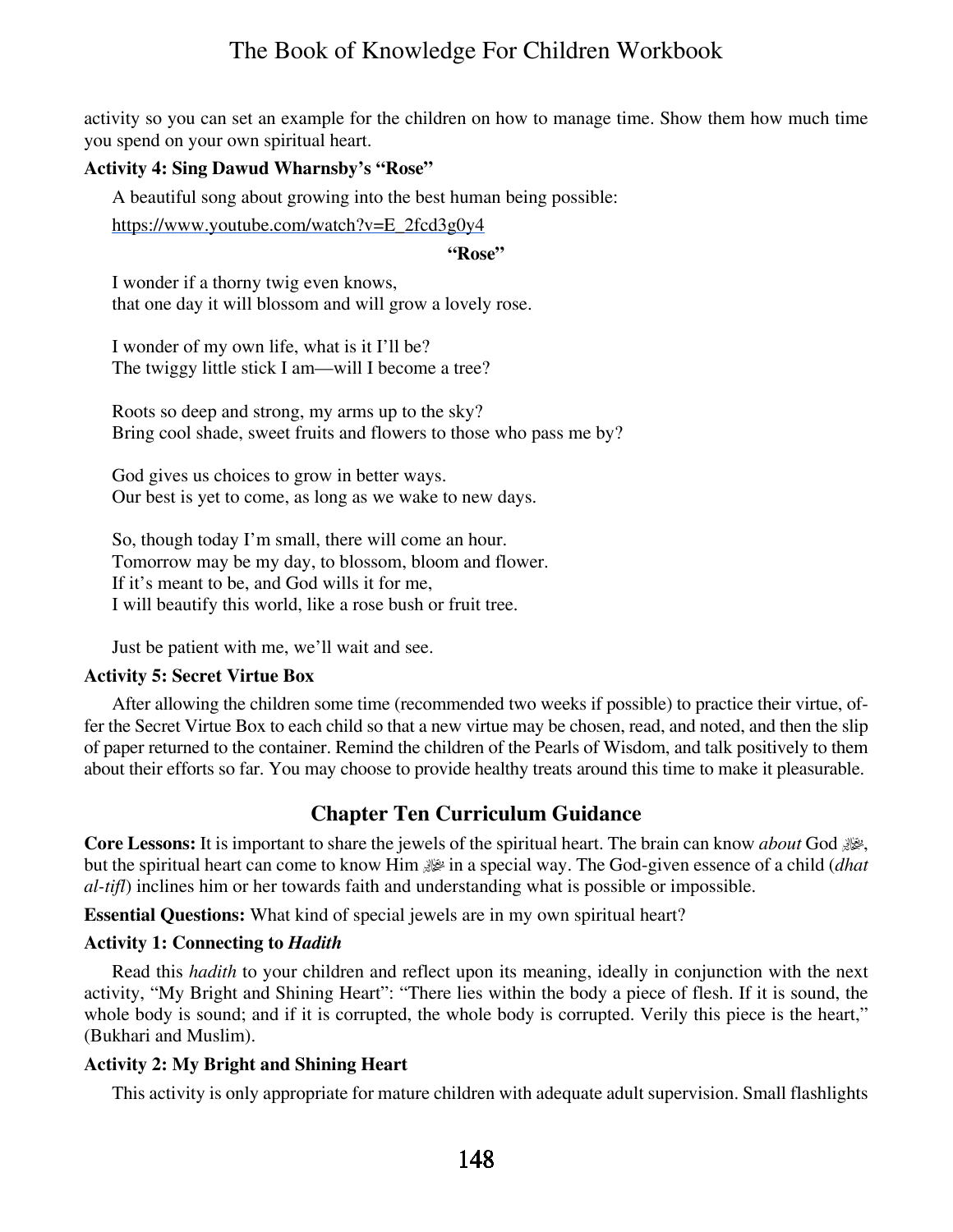can also be used as "pretend candles." Gather the children in a circle in a room that you can make dark. Everyone will hold one candle. Turn off the lights and tell the children that this is what it is like when your spiritual heart is not being taken care of. Then light your candle. After your candle is lit, mention to the children that, even though the flame is small, it provides enough light for everyone to see each other. This flame represents a spiritual heart of a virtuous person that has good deeds. Then using your flame, light the candles of each child. Tell them that the strong spiritual heart, like the flame, is able to give to others without losing any of its light.

#### **Activity 3: "To Know Someone" Game**

The purpose of this game is to show the children that more is gained and understood by being in a teacher's presence than by merely hearing a description later of what was taught. Try to find two different guest speakers (ideal) or videos of well-liked respected elders or scholars that the majority of the children have never seen or met before. If coming to your class, ask the guests to have a special message to give to the children. If not possible to have guests, Celebrate Mercy has a collection of videos from luminous scholars sharing a short message about the Prophet Muhammad  $\hat{\mathcal{E}}$ . Their videos would be ideal: https:// www.youtube.com/user/CelebrateMercy

Break up the children into two groups. Group A will get to meet the first guest and listen to his/her short message while Group B is not present. The speaker will then leave or the video will be turned off, and Group B will come back into the room without having heard the speaker. Group A will try to explain who they met and what they learned to Group B. Emphasize to the children to take note of how they felt while being in these groups. Now repeat and exchange roles. Ask the children questions along these lines:

- 1. How did it feel to be the one who was present before the speaker versus being the one who only got to hear about him/her later?
- 2. Which group did you prefer to be in?
- 3. Why was it easier to learn or understand from being there first-hand?

Gently make the point that the difference in satisfaction is even greater for someone who has a polished heart and can know Allah  $\mathbb{R}^n$  because of it, and someone whose heart is dark and cold. The second can listen to religious knowledge and benefit, but they do not experience the wonderful joy of knowing Allah  $\mathbb{R}$  in their heart. Praise the children for polishing their hearts and tell them how proud you are of them for trying hard and not giving up.

#### **Activity 4: Sing Zain Bhika's "The Heart of a Muslim"**

Here is the link: https://www.youtube.com/watch?v=s70rcys\_LjA

#### **"The Heart of a Muslim"**

Looking up at the sky, searching for Allah Most High He rejected the way of worshipping gods of clay The Prophet Ibrahim knew that Allah was near And that the heart of a Muslim is sincere

Under the hot burning sun, he declared God is one Though with stones on his chest, his *iman* would not rest The Muezzin knew that right would conquer wrong And the heart of a Muslim must be strong

Chorus: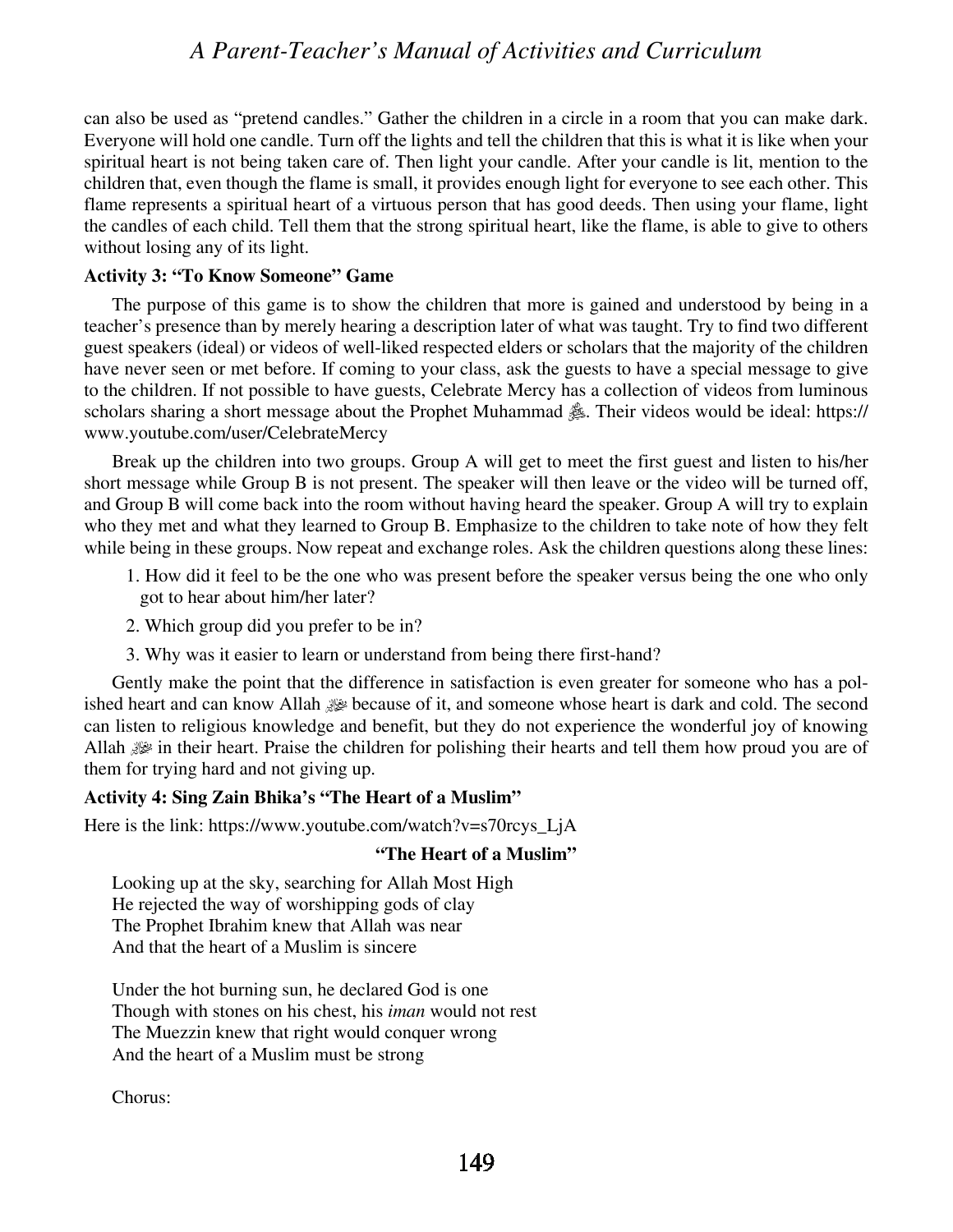It's the heart of a Muslim through the guidance of Islam That makes you fair and kind and helpful to your fellow man So living as a Muslim means that you must play a part Allah looks not at how you look, but what is in your heart

In our poor meager state, little food on our plate Mother said she was glad, always sharing what we had When I asked how can we share what's not enough She said the heart of a Muslim's filled with love

He said it's time you should know, you will learn as you grow That some people around will do what's bad to bring you down Father said to be a star that's shining bright For the heart of a Muslim does what's right

#### Chorus

So whatever you do, make sure your words are true Honesty is the best, because life is a test Even if it hurts so much you want to cry For the heart of a Muslim does not lie

#### Chorus

### **Activity 5: Guided Personal Reflection and Update Spiritual Heart Visual**

Ask the children to spread out in the classroom with their Spiritual Heart Visual craft and/or journals. Ensure a serene environment perhaps with soft Islamic songs playing in background.

Provide a coloring sheet with one of the 99 Names  $\mathbb{R}^n$  written in Arabic calligraphy. When beginning the reflection, the children can color this Name  $\mathcal{L}$ . http://freecoloringpages.co.uk/?q=99%20allah%20names

Interchange coloring with free-drawing or other forms of art in future repetitions of this activity. (Ask the children to draw something that appealed to them in the lesson and to share the meanings behind their artwork later.)

#### **Suggested Script:**

- 1. Ask the Essential Question(s) of the chapter to the children, and allow them time to ponder upon their answers with their eyes closed or write it out in a personal journal.
- 2. Softly and kindly say something like this to the children: "Now close your eyes and focus on breathing in and out for 7 breaths repeating 'Al-' as one inhales and 'Hamdulilah' as one exhales. Try to find the deepest part inside your heart. Tell it that you wish to clean it and make it beautiful. Ask yourself everyday, 'Am I getting better?' Just focus on that answer being 'Yes.' Focus on getting better each day by sticking to good habits of thoughts, feelings, and actions. Don't worry about the far-off future just right now."
- 3. "Open your eyes and update your Spiritual Heart Visual removing any vices that you have avoided and keeping any vices that you are still trying to improve. Do not despair if vices remain—your intention is what matters!"
- 4. "Write down what you would like to improve and name at least one easy way that you can improve."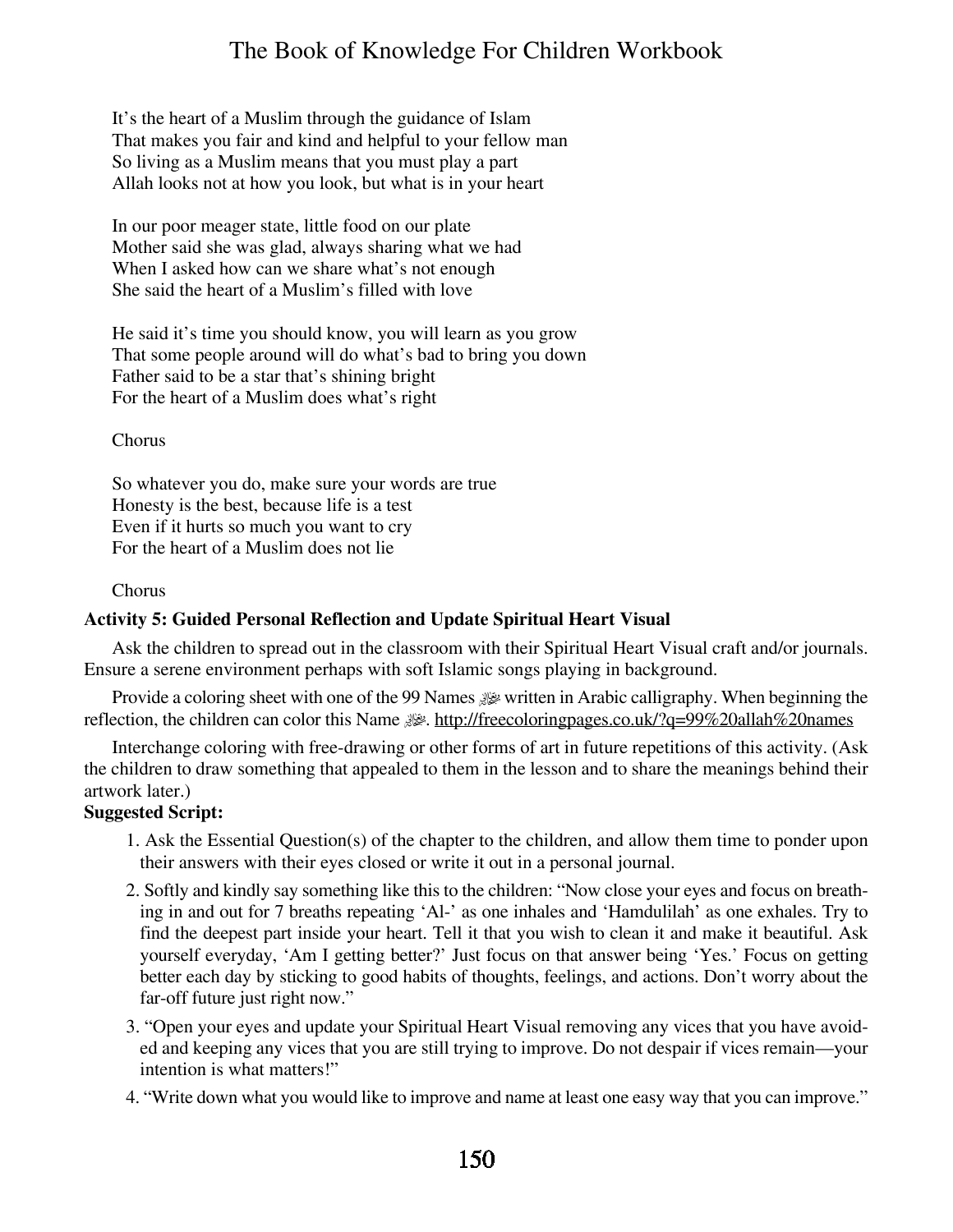5. If possible, offer one-on-one time with each child to listen to their ideas and feelings about the class and daily activities, and reflect on their artwork.

### **Chapter Eleven Curriculum Guidance**

**Core Lessons:** Before children are old enough to perform all the pillars of faith, they can do good and guard against such harm as greed, conceit, showing off, self-centeredness and learn to watch and correct thoughts as they arise.

**Essential Question:** What does it mean to be in control of myself? Do I want to be in control of myself?

#### **Activity 1: Connecting to the Quran**

Read Surah 26 verses 87–89 to the children, and reflect on its meaning:

"And let me not be in disgrace on the Day when we will be raised up, the Day when neither wealth nor children will be of use, but only the one who brings to God a sound heart." Inform the children that this was the prayer of the Prophet Ibrahim, peace be upon him.

#### **Activity 2: Act It Out! Game**

Ask the children to think of real-life scenarios which represent the following vices and virtues, and then turn these scenarios into skits to demonstrate to the rest of the class. As a transition from the vice skit to the virtue skit, have the actor say aloud to the group a command to his ego, such as, "No, I will not be greedy! I will share!" Here are three vices/virtues to act out:

- 1. Greed versus charity
- 2. Bad intentions/ideas versus good intentions/ideas
- 3. Arrogance versus humility/modesty

You can also involve yourself in acting out the vices and virtues. For example, set up a scenario in which you have a toy and your child asks if he or she can play with the toy. Then tell your child that you are going to act very selfishly and not share the toy. After you act it out, ask your child what he or she thought about it. How did he or she feel? Then act it out again but this time share the toy. Before you share the toy make sure you say out loud something like "I don't want to share this toy. Wait, this is a bad thought. I do not want to act on bad thoughts. I am going to share this toy to make everyone happy!"

Point out to the child that each of us has the power to command ourselves. Act out the same two scenarios again but this time reverse the roles, and have the same discussions after each scenario. Make sure to ask your child how it felt to do a bad deed, how it felt to do the right thing, and how it feels to be in control of yourself.

#### **Activity 3: "I am the Commander of My Ship" Craft**

This fun craft allows the children to make themselves the commander of the toy boats which they constructed earlier in the Series. Ask the children to think about what it means to be the commander of one's ship as they are doing the craft. Find instructions in Chapter Four's Activity 1.

Instruct the children to use the art materials to create miniature paper dolls of themselves to glue to the mast of the sail. It is optional to add their photos. Make the point that to command one's ship means to take charge of our thoughts, feelings, and actions-steering them in a positive direction.

#### **Activity 4: Family Coupons of My Shining Heart**

In conjunction with the virtue chosen from the Secret Virtue Box or as a separate activity, provide construction paper and writing utensils to the children in order to design coupons for their family. These coupons can be used whenever their family member needs their help. Communicate this with the family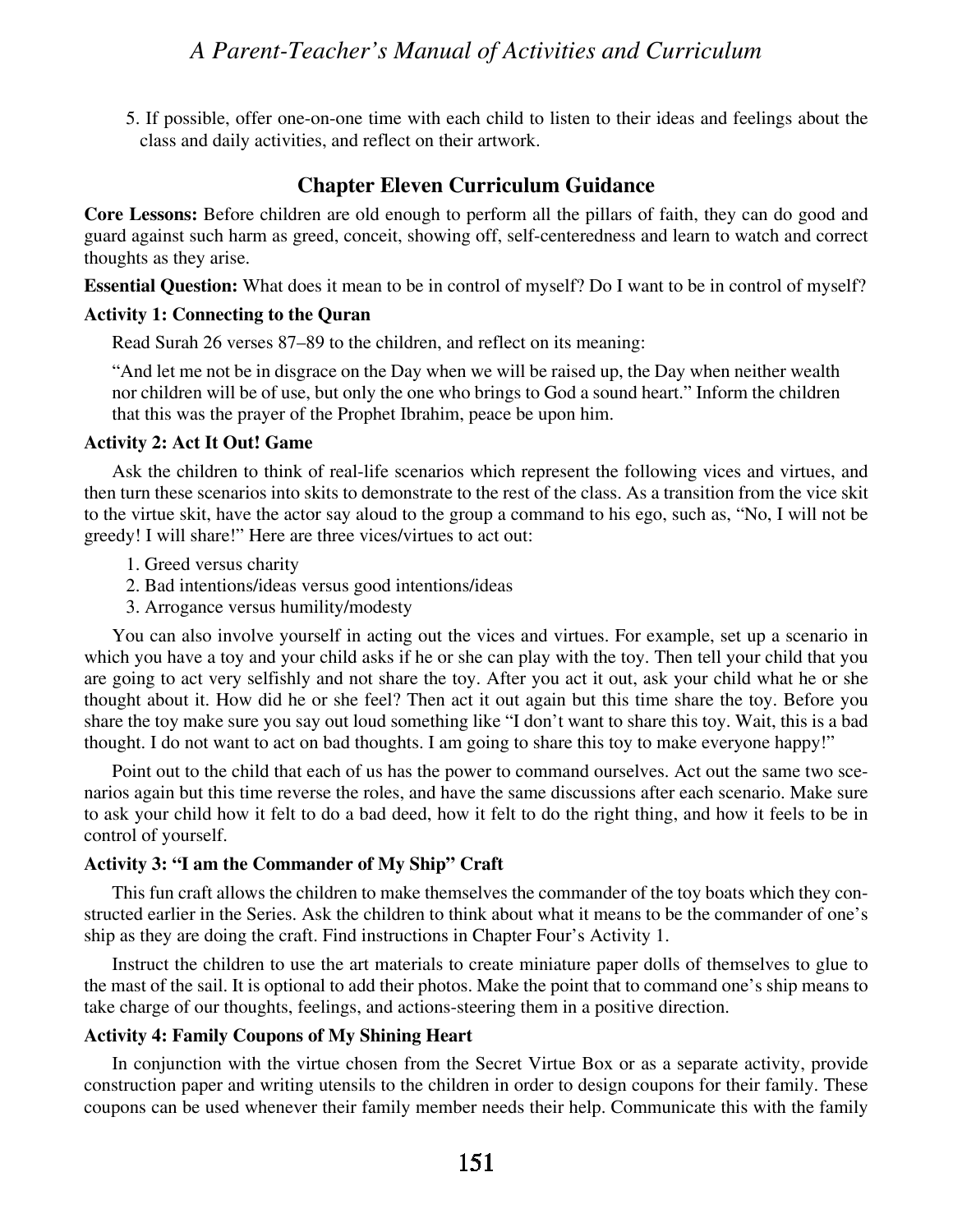members so that they use the coupons within the next two weeks. For example, "I will wash the dishes" or "I will call Grandma two times this week to see how she is doing."

#### **Activity 5: The Belongings of Paradise Charity Box**

Schedule this day on your calendar so that the children are prepared and have chosen an item to bring into the classroom for the charity box. Remind the children something like, "While we do not bring any belongings from this life into Heaven, that's all right because the more good deeds we do in this life, Allah will give us even better gifts and everlasting happiness in this world and Paradise."

Before the children put their donations into the box, ask them to remember using the item and how happy they felt at the time. Then ask them to explain why they don't use the item anymore. After they answer, explain to them again that these toys only bring happiness for a short period of time, but the actions that strengthen the spiritual heart will bring happiness in this world and the next.

Repeat this activity bi-weekly or monthly, and have the children take turns delivering the items to a chosen charity organization. We recommend that the children bring in only one item at a time so that they will have items to give in the future.

#### **Activity 6: Secret Virtue Box**

After allowing the children some time (recommended two weeks if possible) to practice their virtue, offer the Secret Virtue Box to each child so that a new virtue may be chosen, read, and noted, and then the slip of paper returned to the container. Remind the children of the Pearls of Wisdom, and talk positively to them about their efforts so far. You may choose to provide healthy treats around this time to make it pleasurable.

### **Chapter Twelve Curriculum Guidance**

**Core Lesson:** We can trust what we are asked to do because it comes directly from God  $\mathbb{R}^n$  through his Angel and the Prophet  $\hat{\mathcal{E}}$ , from Ouran and *Hadith*.

**Essential Questions:** What role does the Prophet Muhammad  $\hat{\mathcal{L}}$  play in my life? How can I increase my love for him  $\&$ ?

#### **Activity 1: Connecting to the Quran**

Read to the children verse 107 from Surah 21 and reflect on it together:

"And we have not sent you [O Muhammad] except as a mercy to the worlds."

#### Activity 2: Thank You O Messenger of Allah

Gather the children in a circle with their "Allah  $\mathbb{R}$  Speaks to Me Craft" from Chapter Three. Present each child with a copy of their own Quran and tell them, "Allah was sent down the Quran to the Prophet Muhammad  $\hat{\mathcal{B}}$  through the Archangel Jibril in small parts. Over the span of 23 years, the Archangel Jibril gave the Prophet Muhammad  $\&$  parts of the Quran. The Quran that we have today is the collection of all the parts that the Archangel Jibril came to give to the Prophet  $\hat{\mathcal{L}}$ , and it has been preserved for over 1000 years word for word just so you and I can learn it exactly as it was revealed. Not a single word has changed. As you learn about the second half of the shahada, you will come to know and love the Prophet Muhammad  $\&$  who sacrificed his life and that of his family to make sure you would have Allah's  $\&$ words in your hands today. Knowing this makes us love him, and by practicing his beautiful habits we experience firsthand how his *sunna* brings happiness into one's life."

Ask the children to go around in the circle and name one thing they are thankful for from the Prophet Muhammad  $\&$ .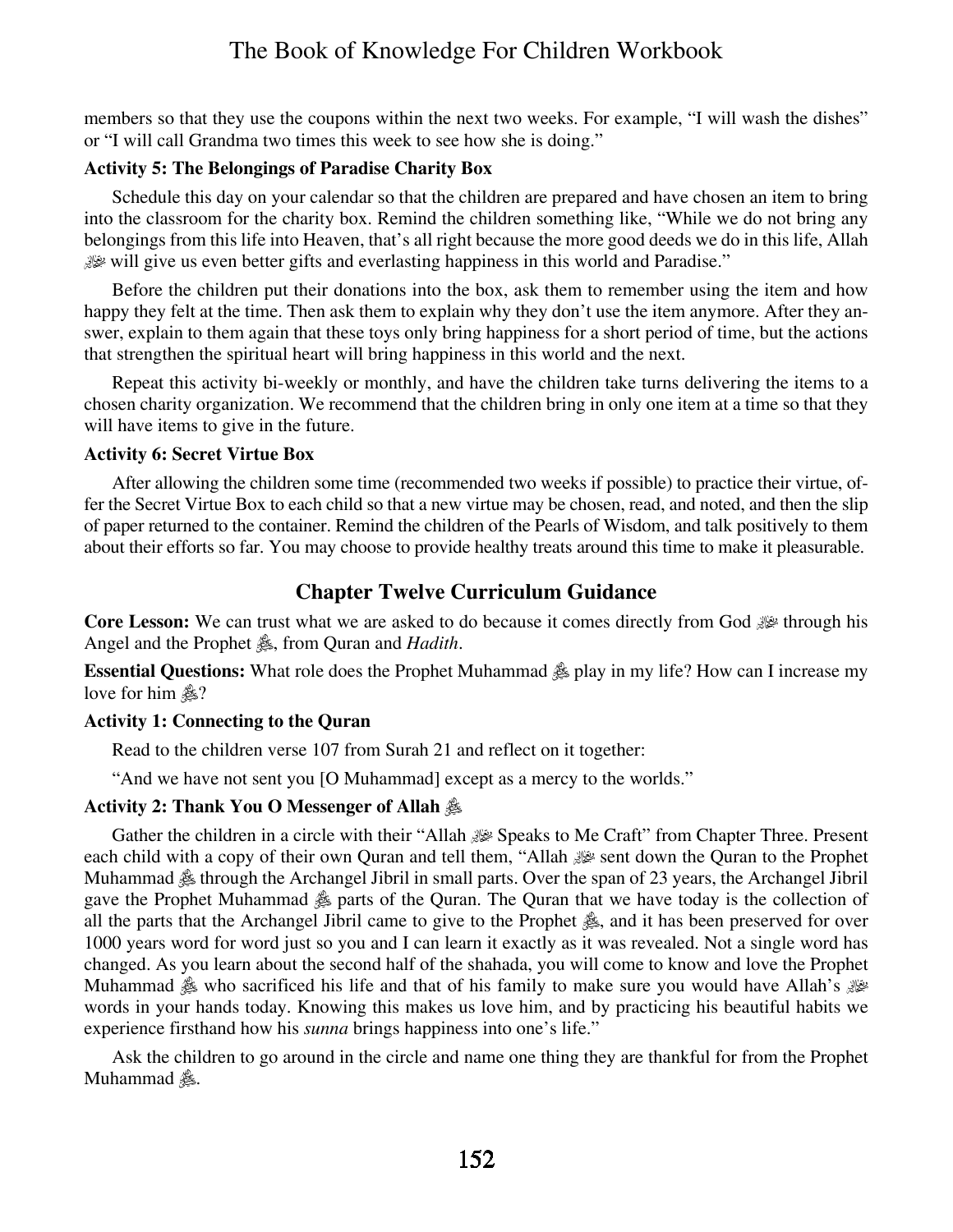#### **Activity 3: Smile Please!**

No matter what acts of charity the group partakes in, remind the children to stay positive, put others before themselves, and TRY TO KEEP SMILING just like the beautiful smile of the Prophet  $\&$ ! To put everyone in a light mood, have the children pair off for "smile contests"—whoever can smile the longest at another person wins a treat. (Hint: Let everyone win a treat in the end so that the children's spirits remain high.) Provide options to help the children handle any difficult feelings that come up such as oneon-one time with an adult mentor, quiet time, or ability to change activities.

Or play "pass the smile" where everyone sits in a circle, and the first person smiles his or her biggest smile to the person on the right and so on passing smiles all around. Emphasize making a habit of always smiling when greeting their teachers, parents, friend, siblings...everyone.

The Prophet  $\triangleq$  said, "Even meeting your brother with a cheerful face is charity."

#### **Activity 4: The Message Movie**

Reward the children's efforts and inspire them by watching "The Message" film or Sira cartoon. Here they are for free:

http://www.dailymotion.com/video/x2ewzp3\_the-message-full-movie-in-english\_shortfilms

#### http://youtu.be/vGxVWDLO87I

#### **Activity 5: Serve Like the Prophet Muhammad &!**

Choose a community project to complete every month. Here are two ideas which can adjusted according to circumstance:

- 1. Feed Your Neighbor: Contact a local homeless shelter or orphanage and ask about their policy for bringing food to the residents. Then allow the children to plan a meal that they will drop off to the homeless shelter that same week. Find a location where the children can cook together. Small teams will allow each child to feel like he/she has an important role.
- 2. Visit the Sick and Elderly: Contact a nursing home for the elderly and ask about its policy for visitation. Allow the children to pick a time and activity that they would like to do with the residents. Encourage the children to be excited about visiting the elderly and reinforce how much the residents will appreciate it. However, please have a serious discussion with the children ahead of time about expectations for visiting the elderly including showing them the utmost respect and always being kind no matter what. Discuss with the children that they might see people who are very ill physically or mentally. The children should not speak loudly and should ask any questions to the teacher in the group, not the residents.

#### **Activity 6: Making the Habit**

Share with the children the following *hadith*: Aisha said that Rasul Allah **s** said: "The deeds most loved by Allah  $\mathbb{R}$  (are those) done regularly, even if they are small," (Bukhari and Muslim). After the children have participated in both charities, have a class discussion on making a monthly commitment to at least one charity. Now is the time to use the "Good Habit Calendar" that you may have made earlier in the Series. Assign each child or team a task to commit to in order to make it a team effort. Encourage the children to keep up both charities if desired or split up and rotate. Assigning groups may help everyone feel included.

#### **Activity 7: Guided Personal Reflection and Update Spiritual Heart Visual**

Ask the children to spread out in the classroom with their Spiritual Heart Visual craft and/or journals. Ensure a serene environment perhaps with soft Islamic songs playing in background.

Provide a coloring sheet with one of the 99 Names witten in Arabic calligraphy. When beginning the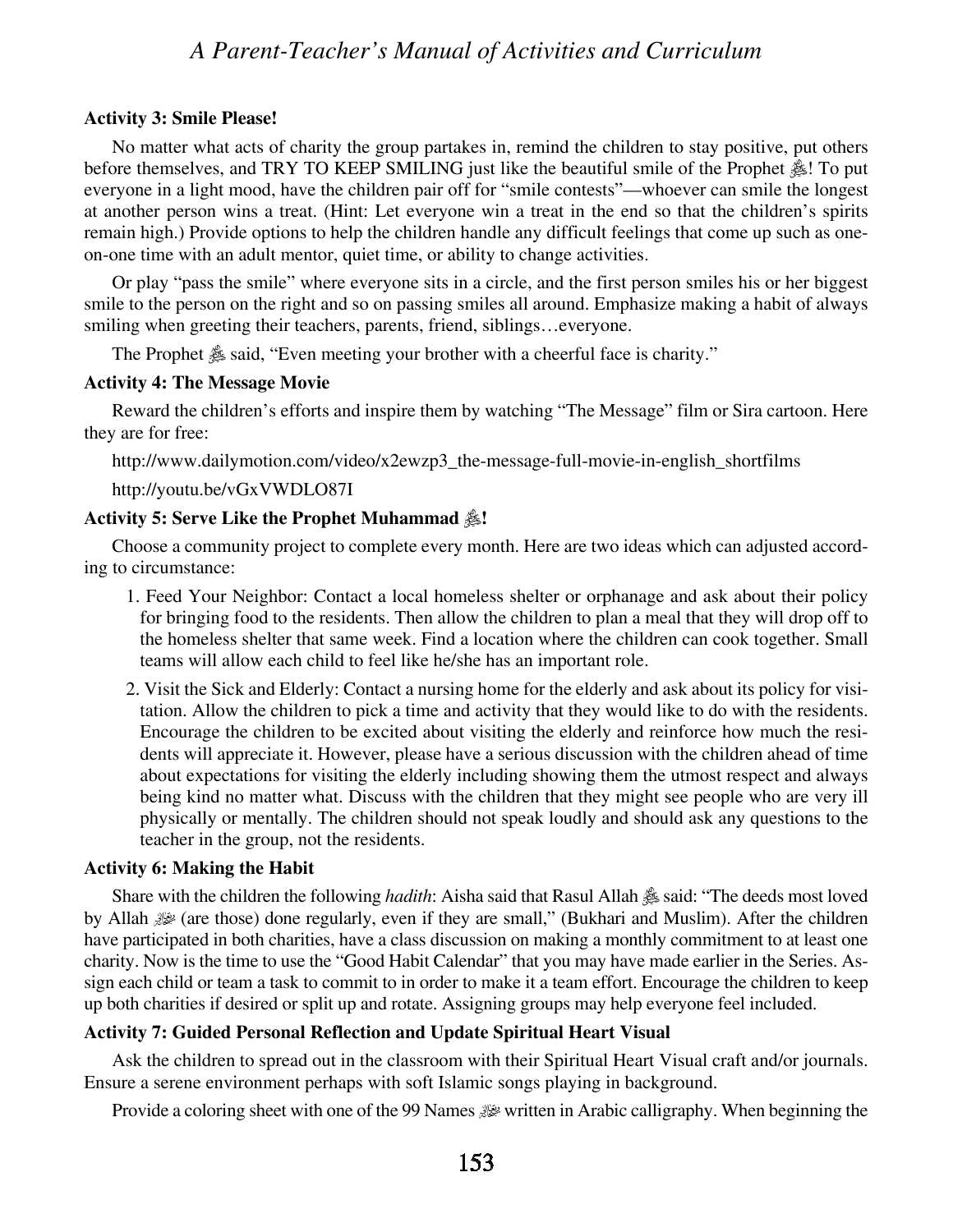reflection, the children can color this Name  $\frac{1}{2}$ . http://freecoloringpages.co.uk/?q=99%20allah%20names

Interchange coloring with free-drawing or other forms of art in future repetitions of this activity. (Ask the children to draw something that appealed to them in the lesson and to share the meanings behind their artwork later.)

### **Suggested Script:**

- 1. Ask the Essential Question(s) of the chapter to the children, and allow them time to ponder upon their answers with their eyes closed or write it out in a personal journal.
- 2. Softly and kindly say something like this to the children: "Now close your eyes and focus on breathing in and out for 7 breaths repeating 'Al-' as one inhales and 'Hamdulilah' as one exhales. Try to find the deepest part inside your heart. Tell it that you wish to clean it and make it beautiful. Ask yourself everyday, 'Am I getting better?' Just focus on that answer being 'Yes.' Focus on getting better each day by sticking to good habits of thoughts, feelings, and actions. Don't worry about the far-off future just right now."
- 3. "Open your eyes and update your Spiritual Heart Visual removing any vices that you have avoided and keeping any vices that you are still trying to improve. Do not despair if vices remain—your intention is what matters!"
- 4. "Write down what you would like to improve and name at least one easy way that you can improve."
- 5. If possible, offer one-on-one time with each child to listen to their ideas and feelings about the class and daily activities, and reflect on their artwork.

# **Chapter Thirteen Curriculum Guidance**

**Core Lessons:** Life's journey must include polishing one's heart in order to enter the Next World. Life's focus cannot be entirely on getting things. We, and our very lives, "look like" what we are striving to get.

**Essential Questions:** What am I striving for in my life? What do I want to strive for?

### **Activity 1: Connecting to the Quran**

Read to the children verse 39 from Surah 53 and reflect upon its meaning:

"Man does not receive other than that for which he strives."

Hint: Define "strive" on the definition board!

#### **Activity 2: Witness God's Beautiful Creation**

Make the theme of Chapter Thirteen come alive and refresh the children's spirits by taking them on a field trip to a natural beautiful scenery. You can complete the chapter reading and/or Quran reflection as the children sit in a circle. Provide delicious food. If you can, build a campfire, eat delicious treats and sing the beautiful songs you have been learning about Allah  $\mathcal{L}$  and His prophets, peace be upon them all.

#### **Activity 3: The Journey of My Life Walk**

Along with Activity 2 above or separately, invite the children to go on a silent walk with you. The purpose of staying silent is so that the children can think about a very important question: "What do I want to strive for in my life?" On the first part of the walk, tell the children to list for themselves freely everything that they want to strive for without any judgement about what is best. Inform the children that at one point in the walk everyone will make a right turn, and at that point they should decide what is the absolute most important and best thing to strive for in their lives. You can give them examples before the walk begins of things that can be sought from the readings or from your own ideas. You will alert them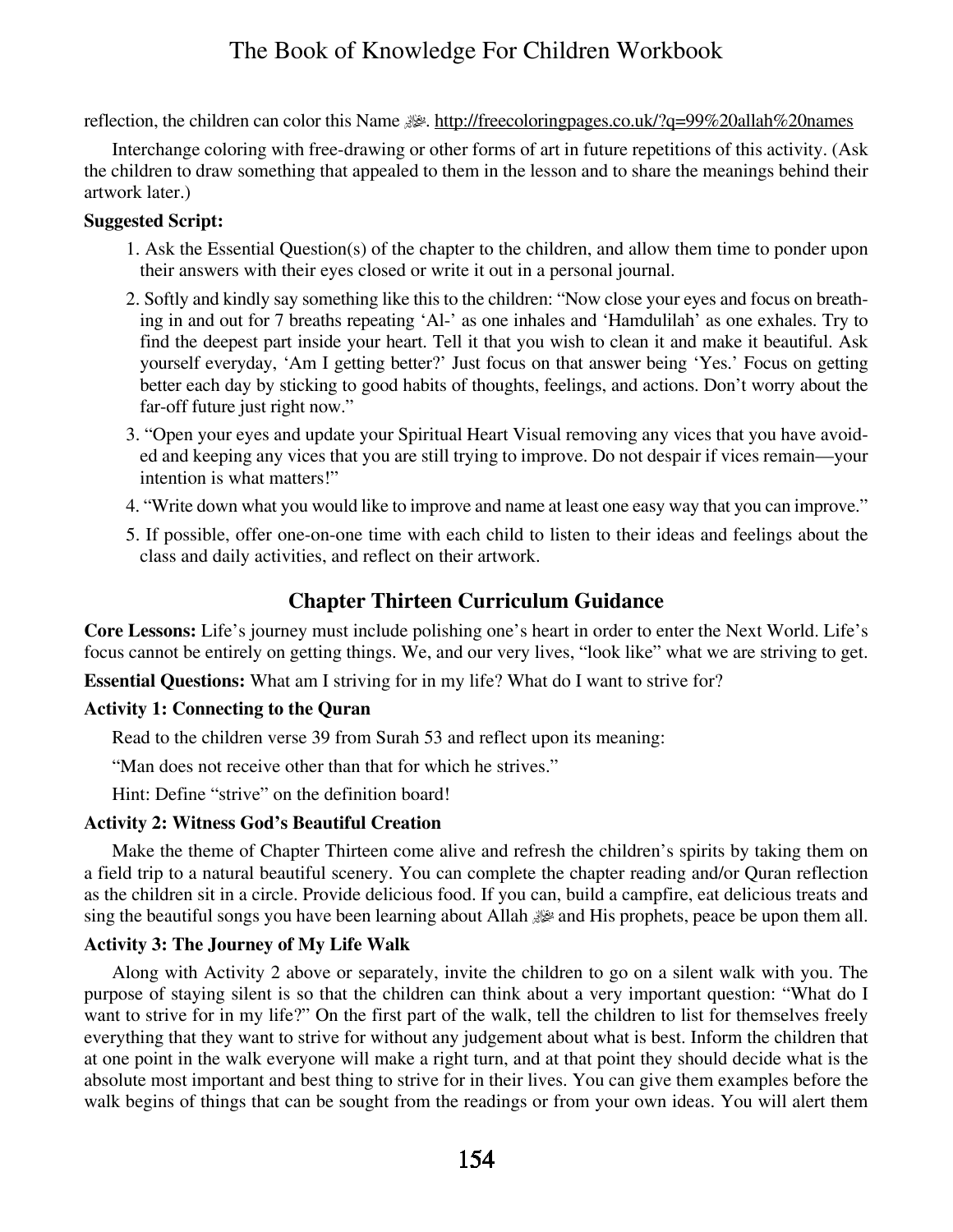when to make the "right turn."

End the walk in some place scenic where the group can stand in a circle and voluntarily share what they discovered about their life goals. God-willing everyone will answer with a virtuous idea of what they want to strive for in their lives. If one child does not give a virtuous answer, be careful not to shame the child by pointing it out in front of everyone. Instead, give that child extra attention and love later on and check for understanding from the previous readings and activities.

### **Activity 3: Sing Silent Sunrise by Dawud Wharnsby and Yusuf Islam**

Here is a beautiful song which speaks to the mission of the Ghazali Children's Series. Perfect for children to sing along with the below lyrics. Here is the link:

https://www.youtube.com/watch?v=AIRbDQ0byV8

#### **"Silent Sunlight"**

La ilaha illa-Allah La ilaha illa-Allah

Silent sunlight welcome in, There is work I must now begin All my dreams have blown away And the children wait to play,They'll soon remember things to do When the heart is young and the night is done and the sky is blue

La ilaha illa-Allah La ilaha illa-Allah

Morning song birds sing away Lend a tune to another day Bring your wings and choose a roof Sing a song of love and truth

We'll soon remember if you do When all things were tall And our friends were small And the world was new

La ilaha illa-Allah La ilaha illa-Allah

Sleepy horses heave away Put your backs to the golden hay Don't ever look behind at the work you've done For your work has just begun

There'll be the evening in the end But till that time arrives You can rest your eyes And begin again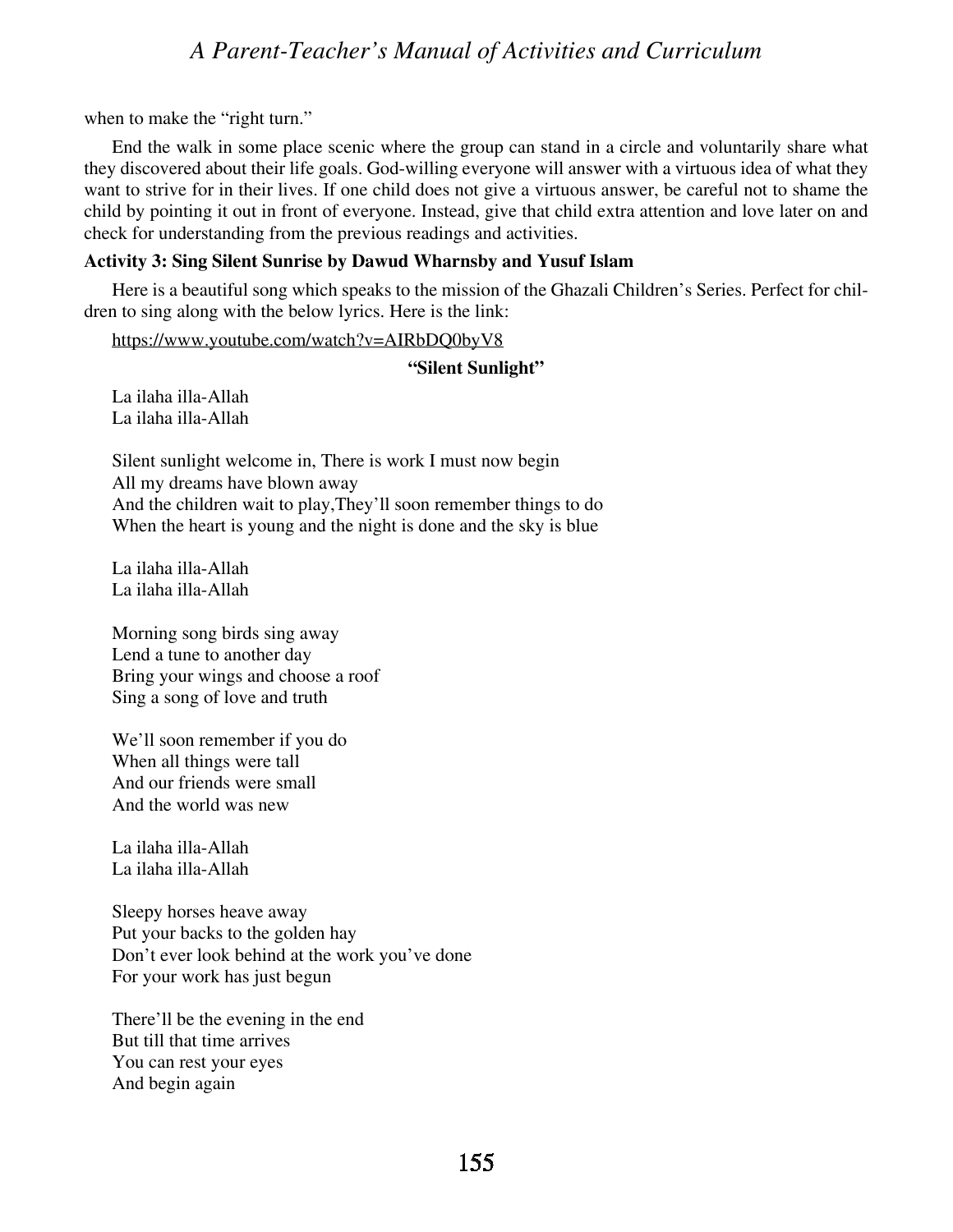La ilaha illa-Allah Silent sunlight La ilaha illa-Allah Morning sun La ilaha illa-Allah Silent sunlight welcome in

### **Activity 4: Secret Virtue Box**

After allowing the children some time (recommended two weeks if possible) to practice their virtue, offer the Secret Virtue Box to each child so that a new virtue may be chosen, read, and noted, and then the slip of paper returned to the container. Remind the children of the Pearls of Wisdom, and talk positively to them about their efforts so far. You may choose to provide healthy treats around this time to make it pleasurable.

# **Chapter Fourteen Curriculum Guidance**

**Core Lesson:** There are two kinds of the Real Divine Learning. The highest is reached by slowly and carefully ascending each step, learning everything one can while on that step.

**Essential Questions:** What have I learned in the past about my relationship with God  $\mathbb{R}^2$ ? What am I currently learning on the steps I am on?

### **Activity 1: Connecting to the Quran**

Read Surah 71 verses 13–14 to the children, and reflect upon its meaning:

"What's wrong with you that you don't place your hope in God's Beneficence, seeing that it is He Who has created you in successive stages."

#### **Activity 2: Baking into My Best Self**

For this activity, you will need to find a simple recipe. It does not need to be baking as the title of the activity suggests, but children do tend to enjoy baking. Along with the children, follow the instructions of the recipe. After you have completed the recipe, ask the children to think back to the reading and think about what things made the recipe a success? Wait until the children answer that following the instructions and going from one step to the next in order is what made the baking successful.

Remind them that this is similar to polishing their hearts in that one must complete the first step properly before moving on to the next one. Also, just like baking in a hot stove changes ingredients into something better, the difficult steps we take in life can also make us into something wonderful.

### **Activity 3: My Life Book**

In this craft, the children will learn a surprising truth about their lives: that everything they feel, think, and do can be recorded in their "Life Book." Just like a famous author writes an amazing story that the reader loves to read, each of us is also trying to write an amazingly beautiful life story in our "Life Book." Provide the children with folded together pieces of card stock paper, construction paper, blank stationary, or a blank children's books (which can be bought at craft stores or online). They may also use a page in their journal. The children will write the life story they would want Allah  $\mathbb{R}$  to read about them. Depending on the age of the children, they may need one-on-one assistance to write in a story-like format. Illustrations are welcome.

The following is an example: Maryam Nur was born on January 10th, 2004, to her mother and father. As a little girl she loved to…As she grew up she learned to…"help the poor by making food for them"… "always tell the truth"…Sometimes Maryam struggled because…"it was hard to share"…"other children teased her and she became upset"…but she learned to overcome this by…"loving to make other people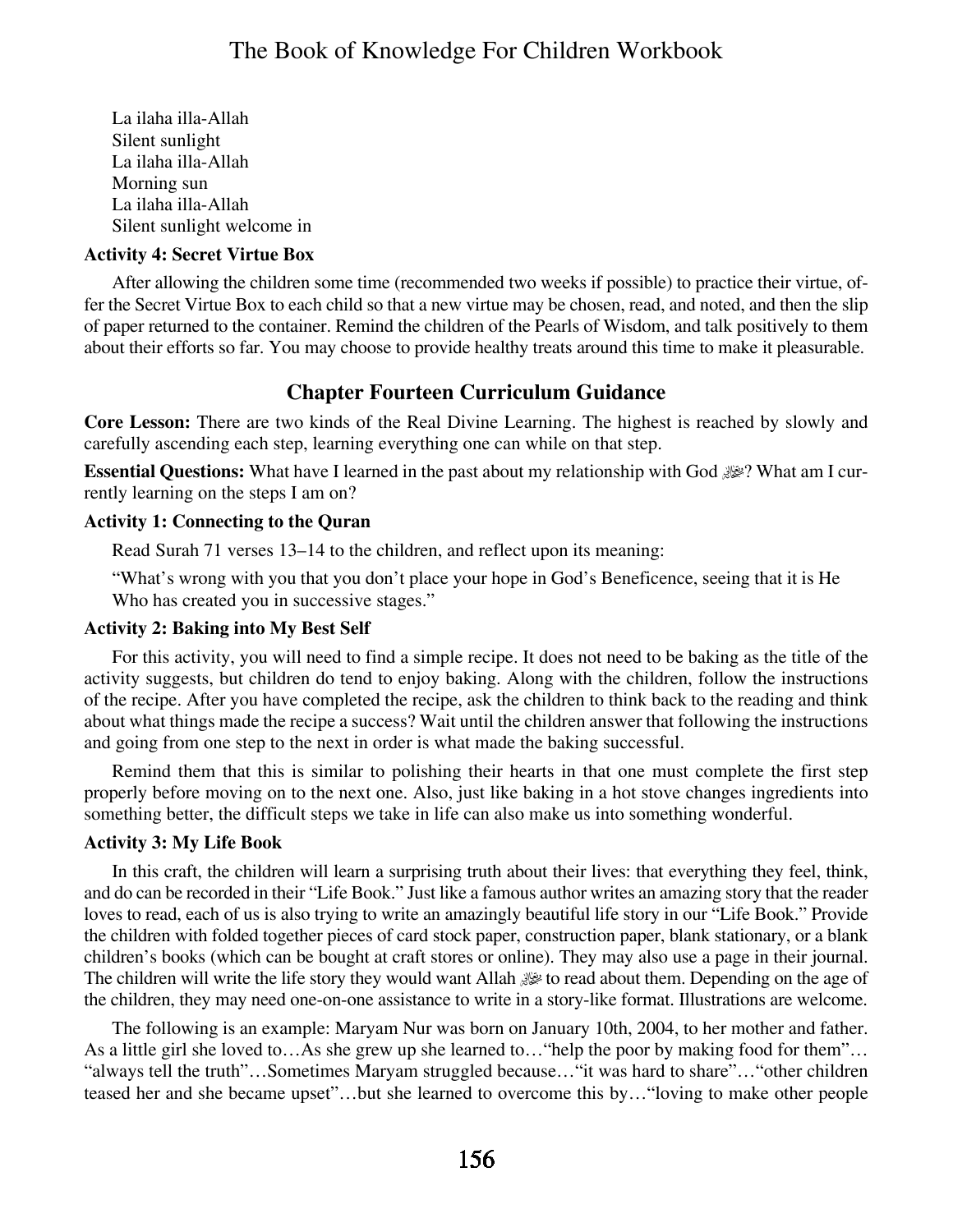happy"..."forgiving other people." When she grew up she became a..."scholar of Islam"..."doctor"... "fireman"… She helped everyone around her by…She was known to be…"kind," "helpful," "humble." She lived her life in service of Allah  $\mathbb{R}$ .

#### **Activity 4: Children's Poem to accompany "My Life Book"**

Incorporate poetry into your classroom by simply reading a poem to the children, writing it out beautifully on the cover of their "My Life Book" craft, or even having them memorize it. Shaykh Abdal Hakim Murad has published a fantastic children's book with classical Islamic poetry for children entitled *Montmorency's Book of Rhymes*. An example is (from p. 93 of the book):

"In Allah's  $\mathcal{L}$  great Book, where but angels look On pages of spotless beauty, Are written in letters of living light A Muslim's life and his duty"

### **Activity 5: Guided Personal Reflection and Update Spiritual Heart Visual**

Ask the children to spread out in the classroom with their Spiritual Heart Visual craft and/or journals. Ensure a serene environment perhaps with soft Islamic songs playing in background.

Provide a coloring sheet with one of the 99 Names  $\mathbb{R}^n$  written in Arabic calligraphy. When beginning the reflection, the children can color this Name  $\frac{1}{2}$ . http://freecoloringpages.co.uk/?q=99%20allah%20names

Interchange coloring with free-drawing or other forms of art in future repetitions of this activity. (Ask the children to draw something that appealed to them in the lesson and to share the meanings behind their artwork later.)

#### **Suggested Script:**

- 1. Ask the Essential Question(s) of the chapter to the children, and allow them time to ponder upon their answers with their eyes closed or write it out in a personal journal.
- 2. Softly and kindly say something like this to the children: "Now close your eyes and focus on breathing in and out for 7 breaths repeating 'Al-' as one inhales and 'Hamdulilah' as one exhales. Try to find the deepest part inside your heart. Tell it that you wish to clean it and make it beautiful. Ask yourself everyday, 'Am I getting better?' Just focus on that answer being 'Yes.' Focus on getting better each day by sticking to good habits of thoughts, feelings, and actions. Don't worry about the far-off future just right now."
- 3. "Open your eyes and update your Spiritual Heart Visual removing any vices that you have avoided and keeping any vices that you are still trying to improve. Do not despair if vices remain—your intention is what matters!"
- 4. "Write down what you would like to improve and name at least one easy way that you can improve."
- 5. If possible, offer one-on-one time with each child to listen to their ideas and feelings about the class and daily activities, and reflect on their artwork.

# **Chapter Fifteen Curriculum Guidance**

**Core Lesson:** In order to teach about awareness, self-observation and self-correction, an imaginary story about two wolves is helpful. One is naughty, the other is good. If one listens to what the naughty wolf suggests, it is like feeding him. If one ignores this wolf, it starves and goes away. The good wolf is nourished and remains.

**Essential Question:** How can I make my "good wolf" as strong as can be? How can I starve my "bad wolf"?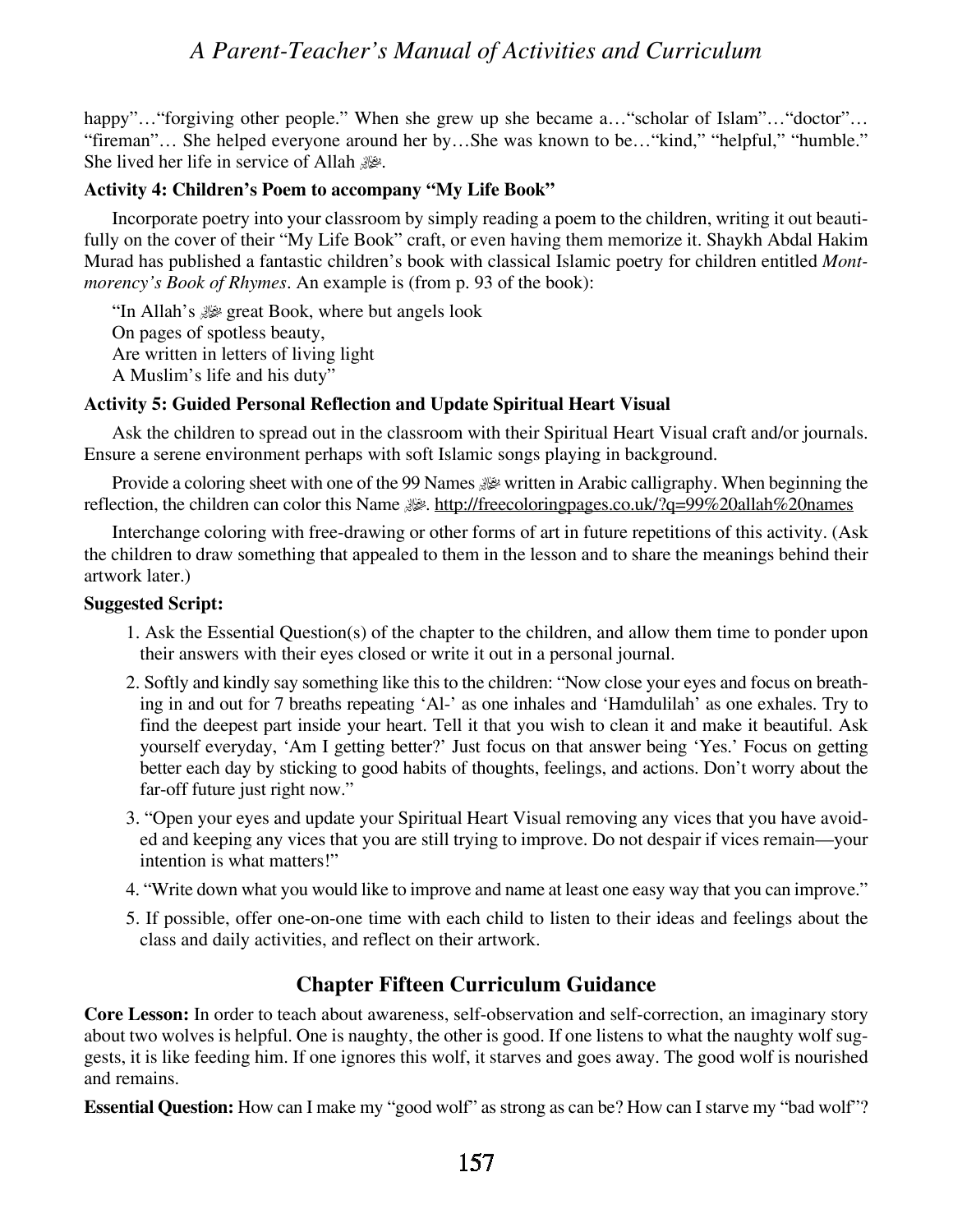#### **Activity 1: Connecting to the Quran**

Read to your children Surah 114, and reflect upon its meaning:

Say, "I seek refuge with the Sustainer of humankind, the Sovereign of humankind, the God of humankind, from the mischief of the slinking whisperer who whispers in the hearts of human beings among jinn and among humankind."

#### **Activity 2: Two Wolves Game**

Suggested supplies:

Two shoe boxes, baby wipe containers, or any other container that you can decorate to make it look like a wolf

Art materials such as construction paper, paint, wrapping paper, cotton balls to decorate the boxes into wolves

Beforehand or with the children, make one box into an attractive "good wolf," and one box into an ugly "bad wolf." Cut out a hole for the mouth of the wolf or use the opening of the baby wipe container. Write down examples of deeds that are both good and bad on small cards of the same size that can fit into the mouths of the "wolves."

Collect all the cards and begin to play the game. Each child gets to pick a card and determine which card is food for which wolf. If each child makes their own wolves, they can also use this craft as a way to examine their own character. If the child follows through on a good thought or action, tell them to feed the good wolf. If they are about to do something bad or want to do something bad, warn them about feeding the bad wolf. If they follow through on a bad thought or action, then tell them to feed the bad wolf. If they do not do it, congratulate them because that counts as a good deed! Feed the good wolf instead.

#### **Activity 3:** *Nur* **is a** *Sunna*

Reward the children with a treat or small gift for memorizing, in English or Arabic, a special *du'a'* for *nur* (light) to enter their hearts. They can recite it daily and especially while prostrating in prayer just like the Prophet Muhammad &!

You can find it here: http://authentic-dua.com/2011/12/10/duaa-of-light-noor/

Allaahummaj'al fee qalbee nuran, wa fee lisaanee nuran, wa fee sam'ee nuran, wa fee basaree nuran, wa min fawqee nuran, wa min tahtee nuran, wa 'an yameenee nuran, wa 'an shimaalee nuran, wa min 'amaamee nuran, wa min khalfee nuran, waj'al fee nafsee nuran, wa 'a'dhim lee nuran, wa 'adhdhim lee nuran. Waj'al lee nuran, waj'alnee nuran. Allaahumma 'a'tinee nuran, waj'al fee 'asabee nuran, wa fee lahmee nuran, wa fee damee nuran, wa fee sha'ree nuran, wa fee basharee nuran (Bukhari and Muslim).

O Allah  $\mathcal{L}$ , place light in my heart, and on my tongue light, and in my ears light and in my sight light, and above me light, and below me light, and to my right light, and to my left light, and before me light and behind me light. Place in my soul light. Magnify for me light, and amplify for me light. Make for me light, and make me light. O Allah  $\mathbb{R}$ , grant me light, and place light in my nerves, and in my body light and in my blood light and in my hair light and in my skin light (Bukhari and Muslim).

#### **Activity 4: \*Reminder\* The Belongings of Paradise Charity Box**

Schedule this day on your calendar so that the children are prepared and have chosen an item to bring into the classroom for the charity box. Remind the children something like, "While we do not bring any belongings from this life into Heaven, that's all right because the more good deeds we do in this life, Allah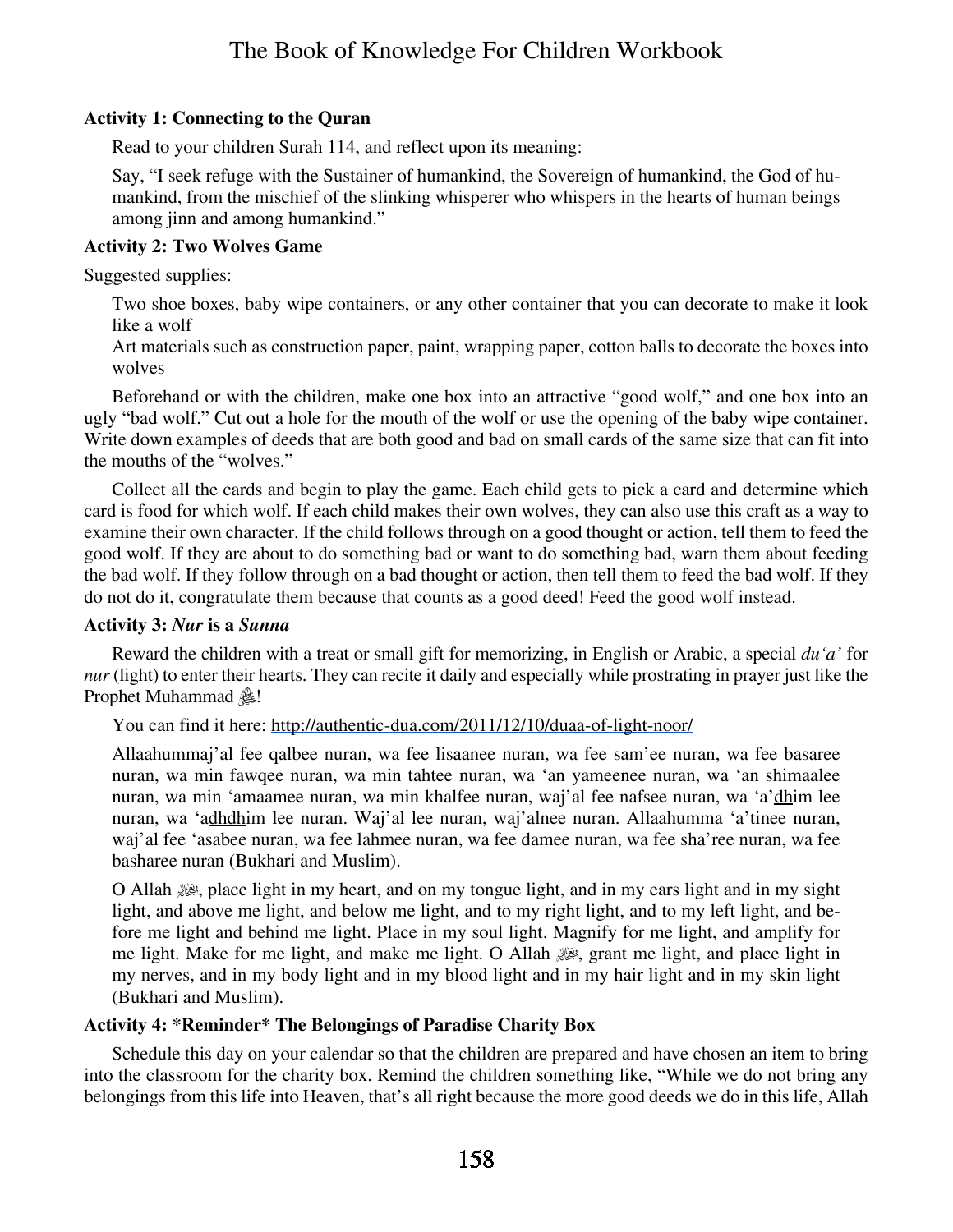u will give us even better gifts and everlasting happiness in this world and Paradise."

Repeat this activity bi-weekly or monthly, and have the children take turns delivering the items to a chosen charity organization. We recommend that the children bring in only one item at a time so that they will have items to give in the future.

#### **Activity 5: Secret Virtue Box**

After allowing the children some time (recommended two weeks if possible) to practice their virtue, offer the Secret Virtue Box to each child so that a new virtue may be chosen, read, and noted, and then the slip of paper returned to the container. Remind the children of the Pearls of Wisdom, and talk positively to them about their efforts so far. You may choose to provide healthy treats around this time to make it pleasurable.

### **Chapter Sixteen Curriculum Guidance**

**Core Lesson:** Things that are invisible such as kindness and friendship are more precious to us than what we can see with our eyes, and can never be taken away from us.

**Essential Questions:** Which is more important to me—the material or the invisible? How do I engage with the important invisible things in my life? Give one example.

#### **Activity 1: Connecting to the Quran**

Read to the children Surah 2 verses 1–4, and reflect upon the importance of believing in the unseen:

"Alif Lam Mim. This is the Book; in it is guidance sure, without doubt, to those who fear Allah. Who believe in the Unseen, are steadfast in prayer, and spend out of what We have provided for them. And who believe in the Revelation sent to thee, and sent before thy time, and (in their hearts) have the assurance of the Hereafter. They are on (true guidance), from their Lord and it is these who will prosper.

You can review the six "unseen" articles of faith in Islam with the children, and perhaps let them earn a small prize for memorizing them.

- 1. Belief in God
- 2. Belief in the Angels
- 3. Belief in Divine Books
- 4. Belief in the Prophets
- 5. Belief in the Day of Judgment
- 6. Belief in God's  $\mathcal{L}$  predestination

#### Activity 2: Invisible to Us, but Loved So Much: the Prophet Muhammad  $\hat{\mathcal{B}}$

This is an incredibly beautiful short film about a young French boy who is asked to draw the Prophet Muhammad  $\hat{\mathcal{B}}$ . His response is breathtaking and it teaches us about how to love and recognize Rasul Allah  $\hat{\mathcal{L}}$  in our own lives, and also how to respond to negativity with something better. Here is the link: http:// themuslimvibe.com/videos/from-the-web/a-muslim-student-is-asked-to-draw-prophet-muhammad-hisresponse-is-breathtakingly-beautiful-video/

#### **Activity 3: "Do You Believe in the Unseen?" Game**

The purpose of this activity is to help the children realize that belief in the unseen makes sense, and also to point out how much we value things that are not material. This game is better if the two partners are family members or close friends, but it can work with fellow students as well.

Have the children break up into groups of two. First, tell the children to smile, say something nice, and give their partner a big sincere hug. Ask, "Could you feel that person's care and/or love for you?"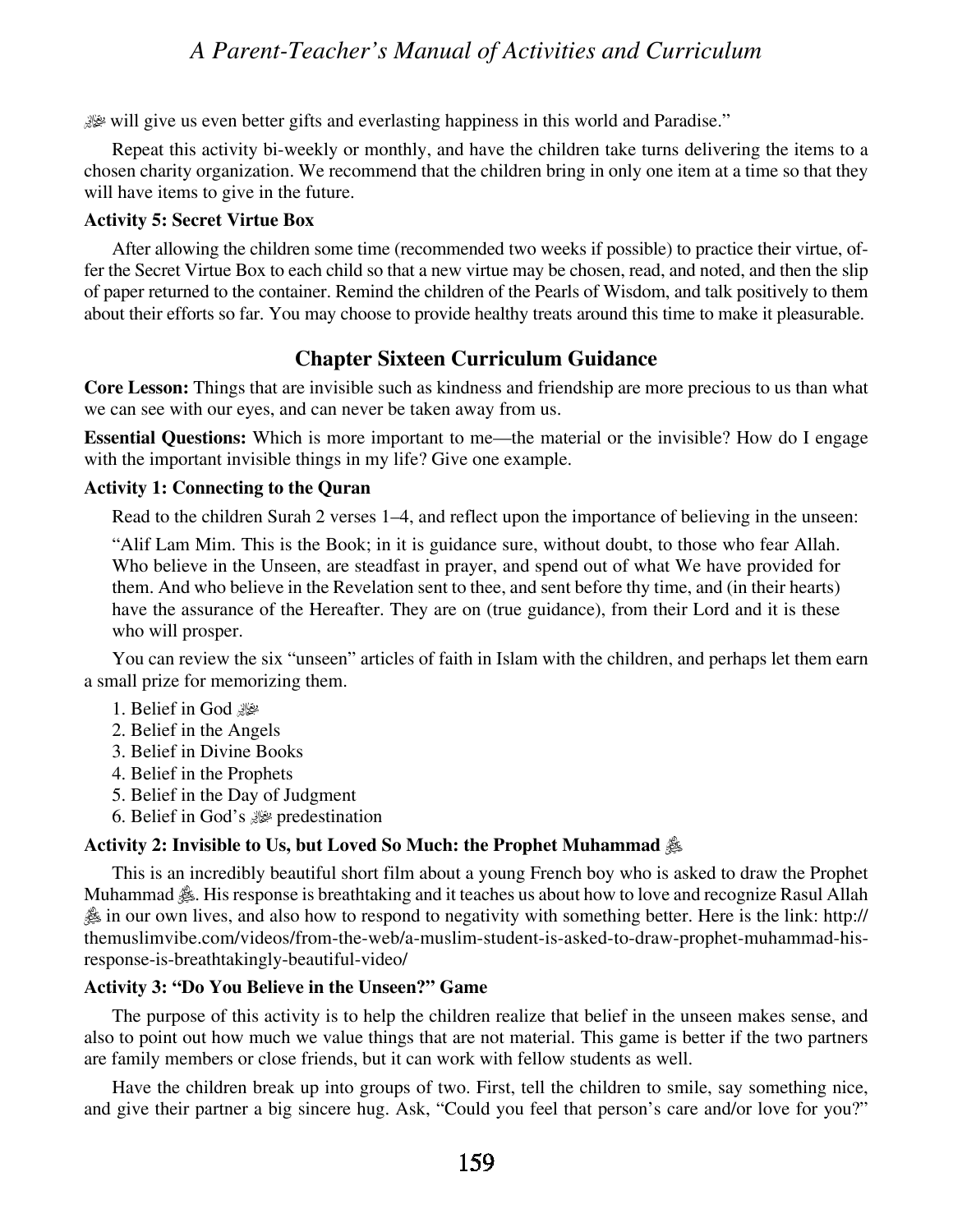Next have one child blindfold the other child so that they cannot see anything. Again, tell the children to smile, say something nice, and give their partner a big sincere hug. Exchange blindfolds, and repeat. Ask the children, "Could you feel that person's care and/or love for you this time? Did it matter if you could see them or not—did you still know that they loved you?" Guide the children to recognize that many very important things, like "love," are unseen but we know in our hearts that they truly exist.

#### **Activity 4: Random Acts of Kindness**

Ask the children if they know what a "random act of kindness" is? Ask for the children to share reallife examples and write them on the board. Point out how random acts of kindness spread invisible feelings of peace and joy to everyone as they are often contagious—once you help someone randomly they feel the need to do the same for someone else! Assign the children to be leaders in initiating a chain of random acts of kindness. At the next meeting time, the children can share their experience with the class.

#### **Activity 5: The Belongings of Paradise Charity Box**

Schedule this day on your calendar so that the children are prepared and have chosen an item to bring into the classroom for the charity box. Remind the children something like, "While we do not bring any belongings from this life into Heaven, that's all right because the more good deeds we do in this life, Allah u will give us even better gifts and everlasting happiness in this world and Paradise."

Before the children put their donations into the box, ask them to remember using the item and how happy they felt at the time. Then ask them to explain why they don't use the item anymore. After they answer, explain to them again that these toys only bring happiness for a short period of time, but the actions that strengthen the spiritual heart will bring happiness in this world and the next.

Repeat this activity bi-weekly or monthly, and have the children take turns delivering the items to a chosen charity organization. We recommend that the children bring in only one item at a time so that they will have items to give in the future.

#### **Activity 6: Guided Personal Reflection and Update Spiritual Heart Visual**

Ask the children to spread out in the classroom with their Spiritual Heart Visual craft and/or journals. Ensure a serene environment perhaps with soft Islamic songs playing in background.

Provide a coloring sheet with one of the 99 Names witten in Arabic calligraphy. When beginning the reflection, the children can color this Name  $\frac{1}{2}$ . http://freecoloringpages.co.uk/?q=99%20allah%20names

Interchange coloring with free-drawing or other forms of art in future repetitions of this activity. (Ask the children to draw something that appealed to them in the lesson and to share the meanings behind their artwork later.)

#### **Suggested Script:**

- 1. Ask the Essential Question(s) of the chapter to the children, and allow them time to ponder upon their answers with their eyes closed or write it out in a personal journal.
- 2. Softly and kindly say something like this to the children: "Now close your eyes and focus on breathing in and out for 7 breaths repeating 'Al-' as one inhales and 'Hamdulilah' as one exhales. Try to find the deepest part inside your heart. Tell it that you wish to clean it and make it beautiful. Ask yourself everyday, 'Am I getting better?' Just focus on that answer being 'Yes.' Focus on getting better each day by sticking to good habits of thoughts, feelings, and actions. Don't worry about the far-off future just right now."
- 3. "Open your eyes and update your Spiritual Heart Visual removing any vices that you have avoided and keeping any vices that you are still trying to improve. Do not despair if vices re-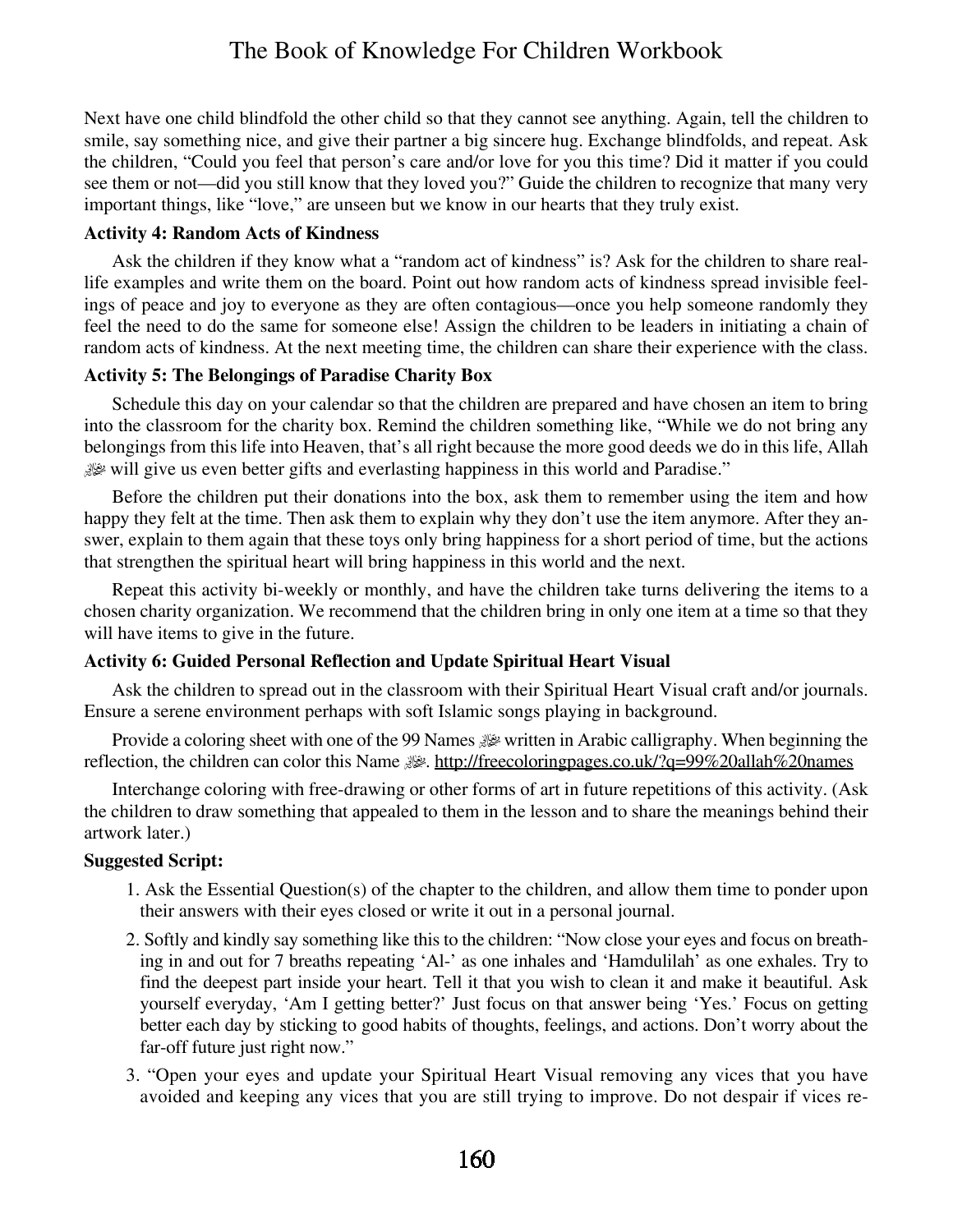main—your intention is what matters!"

- 4. "Write down what you would like to improve and name at least one easy way that you can improve."
- 5. If possible, offer one-on-one time with each child to listen to their ideas and feelings about the class and daily activities, and reflect on their artwork.

### **Chapter Seventeen Curriculum Guidance**

**Core Lesson:** Imam al-Ghazali shares details with us about the exemplary quality of the inner lives and practice of the four great Imams—their humility, generosity, honesty, worldly poverty, night prayer vigils and purity.

**Essential Question:** What was one thing you particularly liked about the Imams' lives? Why?

#### **Activity 1: Connecting to the Quran**

Read Surah 58 verse 22 to the children, and reflect upon its meaning in relationship to those special people who have attained Divine Learning:

"(Those who believe in God and the Last Day,) it is they in whose hearts He has inscribed faith, and whom He has strengthened with inspiration from Himself and whom He will admit into gardens through which running waters flow, therein to abide. Well-pleased is God with them, and well-pleased are they with Him. They are God's people: oh, truly, it is they, the people of God, who shall attain to a happy state!"

#### **Activity 2: The Four Imams Activity**

Follow the Chapter Seventeen Workbook activities. While the children are playing the pretend arguing game, ask them to learn and repeat Imam Shafi'i's *du'a'* for his opponent. You can write it on the board so that they can refer to it during their game, and copy it into their journal:

" O Lord, help him so that truth may manifest itself in his heart and on his tongue. If it be that the truth is on my side, may he follow me; and if the truth be on his side, may I follow him."

#### **Activity 3: Secret Virtue Box Special Edition**

Let the children know that this week you will be adding special virtues from the first two Great Imams to the Secret Virtue Box. Have the children choose from these virtues only this week and then add them back to the general collection in the coming weeks: "Keeping your good deeds a secret like Imam Shafi'i," "Letting other people win the argument and saying *du'a'* for them like Imam Shafi'i," "Giving away perfectly good gifts to others like Imam Malik," "Keeping good posture and dressing beautifully for learning like Imam Malik." Remind the children that it is all right to let their parents know about their good deeds as they might need their help.

#### Activity 4: \*Reminder\* Serve Like the Prophet Muhammad  $\triangle$

Smile please! This is a friendly reminder to keep up the group charity projects scheduled on your Good Habit Calendar such as feeding the poor or visiting the elderly/sick. Remind the children to stay positive, put others before themselves, and TRY TO KEEP SMILING just like the beautiful smile of the Prophet Muhammad  $\frac{1}{2}$ ! To put everyone in a light mood, have the children pair off for "smile contests"—whoever can smile the longest at another person wins a treat. (Hint: Let everyone win a treat in the end.) Provide options to help the children handle any difficult feelings that come up such as one-on-one time with an adult mentor, quiet time, or ability to change activities.

Remember that Aisha said that Rasul Allah  $\&$  said: "The deeds most loved by Allah (are those) done regularly, even if they are small," (Bukhari and Muslim). Also keep in mind that the children might need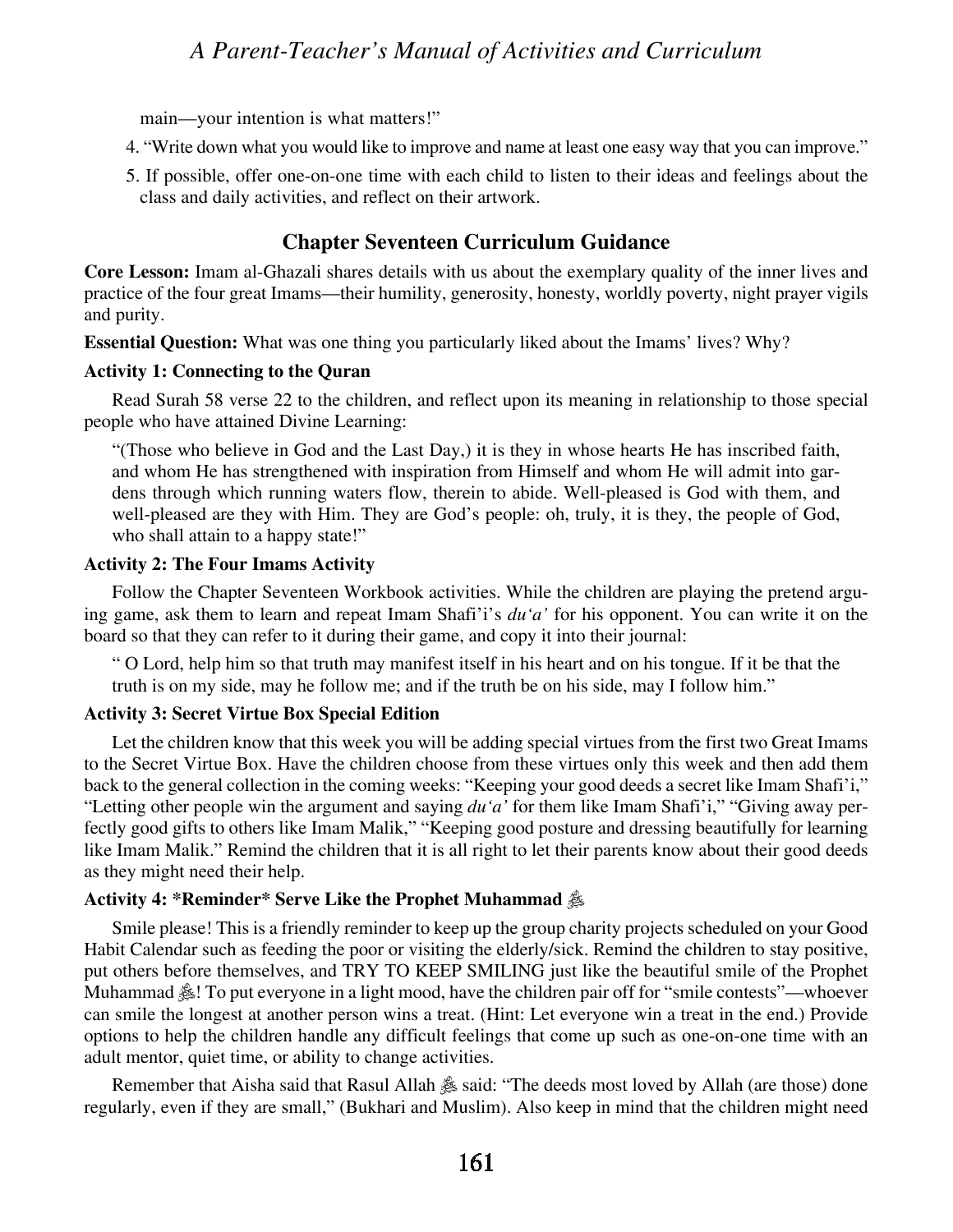to have regular check-ins about how their service projects are going. That's normal, things are bound to come up! Help them smooth out any difficulties.

# **Chapter Eighteen Curriculum Guidance**

**Core Lesson:** Imam al-Ghazali's story about the ant is a metaphor for the importance of trusting God u always, knowing that both easy and difficult times come from His loving plan for our spiritual well-being.

**Essential Question:** What is the best way to be if unwelcome news comes?

### **Activity 1: Connecting to the Quran**

Read to the children from Surah 2 part of verse 216:

"But it may well be that you hate a thing the while it is good for you, and it may well be that you love a thing the while it is bad for you: and God knows, whereas you do not know."

### **Activity 2: How Wolves Change Rivers Short Film**

This is a glorious true story about how an apparent hardship turned into a major blessing. Since we have also used bad wolves as a metaphor, you may need to clarify for the children that now we are looking at how something originally thought to be hardship (the wolves) turned into a blessing. Here is the video: https://vimeo.com/86466357

### **Activity 3: Group Sharing**

Ask the children, "Can you think of a time when a bad event turned out to be good and vice-versa?" Share with the group.

### **Activity 4: Unexpected Road Map Board Game**

To make a board game, draw a winding path made up of many small boxes on a large poster board or large sheet of paper glued down to cardboard. Make different colored cut-out circles so each child has one. One end is the starting point, and the other end will be "A Shining Heart." (You will be able to use this board game again in the following chapters in a different way.) Then make several small cards of the same size. On each card write out a daily life happening which does not turn out as originally intended, both good and bad. Assign how many boxes each is worth, a number of steps forward or backward. Write on the cards examples like: the children whine because the picnic is cancelled, 2 steps back; the children are grateful when Mother makes a cake for them, 4 steps ahead. Making these cards will be a lesson in itself.

Before beginning the game, share the following *hadith* with the children: "How wonderful is the affair of the believer, for his affairs are all good, and this applies to no one but the believer. If something good happens to him, he is thankful for it and that is good for him. If something bad happens to him, he bears it with patience and that is good for him," (Muslim).

Have the children take turns choosing cards and reading off the story or scenario. In whatever box a child's colored spot lands, the child must recite a special *du'a'* from the *sunna* reported in *The Fortress of the Muslim* prayer book. If the result is pleasing, the child should say, in Arabic or English, "Alhamdu lillaahil-lathee bini'matihi tatimmus-saalihaat," (Praise is to Allah Who by His blessings all good things are perfected). If the result is displeasing, the child should say, "Alhamdu lillaahi 'alaa kulli haal," (Praise is to Allah in all circumstances). Let your children take turns picking up a card until a winner finally reaches "The Shining Heart." If you have the time, ask the children to create the board and the game cards themselves to help reinforce the lessons they have been learning.

### **Activity 5: Sing Dawud Wharnsby's "The Ant"**

Here is the link: https://www.youtube.com/watch?v=M\_HA88qYYFk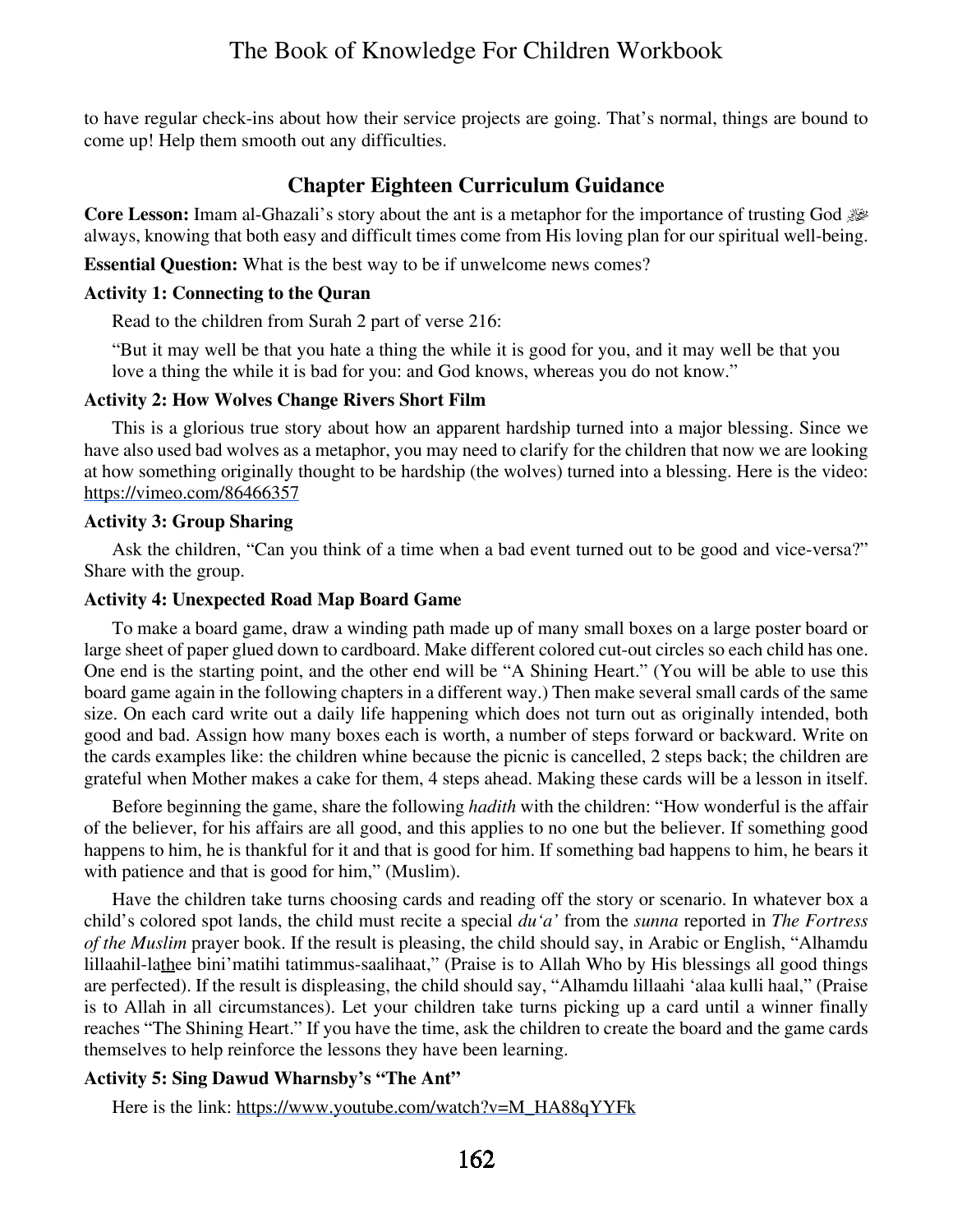#### **"The Ant"**

Oh little ant I watch you below I watch where you run I watch where you go

Oh little ant you carry a snack as big as yourself up there on your back

Oh little ant, you do struggle long with a boulder crumb but your faith so strong

Oh little ant I learn from your way to try though it's hard being strong each day

Oh little ant we're really both small As I watch you Allah's above us all

### **Activity 6: Guided Personal Reflection and Update Spiritual Heart Visual**

Ask the children to spread out in the classroom with their Spiritual Heart Visual craft and/or journals. Ensure a serene environment perhaps with soft Islamic songs playing in background.

Provide a coloring sheet with one of the 99 Names  $\mathcal{L}$  written in Arabic calligraphy. When beginning the reflection, the children can color this Name  $\mathcal{L}$ . http://freecoloringpages.co.uk/?q=99%20allah%20names

Interchange coloring with free-drawing or other forms of art in future repetitions of this activity. (Ask the children to draw something that appealed to them in the lesson and to share the meanings behind their artwork later.)

### **Suggested Script:**

- 1. Ask the Essential Question(s) of the chapter to the children, and allow them time to ponder upon their answers with their eyes closed or write it out in a personal journal.
- 2. Softly and kindly say something like this to the children: "Now close your eyes and focus on breathing in and out for 7 breaths repeating 'Al-' as one inhales and 'Hamdulilah' as one exhales. Try to find the deepest part inside your heart. Tell it that you wish to clean it and make it beautiful. Ask yourself everyday, 'Am I getting better?' Just focus on that answer being 'Yes.' Focus on getting better each day by sticking to good habits of thoughts, feelings, and actions. Don't worry about the far-off future just right now."
- 3. "Open your eyes and update your Spiritual Heart Visual removing any vices that you have avoided and keeping any vices that you are still trying to improve. Do not despair if vices remain—your intention is what matters!"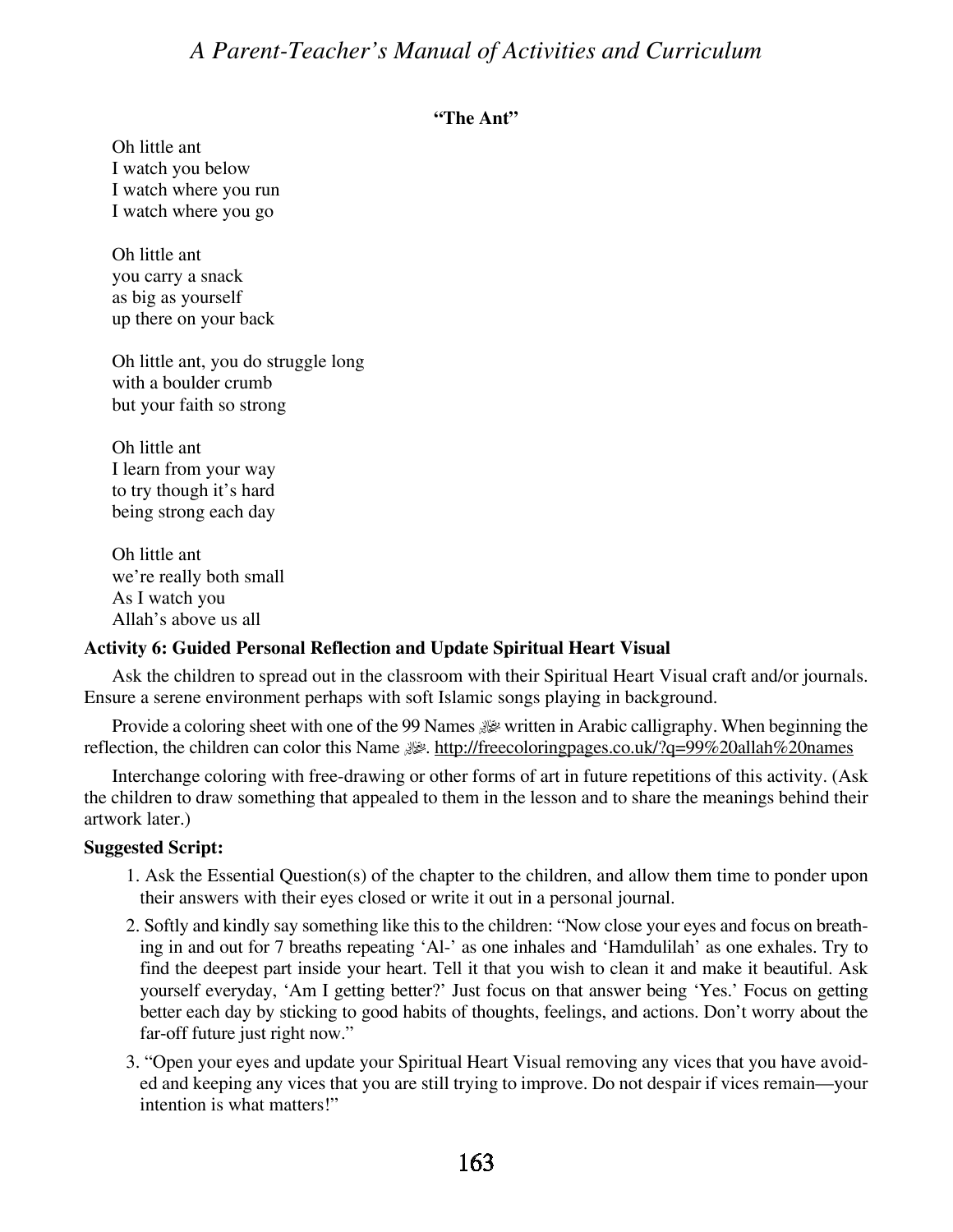- 4. "Write down what you would like to improve and name at least one easy way that you can improve."
- 5. If possible, offer one-on-one time with each child to listen to their ideas and feelings about the class and daily activities, and reflect on their artwork.

# **Chapter Nineteen Curriculum Guidance**

**Core Lesson:** The story about the boy losing the family horse expresses the importance of trusting Allah's u plan in all circumstances (*tawakul)*.

**Essential Question:** Given that Allah u has always cared for me in the past, can I trust Allah's u plan for me now and in the future?

### **Activity 1: Connecting to the** *Hadith*

Read to the children the following *hadith* and reflect upon its meaning. Ibn 'Umar reported that the Prophet Muhammad & said:

"When you pass by the gardens of Paradise, avail yourselves of them." The Companions asked: "What are the gardens of Paradise, O Messenger of Allah?" He replied: "The circles of *dhikr*. There are roaming angels of Allah who go about looking for the circles of *dhikr*, and when they find them they surround them closely," (Tirmidhi).

### **Activity 2: Seventy to One Treat Jar Craft: The aim of this game is to illustrate how one session of remembering God** u **is worth 70 periods of entertainment.**

Suggested supplies:

Small candies, frosted almonds or any treat that can be counted out Small glass jars Art supplies to decorate the jars such as paint, construction paper, ribbons, glitter glue, etc.

Instruct the children to decorate a glass jar of treats. The children can write an inspirational message on the jar such as, "Always remember Allah  $\mathbb{R}^n$ ." Next have the children count out seventy treats and put them in their jar to take home to their families. Ask the children to hold one treat in their hand next to the jar full of treats and ask them, "Which do you prefer? Remembering Allah up once, or 70 times of play?" Tell the children to share the treats and teach about the reward of remembering Allah with their family members at home.

### **Activity 3: Islamic Song Circle**

Reward the children with a gathering of singing to celebrate their efforts and give thanks for everything they have learned so far. Serve special food and decorate the room with special memories such as pictures from their community service activities. You could also take a field trip to a campground or another special location. Gather in a circle and sing all the songs the children have learned so far, and other beautiful Islamic songs for children such as "*Tala al-badru alayna*": https://www.youtube.com/ watch?v=z5HiXM9JGJQ

### **Activity 4: Remember Allah** u **Always With Gratitude—Inspirational Short Film**

There is a wonderful short film by a young Muslim girl that effectively explains a method of remembering Allah  $\mathbb{R}$  in every moment of our lives. Please share with the children:

https://www.youtube.com/watch?v=TjHlxBBgDfg&feature=youtu.be

### **Activity 5: Family** *Halaqa*

Gather your own children together once a week to read from the Quran, tell a story about the Prophet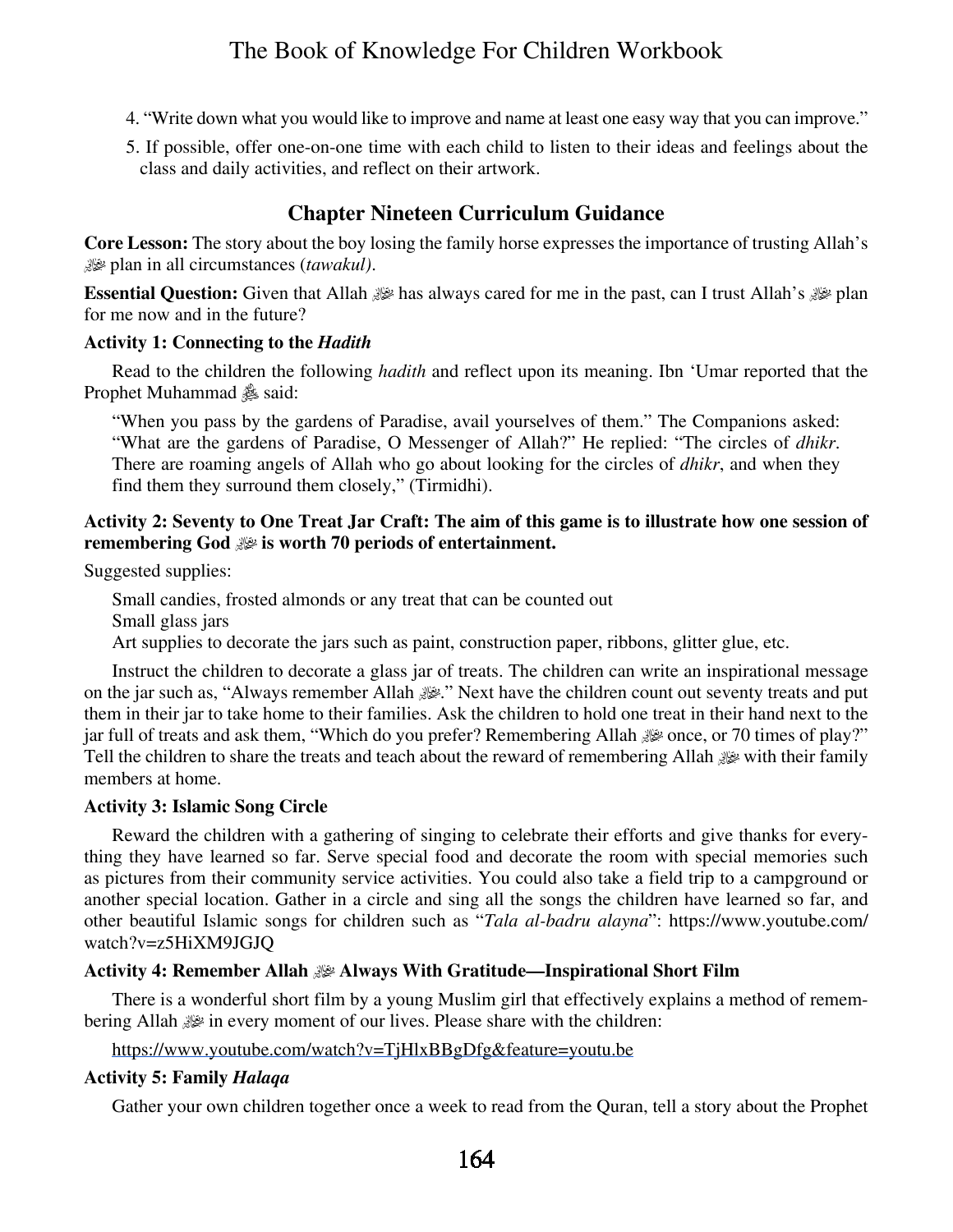Muhammad  $\hat{\mathcal{R}}$ , or any other form of remembrance. However, before you start, tell your children that you want the angels to see all of you remembering Allah  $\mathbb{R}$ , so you will all remember Allah  $\mathbb{R}$  together.

### **Activity 6: \*Reminder\* The Belongings of Paradise Charity Box**

Schedule this day on your calendar so that the children are prepared and have chosen an item to bring into the classroom for the charity box. Remind the children something like, "While we do not bring any belongings from this life into Heaven, that's all right because the more good deeds we do in this life, Allah u will give us even better gifts and everlasting happiness in this world and Paradise."

Before the children put their donations into the box, ask them to remember using the item and how happy they felt at the time. Then ask them to explain why they don't use the item anymore. After they answer, explain to them again that these toys only bring happiness for a short period of time, but the actions that strengthen the spiritual heart will bring happiness in this world and the next.

Repeat this activity bi-weekly or monthly, and have the children take turns delivering the items to a chosen charity organization. We recommend that the children bring in only one item at a time so that they will have items to give in the future.

#### **Activity 7: Secret Virtue Box**

After allowing the children some time (recommended two weeks if possible) to practice their virtue, offer the Secret Virtue Box to each child so that a new virtue may be chosen, read, and noted, and then the slip of paper returned to the container. Remind the children of the Pearls of Wisdom, and talk positively to them about their efforts so far. You may choose to provide healthy treats around this time to make it pleasurable.

#### **Chapter Twenty Curriculum Guidance**

**Core Lesson:** If we join learning circles where God  $\mathbb{R}^n$  is remembered, the angels attend and listen. Even one such session makes up for seventy times of distracting entertainment or wasted time.

**Essential Question:** Is remembering God  $\mathbb{R}^n$  important in my life? Name one way I can do that.

#### **Activity 1: Connecting to the Quran**

Read to the children Surah 41 verse 30, and reflect upon its meaning:

"Lo! Those who say: Our Lord is Allah, and afterward are upright, the angels descend upon them, saying: Fear not nor grieve, but bear good tidings of the Paradise which ye are promised."

Also read the following *hadith qudsi*, and reflect upon its meaning with the children: "O son of Adam, so long as you call upon Me and ask of Me, I shall forgive you for what you have done, and I shall not mind. O son of Adam, were your sins to reach the clouds of the sky and were you then to ask forgiveness of Me, I would forgive you."

#### **Activity 2: Dusty Mirror Experiment—Polishing our Heart Mirrors**

Suggested supplies:

Hand-held mirror Baby-powder or dust Flashlight or lamp Cleaning spray and towel for mirror

Involve the children in applying dust or baby powder to a hand-held mirror. Have one of the children shine the flashlight on the mirror or hold the mirror up to a light source. Ask them to take notes of what happens to the mirror. Now clean the mirror, and repeat. Ask the children, "What is different now?"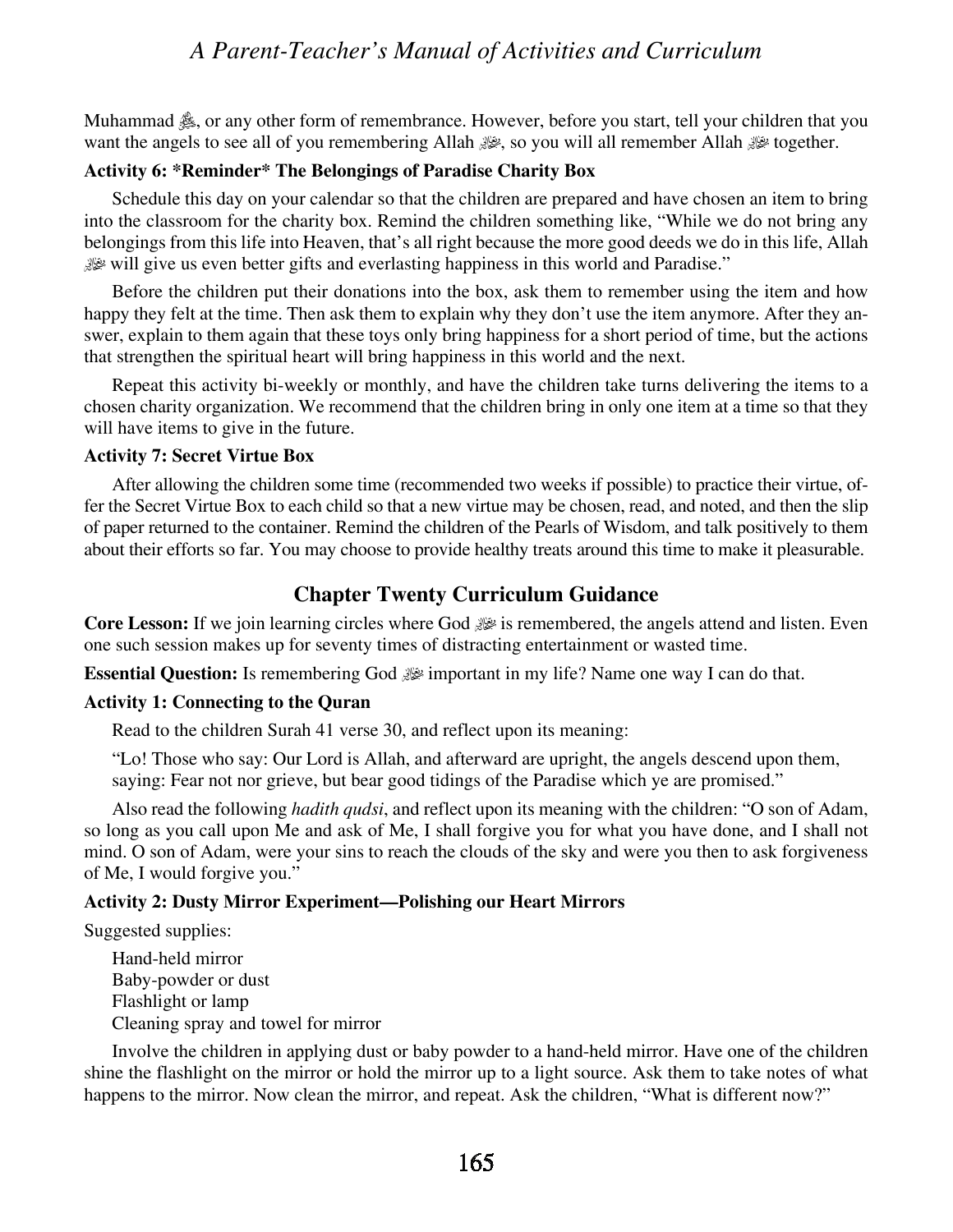#### **Activity 3:** *Du'a'* **for Forgiveness**

Remind the children of the good news that asking for forgiveness is one of the ways to clean one's spiritual heart, and start anew. Teach the children to say a prayer for forgiveness to help clean away past dust. Here are two possibilities:

#### From *hadith*:

"Allaahumma anta rabbee, la ilaha illa anta, Khalaqtanee, wa ana abduka, wa ana ala ahdika wa wa'dika mastata'tu, a'outhu bika min sharri ma sanatu, aboo'u laka bini'matika alayya, wa aboo'u bitahmbee, faghfirlee fa'innahu la yaghfiru ath-thunooba 'illa 'anta" (Bukhari).

"O Allah, You are my Lord, there is none worthy of worship in truth except You. You created me and I am Your slave and I am abiding to Your covenant and promise as best as I can. I seek refuge in You from the evil that I have committed. I profess to You my sins and I acknowledge Your favor upon me, so forgive me verily no one forgives sins except You."

#### **Activity 4: Forgiveness Notes**

Ask the children to think of someone they may have hurt in the past. Do they feel sorry for it? Well, here is an opportunity to make it right, and make one's spiritual heart shine for doing so! Provide construction paper or blank notes and colored pencils for the children. Ask them to design notes in which they can ask for forgiveness from the person they hurt. Mention to the children how happy the person will be when they receive the note. Help the children send the note to the person or ask their parents to help them do so. It's all right if it is someone they live with. They can hide it under the person's pillow or put it on their seat at the dinner table.

#### **Activity 5: Guided Personal Reflection and Update Spiritual Heart Visual**

Ask the children to spread out in the classroom with their Spiritual Heart Visual craft and/or journals. Ensure a serene environment perhaps with soft Islamic songs playing in background.

Provide a coloring sheet with one of the 99 Names witten in Arabic calligraphy. When beginning the reflection, the children can color this Name  $\frac{1}{2}$ . http://freecoloringpages.co.uk/?q=99%20allah%20names

Interchange coloring with free-drawing or other forms of art in future repetitions of this activity. (Ask the children to draw something that appealed to them in the lesson and to share the meanings behind their artwork later.)

#### **Suggested Script:**

- 1. Ask the Essential Question(s) of the chapter to the children, and allow them time to ponder upon their answers with their eyes closed or write it out in a personal journal.
- 2. Softly and kindly say something like this to the children: "Now close your eyes and focus on breathing in and out for 7 breaths repeating 'Al-' as one inhales and 'Hamdulilah' as one exhales. Try to find the deepest part inside your heart. Tell it that you wish to clean it and make it beautiful. Ask yourself everyday, 'Am I getting better?' Just focus on that answer being 'Yes.' Focus on getting better each day by sticking to good habits of thoughts, feelings, and actions. Don't worry about the far-off future just right now."
- 3. "Open your eyes and update your Spiritual Heart Visual removing any vices that you have avoided and keeping any vices that you are still trying to improve. Do not despair if vices remain—your intention is what matters!"
- 4. "Write down what you would like to improve and name at least one easy way that you can improve."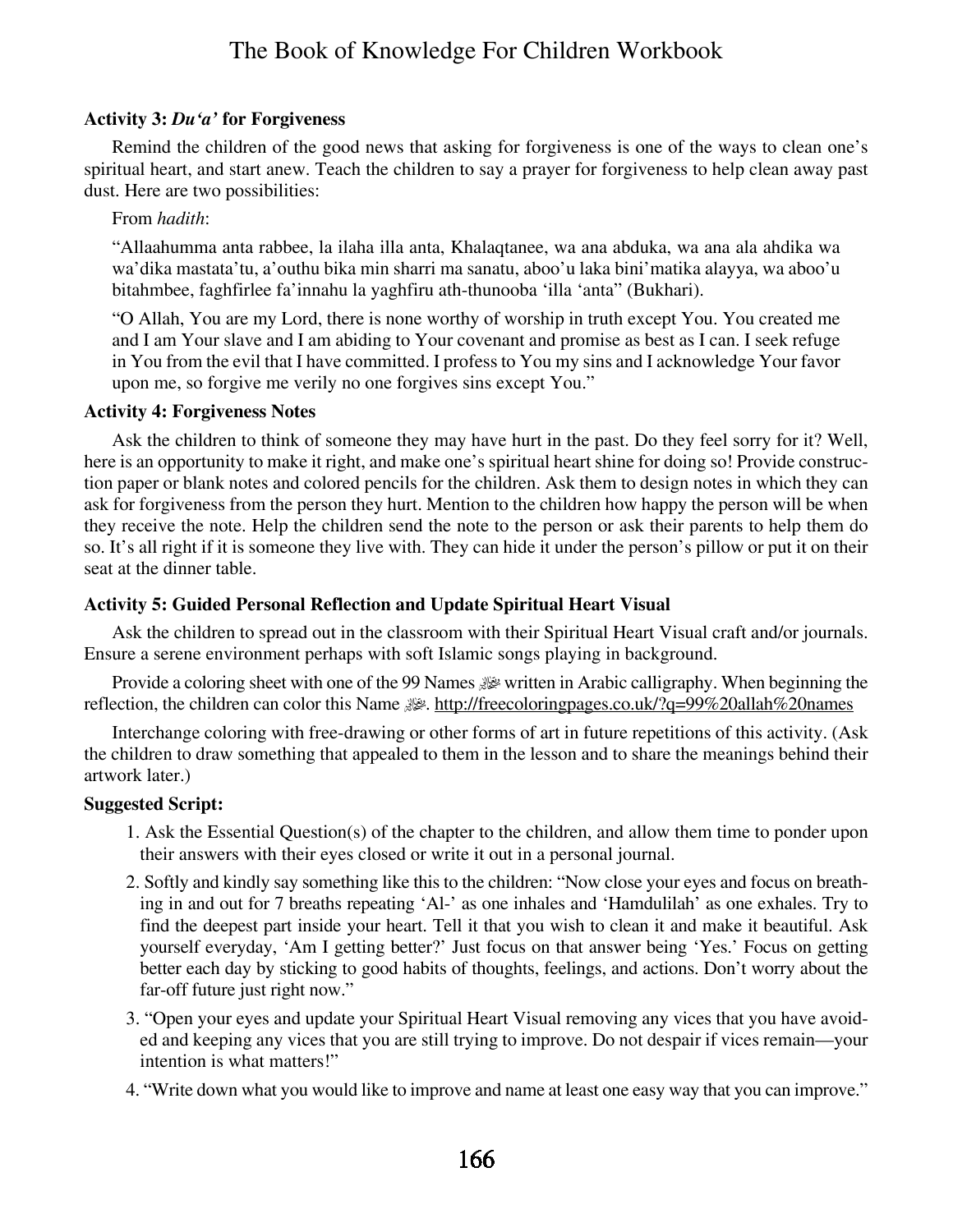5. If possible, offer one-on-one time with each child to listen to their ideas and feelings about the class and daily activities, and reflect on their artwork.

**\*\*\***

#### **Teaching Methods for Chapter Twenty-One through Chapter Twenty-Nine**

The next several chapters will hone in on most of the vices from the CAUTION List. We encourage you to use various fun games to get the children excited about this section. If you have been teaching alone, you might ask another adult to join you for these classes as "interactive skits" are an important part of the curriculum. Interactive skits involve two adults creating a short story to demonstrate the ugliness of poor character habits. Once the main story line has been acted out, the adults will alert the children to give their ideas on how to fix the situation. *Teach the children to ask questions first, and then give advice. The children should try to understand both sides of the story before coming up with solutions.* Go with the children's ideas (even if it wouldn't fix the situation entirely), and help guide them to instruct you to ask for forgiveness from Allah  $\mathbb{R}^2$  and the other person, and then re-enact the scenario demonstrating the appropriate action.

The children will also be encouraged to make up their own interactive plays which they can perform for their teachers and classmates or simply play as games. Activities in the following sections will also be focused on remedies to the vices such as asking for forgiveness, forgiving others, secrets for protecting oneself from anger and arguing, and having gratitude.

Please continue with the daily Secret Virtue Box and Spiritual Heart Visual activities as constantly being aware of one's feelings, thoughts, and deeds should become a life habit. The Secret Virtue Box and Spiritual Heart Visual activities should now contain the corresponding virtues of the vices discussed in Chapters Twenty-One to Twenty-Nine. The nine vices to be discussed are envy, pride, back-biting, making excuses for yourself, bragging, prying and spying, not wanting the best for others, being two-faced/ hypocrisy, and arguing. It is better to arrange the children's Spiritual Heart Visual and Secret Virtue Box slips to focus on just four or five vices and their corresponding virtues at one time.

Please also continue to support the children in serving others through their monthly community service projects. The group work and compassion needed to fulfill these activities are excellent opportunities to practice their assigned virtues.

#### **Chapter Twenty-One and Chapter Twenty-Two Curriculum Guidance**

**Core Lesson for Chapter Twenty-One:** We can think of our spiritual hearts like a heart that we have drawn right in front of us. Dots on the heart show problems that we need to correct because they harm our spiritual hearts.

**Essential Questions for Chapter Twenty-One:** What are "dots" on my spiritual heart that I would like to get rid of?

**Core Lesson for Chapter Twenty-Two:** To envy the blessings that God solve gave to another, rather than to be grateful for one's own special blessings is very harmful. Envy eats up good deeds like fire devouring wood.

**Essential Questions for Chapter Twenty-Two:** Do I trust that God  $\mathbb{R}^n$  has given to me and other people what we each need? Am I grateful? What should I say many times daily?

#### **Activity 1: Connecting to the Quran and** *Hadith*

Share the following *hadith*: Anas ibn Malik reported that Rasul Allah said, "Envy consumes good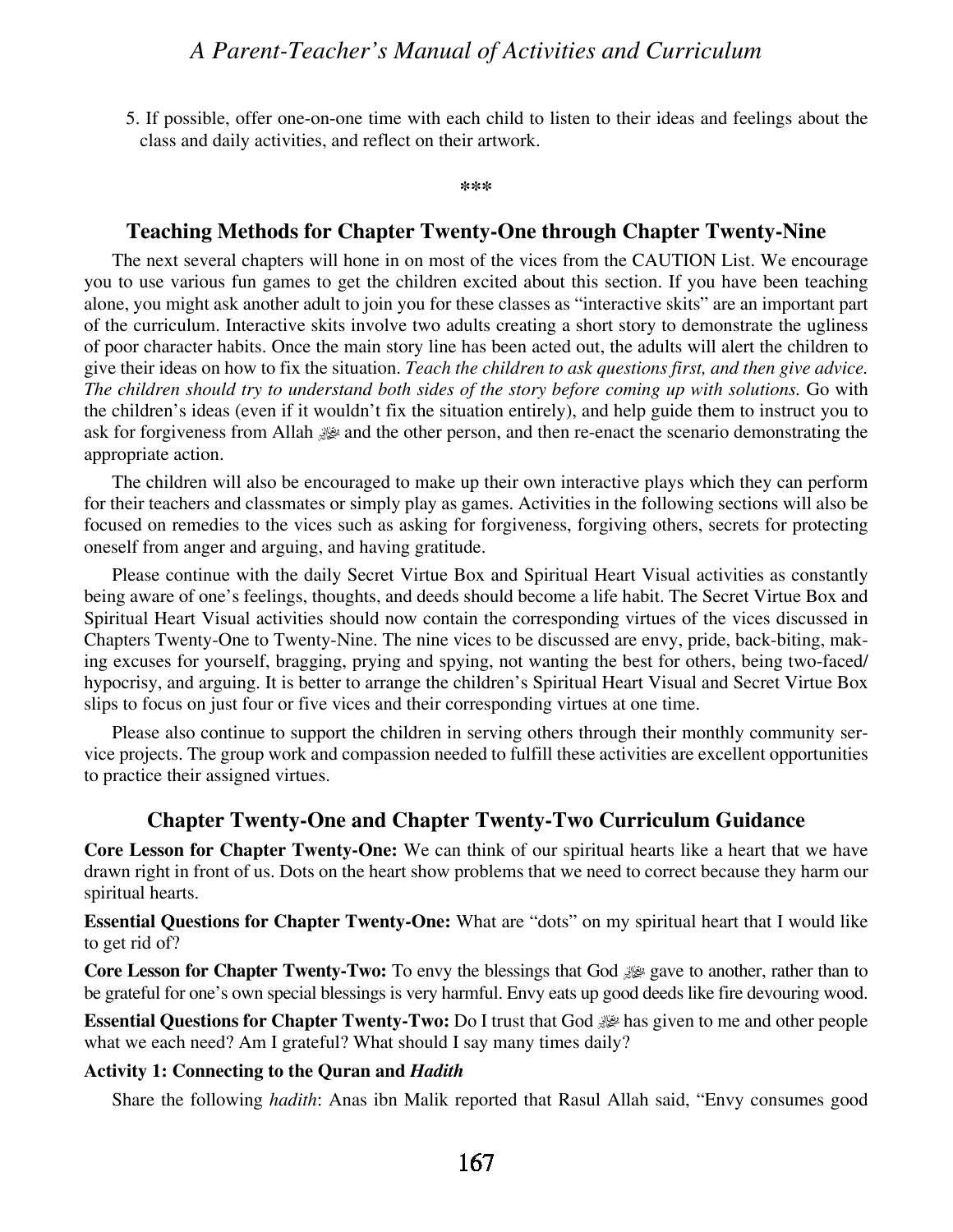deeds just as fire burns wood. Charity extinguishes sinful deeds just as water extinguishes fire. Prayer is the light of the believer and fasting is his shield from the Hellfire." (Sunan Ibn Maja 4208).

Ask the children, "What behaviors does Allah u reward with blessings? Do the blessings have to be material? What are examples of non-material blessings?" and "What kind of behaviors would cause us to lose blessings or our past good deeds?"

#### **Activity 2: Save My Good Deeds Skit**

Suggested supplies:

The adults in the skit write out examples of past good deeds on construction paper such as "Prayed 5 times a day," "Fasted during Ramadan," "Cooked food for the poor," "Always told the truth," "Respected elders."

Waste basket lined with a clean bag (You can decorate the waste basket as a "fire" if desired.)

In this activity, the adults will make a skit in which they will start off as good friends working for the same goal, but then something happens making one friend envious of the other. Lay the cards of good deeds out in front so that the children can see them. Explain to them that these words represent the past good deeds of the envious adult. Assign each child a number. Tell them that if they notice any envious words or actions from the characters during the skit to walk up to the front in the order of their numbers and pick up a "past good deed" from the pile and drop it into the waste basket…because that is what happens to one's past good deeds when one is envious!

The purpose of giving the children assigned numbers is so that they do not all rush up at once to throw away the past good deeds. Tell the children that if they notice any envious speech or actions, but the next person in line has not yet noticed, they can kindly whisper a reminder into that person's ear. At the end of the skit, the envious friend will notice that all of his/her past good deeds are gone because of his/her envy, and he/she will feel remorseful and ask forgiveness from Allah  $\mathbb{R}$  and the other friend. The remorseful actor can then win back their good deeds as a sign to the children that Allah use is Most Compassionate to those who seek forgiveness.

Post skit discussion points:

Does one really trust Allah  $\mathbb{R}$  if he or she lets their envy take control of their reactions?

Do people display respect for Allah use if they envy others?

Can a person always stop the feeling of envy from coming up? What might we do when it does come up? We can *always* turn something negative into something positive. If we catch ourselves wanting what another has been blessed with, we can: a) be happy for our own special blessings, and b) be happy for the other's good fortune.

#### **Activity 3: Gratitude Guess Who? Game**

Ask each child to write down something they are grateful for with their name next to it on a slip of paper. Fold the slips of paper and put them into a container. Have each child take turns randomly picking a piece of paper and reading the item without saying the person's name. The group needs to guess who wrote the item. You can play this game multiple times with different themes such as "I am grateful for my mom/dad because…," "Even though some people may think this is a hardship, I am grateful for… because…," "I am grateful for the person sitting to my right because…," etc.

#### **Activity 4: Gratitude Picture Game**

Provide the children with colored pencils and medium-sized pieces of paper to make small drawings. Each child will have a turn drawing something they are grateful for while the group tries to guess! Rules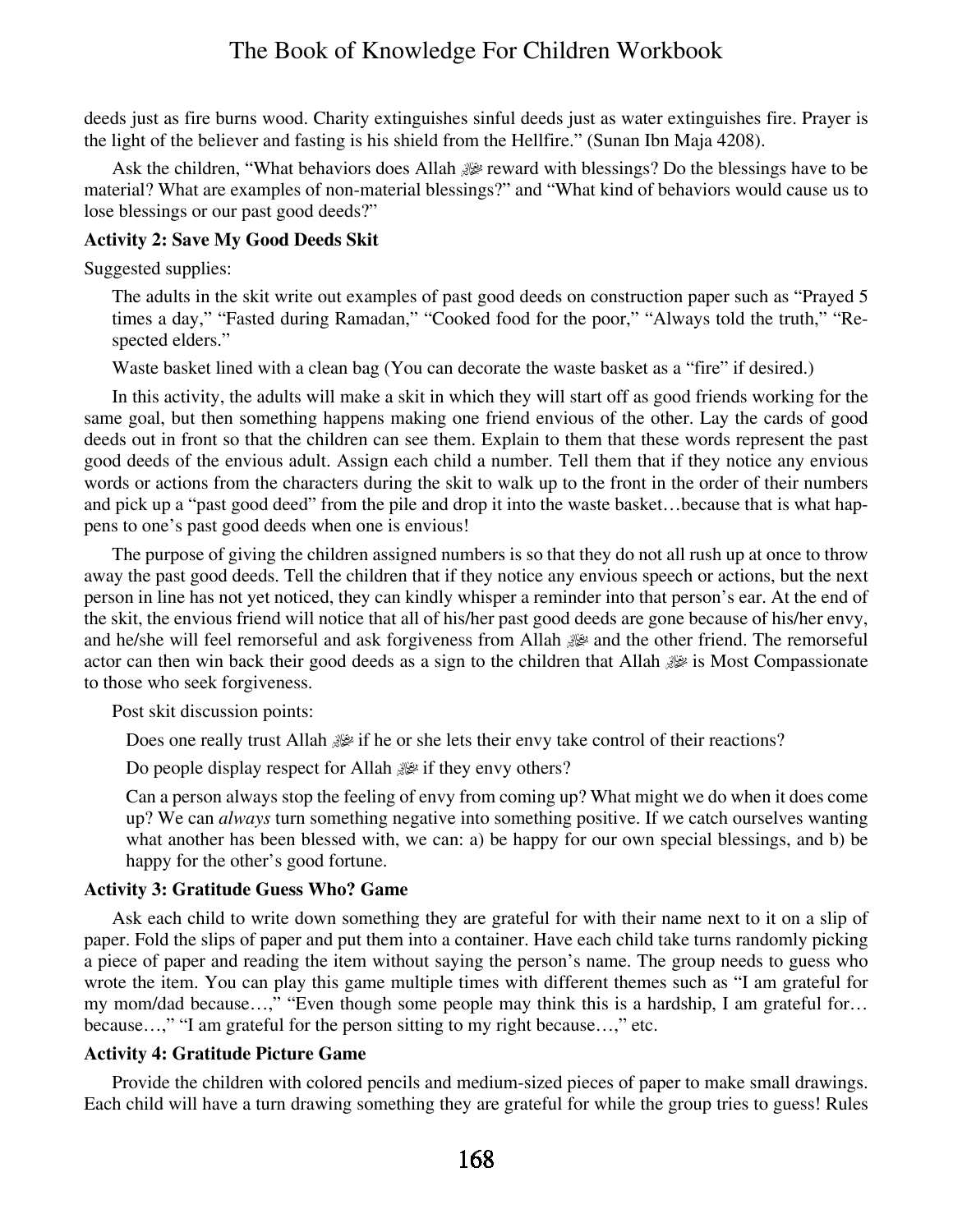include no words, letters, or numbers and a 60 second time limit to draw the picture. You can break the group up into teams or just have everyone play in one big team.

#### **Activity 5: Thank You Notes**

Provide blank notes, construction paper, and art supplies for the children and ask them to design thank you notes for special people in their lives. Ask them to be specific about what they are grateful for from that person as they write their notes. Assist the children in actually delivering the notes to the intended recipients.

#### **Activity 6: Secret Virtue Box for Chapters Twenty-One to Twenty-Nine**

Make the virtue slips in the Secret Virtue Box correspond to the vices in the Chapters you are teaching. Carry around the Secret Virtue Box to each child, and have them pick one or two slips of paper, read and note the virtues(s), and then return them to the container. Remind the children of the Pearls of Wisdom, and talk positively to them about their efforts so far. You may choose to provide treats around this time to make it pleasurable.

#### **Activity 7: \*Reminder\* Serve Like the Prophet Muhammad** s

Smile please! This is a friendly reminder to keep up the group charity projects scheduled on your Good Habit Calendar such as feeding the poor or visiting the elderly/sick. Remind the children to stay positive, put others before themselves, and TRY TO KEEP SMILING just like the beautiful smile of the Prophet Muhammad s! To put everyone in a light mood, have the children pair off for "smile contests"—whoever can smile the longest at another person wins a treat. (Hint: Let everyone win a treat in the end so that the children's spirits remain high.) Provide options to help the children handle any difficult feelings that come up such as one-on-one time with an adult mentor, quiet time, or ability to change activities.

# **Chapter Twenty-Three Curriculum Guidance**

**Core Lesson:** Practicing humility instead of arrogance and kindness instead of meanness help to polish and protect the spiritual heart.

**Essential Question:** What can I do to make my character more humble?

#### **Activity 1: Connecting to the Quran**

Read Chapter 25 verses 63–64 to the children, and reflect upon its meaning:

"And the servants of the Infinitely Compassionate are those who walk on the earth in humility and when the ignorant address them they say, "Peace!"—those who spend the night in adoration of their Sustainer in prostration and standing upright."

#### **Activity 2: I'm Better Than You—How Terrible! Skit**

Develop a scenario and follow the guidelines for an interactive skit to be performed first by the adults. After you have helped guide the children to correct the grown-ups in the skit, ask them to create their own skits to demonstrate to the class or play together as a game. Here is an example of a skit/game that was submitted to Fons Vitae by a young girl:

Design a game where there are three small containers. One contains a small bag of treats while the others are empty. Randomly arrange the containers so that no one knows which contains the treats. Ask each child to pick a container. The child that picks the correct container will pretend to be arrogant, exclaiming gleefully that he/she is the best, calling himself/herself the winner. He/She can pretend to eat the candy while the other children sadly watch. Ask the children to talk about how they felt when the other person did not share and was acting arrogantly. Ask the winner to then demon-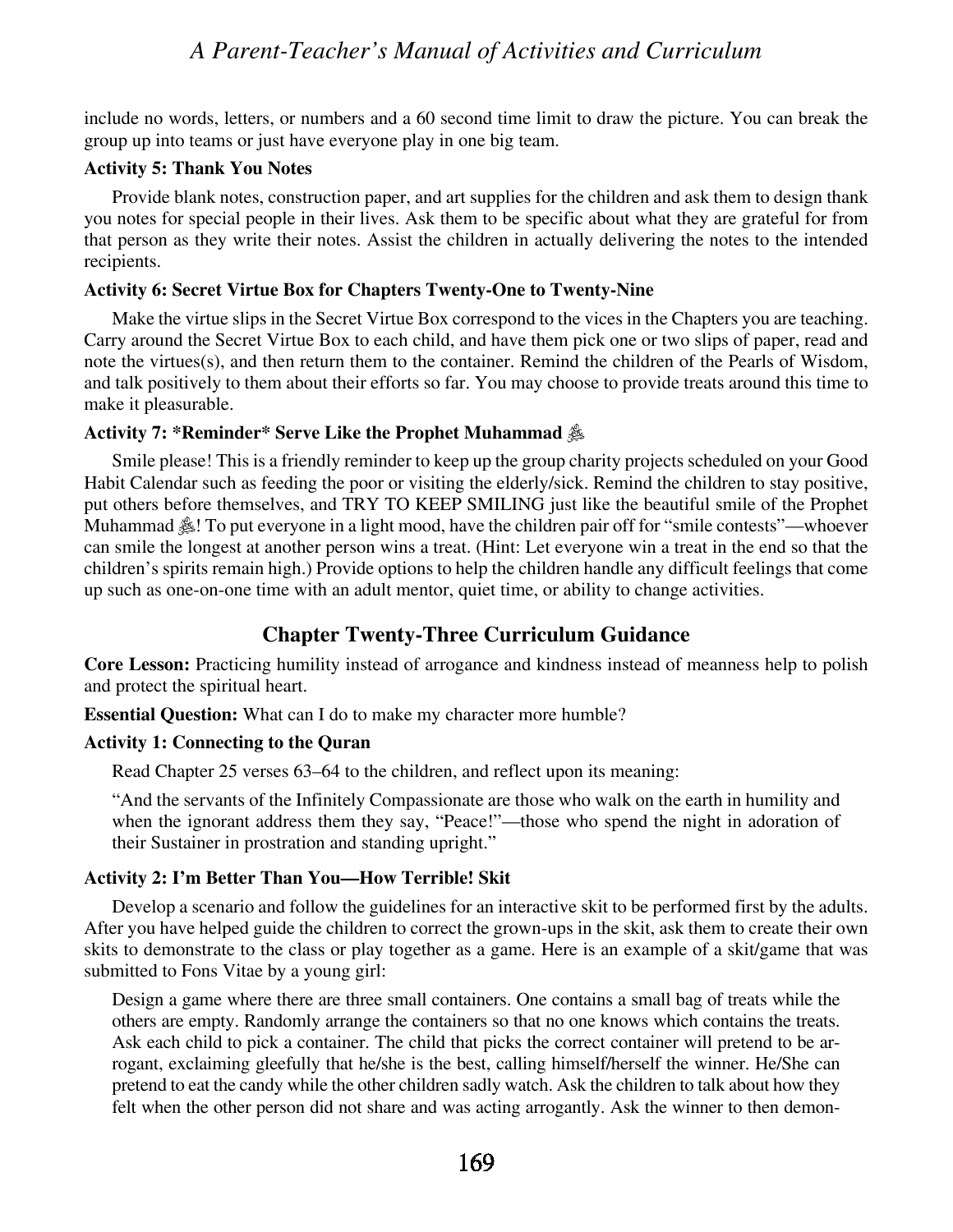strate appropriate behavior by showing what humility looks like and sharing.

#### **Activity 3: What Made Your Blessings Possible? Chain Exercise**

Ask the children to list one blessing on top of a blank sheet of paper. Now ask the children, "What made this blessing possible?" (You will likely need to work one-on-one with students or ask students to help each other think about their blessings. You might decide to do one at a time if you're in a small group.) After they answer, ask again, "What made this blessing possible?" Repeat this question until a list of four or five worldly connections have been listed, and the children find that ultimately all blessings are from Allah  $\mathbb{R}$ . Point out to the children how absurd it is to be arrogant when everything you have is connected to something or someone else, and it is all from Allah  $\mathbb{R}$  anyway!

For example, a child lists "Going to a good school" as a blessing on top of their sheet of paper. She then draws an arrow down to "Because I was blessed with parents who can pay for it," and then draws an arrow down to "Because my parents have good jobs" and then draws an arrow down to "Because my parents studied hard in school while working part-time to support themselves" and then draws an arrow down to "Because my parents thought education was important" and then draws an arrow down to "Because in Islam we should seek knowledge" and then draws an arrow down to "Because the Prophet Muhammad  $\&$ told us to do so" and then draws an arrow to "Because Allah  $\mathbb{R}$  sent him as a Messenger  $\mathbb{R}$ ."

#### **Activity 4: Valuing Each Other's Cultures Project**

Read Surah 49 verse 13 to the children and reflect upon its meaning:

"O mankind! We created you from a single (pair) of a male and a female, and made you into nations and tribes, that ye may know each other (not that ye may despise each other). Verily the most honored of you in the sight of Allah is (he who is) the most righteous of you. And Allah has full knowledge and is well acquainted (with all things)."

In this project, ask the children to interview someone from another ethnic background about his/her culture and then prepare to present what they learned about that person's culture to the class. Give the children a list of five questions to answer about their own culture first. Then, to ask their interviewee:

- 1. What part of the world are you from? Find it on the map.
- 2. What languages do you speak?
- 3. What is an example of beautiful art or architecture in your culture?
- 4. Can you tell me a special short story from your culture's history or about a famous person in this history?
- 5. What are important values in your culture?

#### **Activity 5: The Cure: Asking for Forgiveness**

Remind the children of the good news that asking for forgiveness is one of the ways to clean one's spiritual heart, and start anew. Create another opportunity to write a note to another person asking for forgiveness by providing them with blank cards, construction paper, and colored pencils.

Did the children memorize the *du'a'*? Help them do so, and then reward them!

From *hadith*:

"Allaahumma anta rabbee, la ilaha illa anta, Khalaqtanee, wa ana abduka, wa ana ala ahdika wa wa'dika mastata'tu, a'outhu bika min sharri ma sanatu, aboo'u laka bini'matika alayya, wa aboo'u bitahmbee, faghfirlee fa'innahu la yaghfiru ath-thunooba 'illa 'anta," (Bukhari).

"O Allah You are my Lord, there is none worthy of worship in truth except You. You created me and I am Your slave and I am abiding to Your covenant and promise as best as I can. I seek refuge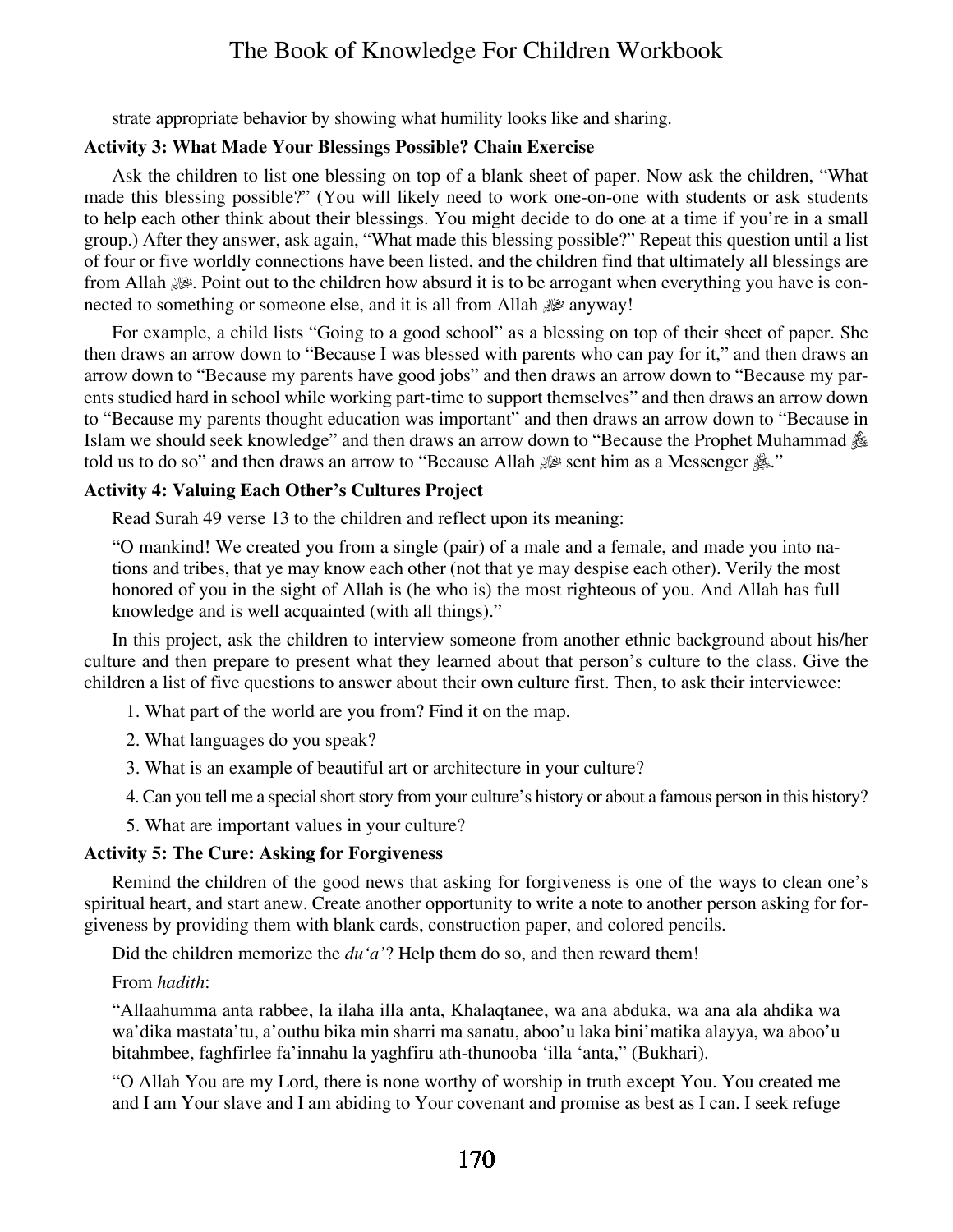in You from the evil that I have committed. I profess to you my sins and I acknowledge Your favor upon me, so forgive me; verily no one forgives sins except you."

### **Activity 6: Guided Personal Reflection and Update Spiritual Heart Visual**

Ask the children to spread out in the classroom with their Spiritual Heart Visual craft and/or journals. Ensure a serene environment perhaps with soft Islamic songs playing in background.

Provide a coloring sheet with one of the 99 Names  $\mathbb{R}^n$  written in Arabic calligraphy. When beginning the reflection, the children can color this Name  $\mathcal{L}$ . http://freecoloringpages.co.uk/?q=99%20allah%20names

Interchange coloring with free-drawing or other forms of art in future repetitions of this activity. (Ask the children to draw something that appealed to them in the lesson and to share the meanings behind their artwork later.)

#### **Suggested Script:**

- 1. Ask the Essential Question(s) of the chapter to the children, and allow them time to ponder upon their answers with their eyes closed or write it out in a personal journal.
- 2. Softly and kindly say something like this to the children: "Now close your eyes and focus on breathing in and out for 7 breaths repeating 'Al-' as one inhales and 'Hamdulilah' as one exhales. Try to find the deepest part inside your heart. Tell it that you wish to clean it and make it beautiful. Ask yourself everyday, 'Am I getting better?' Just focus on that answer being 'Yes.' Focus on getting better each day by sticking to good habits of thoughts, feelings, and actions. Don't worry about the far-off future just right now."
- 3. "Open your eyes and update your Spiritual Heart Visual removing any vices that you have avoided and keeping any vices that you are still trying to improve. Do not despair if vices remain—your intention is what matters!"
- 4. "Write down what you would like to improve and name at least one easy way that you can improve."
- 5. If possible, offer one-on-one time with each child to listen to their ideas and feelings about the class and daily activities, and reflect on their artwork.

# **Chapter Twenty-Four Curriculum Guidance**

**Core Lesson:** Backbiting is so reprehensible that God  $\mathbb{R}$  has compared it in the Quran to eating someone's dead body. Backbiting must never be done or even listened to, ever.

**Essential Question:** Would I like to eat someone's dead body? How can I win over the temptation to gossip?

#### **Activity 1: Connecting to the Quran**

For Chapter Twenty-Four and part of Chapter Twenty-Five, read to the children Surah 49 verse 12, and reflect upon its meaning:

"O ye who believe! Shun much suspicion; for lo! some suspicion is a crime. And spy not, neither backbite one another. Would one of you love to eat the flesh of his dead brother? Ye abhor that (so abhor the other)! And keep your duty (to Allah). Lo! Allah is Relenting, Merciful."

#### **Activity 2: Interactive Skit for Backbiting**

Here is an example of a skit you might use as a demonstration for the class, and one which the children can act out as well. Of course, feel free to make up your own. The children will have many good ideas.

1. Adults: Two friends sit together having fun discussing a new class they are taking together. Friend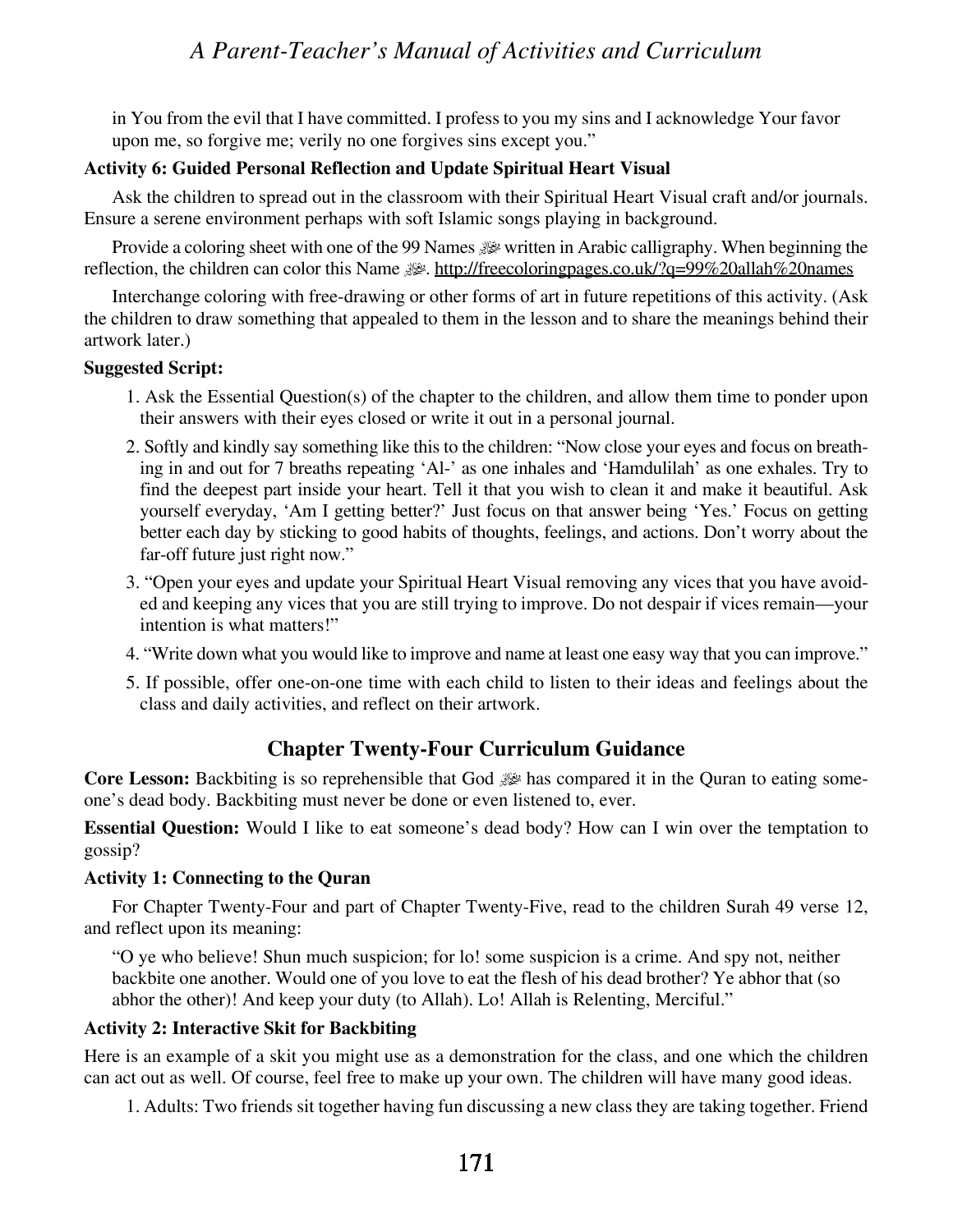A compliments the other person's shirt and asks where she got it from. Friend B answers that she got it from a second-hand store. Friend B now has to leave. Once gone, Friend A pretends to call a third friend on the phone and gossips about what she just discovered about Friend B.

2. Children: A teacher passes out the grades to the class. One person fails, while the other children pass. When the person who fails leaves, the other children begin to gossip about him/her.

### **Activity 3: Break Before You Backbite**

As a part of the interactive skits or separately, teach the children to ask themselves four questions before they say anything about anyone. If the answer to any of these is "no" then it is likely backbiting or idle talk:

- 1. Will I be able to say this in front of the person I am talking about?
- 2. Am I absolutely sure that it is true?
- 3. Is what I am about to say kind?
- 4. Is what I am about to say necessary?

### **Activity 4: "The Power of Words" Demonstration**

Inform the children that you will teach them about the "power of words" through a symbolic lesson. Carry a small bag of sand or another fine substance outside. Tell the children, "These grains of sand or salt are our words. We can use words to help people or to hurt people. They are very powerful." Sprinkle the sand/ salt on the ground around you and look at it carefully. Now ask the children, "Pick up all the grains of sand, which are unkind words you have said against others. Can you get them back? Is it easy to take words back?"

### **Activity 5: Secret Virtue Box for Chapters Twenty-One to Twenty-Nine**

Make the virtue slips in the Secret Virtue Box correspond to the vices in the Chapters you are teaching. Carry around the Secret Virtue Box to each child, and have them pick one or two slips of paper, read and note the virtues(s), and then return them to the container. Remind the children of the Pearls of Wisdom, and talk positively to them about their efforts so far. You may choose to provide treats around this time to make it pleasurable.

#### **Activity 6: \*Reminder\* The Belongings of Paradise Charity Box**

Schedule this day on your calendar so that the children are prepared and have chosen an item to bring into the classroom for the charity box. Remind the children something like, "While we do not bring any belongings from this life into Heaven, that's all right because the more good deeds we do in this life, Allah will give us even better gifts and everlasting happiness in this world and Paradise."

Before the children put their donations into the box, ask them to remember using the item and how happy they felt at the time. Then ask them to explain why they don't use the item anymore. After they answer, explain to them again that these toys only bring happiness for a short period of time, but the actions that strengthen the spiritual heart will bring happiness in this world and the next.

Repeat this activity bi-weekly or monthly, and have the children take turns delivering the items to a chosen charity organization. We recommend that the children bring in only one item at a time so that they will have items to give in the future.

# **Chapter Twenty-Five Curriculum Guidance**

**Core Lessons:** We need to make a habit of observing and correcting ourselves. The heart must be polished so it may reflect light and be able to understand higher and deeper ideas. Rather than making excuses and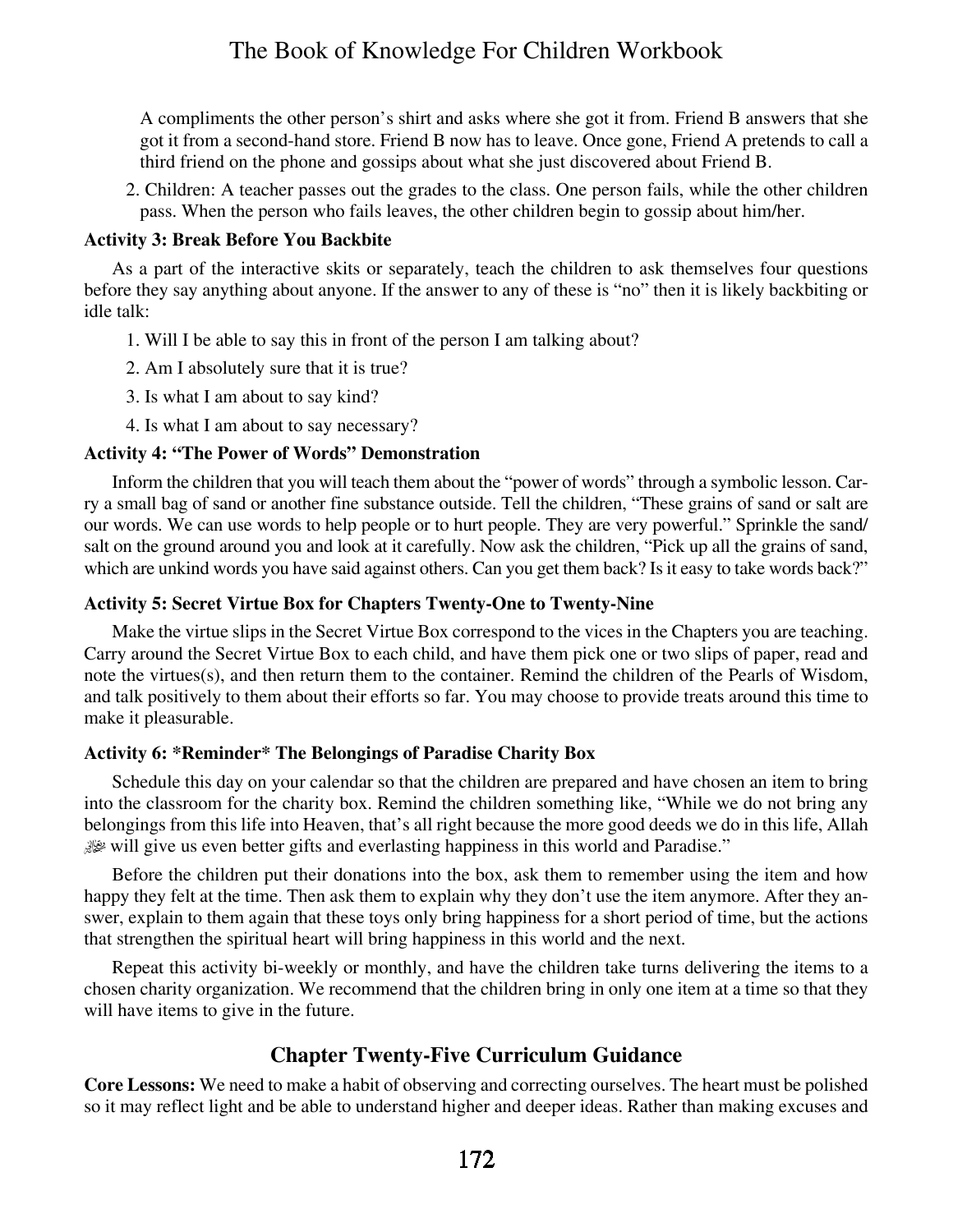praising ourselves with words, we need to live and be those virtues, rather than say "ugly truths" by mentioning our own good deeds. Bragging and spying must be absolutely avoided.

**Essential Questions:** How do I feel when I am kind and forgiving? How do I feel when I brag?

#### **Activity 1: Connecting to the Quran**

For Chapter Twenty-Four and part of Chapter Twenty-Five, read to the children the following verses of the Quran and reflect upon their meanings:

Surah 49 verse 12: "O ye who believe! Shun much suspicion. Indeed, some suspicion is a crime…."

Surah 53 verse 33: "Do not justify yourselves. He knows very well who is pious (God-fearing)."

#### **Activity 2: Interactive Skits**

If needed, review the rules of an interactive skit in "Teaching Methods." Have the students create skits. Here are examples of scenarios for the adults or children to act out for the class as an interactive skit to which the group will respond and critique:

- 1. Spying:
	- a. Character A tells Character B that he/she has a very important phone call to make. Character B asks "What is it for?" to which Character A answers "I'll tell you later." Character A then goes to a room and closes the door and gets on the phone. Character B then decides to try and listen behind the door to see what the conversation is about.
	- b. Character A knows that Character B has been chosen to receive an award for memorizing the Quran. However, Character A thinks Character B doesn't deserve the award and plans to write a secret letter to the award committee telling them about all of Character B's bad character traits. Character A is following Character B around, and writing down everything naughty he/she does.
- 2. Bragging:
	- a. A student comes home with an "A" on his/her test, and then starts bragging to his/her brothers and sisters about how he/she had the best grade in the class, how smart he/she is, and how others did not score as well.
	- b. Two people meet for lunch, and Character A starts to exaggerate how tired he/she is. Character B asks about how Character A is doing, and Character A responds that he/she is so tired from staying up all night praying, cooking food for the poor, memorizing Quran, cleaning his/ her big beautiful house...etc. Point out that bragging is sometimes done in very subtle ways! Mature students may be able to discuss, "Why do people brag?"
- 3. Making excuses:
	- a. A student arrives late to class from recess, and the teacher tells him/her that he/she must stay for five minutes after school. The student begins to make up excuses for why the rule shouldn't apply to him/her, such as, "But I have the best grades in the class!", "But my daddy gave money to this school!", "But someone else tripped me, and I couldn't get up!"

#### **Activity 3: Guided Personal Reflection and Update Spiritual Heart Visual**

Ask the children to spread out in the classroom with their Spiritual Heart Visual craft and/or journals. Ensure a serene environment perhaps with soft Islamic songs playing in background.

Provide a coloring sheet with one of the 99 Names witten in Arabic calligraphy. When beginning the reflection, the children can color this Name  $\frac{1}{2}$ . http://freecoloringpages.co.uk/?q=99%20allah%20names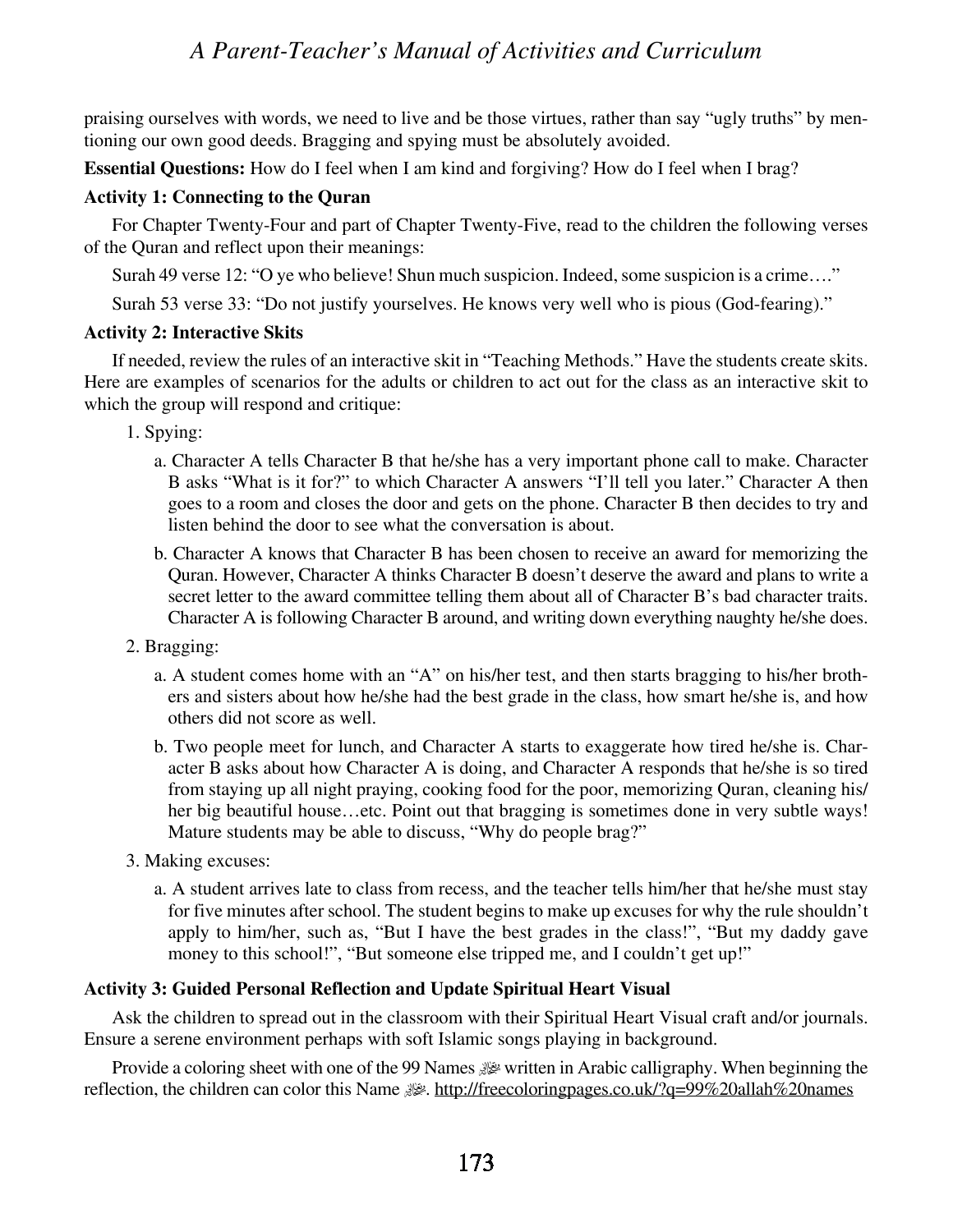Interchange coloring with free-drawing or other forms of art in future repetitions of this activity. (Ask the children to draw something that appealed to them in the lesson and to share the meanings behind their artwork later.)

#### **Suggested Script:**

- 1. Ask the Essential Question(s) of the chapter to the children, and allow them time to ponder upon their answers with their eyes closed or write it out in a personal journal.
- 2. Softly and kindly say something like this to the children: "Now close your eyes and focus on breathing in and out for 7 breaths repeating 'Al-' as one inhales and 'Hamdulilah' as one exhales. Try to find the deepest part inside your heart. Tell it that you wish to clean it and make it beautiful. Ask yourself everyday, 'Am I getting better?' Just focus on that answer being 'Yes.' Focus on getting better each day by sticking to good habits of thoughts, feelings, and actions. Don't worry about the far-off future just right now."
- 3. "Open your eyes and update your Spiritual Heart Visual removing any vices that you have avoided and keeping any vices that you are still trying to improve. Do not despair if vices remain—your intention is what matters!"
- 4. "Write down what you would like to improve and name at least one easy way that you can improve."
- 5. If possible, offer one-on-one time with each child to listen to their ideas and feelings about the class and daily activities, and reflect on their artwork.

### **Chapter Twenty-Six Curriculum Guidance**

**Core Lessons:** It is not easy to do, but it is important to learn how to wish the best for others and not secretly be pleased with their failings.

**Essential Question:** Can I be a great enough person to wish the best for others?

#### **Activity 1: Connecting to the** *Hadith*

Read this *hadith* to the children, and reflect upon its meaning: Anas relates that the Prophet Muhammad  $\hat{\mathcal{L}}$  said: "None of you truly believes until he loves for his brother what he loves for himself," (Bukhari and Muslim).

#### **Activity 2: Making My Heart Gold—Practice the Golden Rule Today!**

Ask the children to think of someone they know who is trying to accomplish a goal or who has been struggling with something. Once they have someone in mind, ask the children to draw a heart and color it gold. Inside of the heart, ask them to write down one way they could help that person achieve what they want or improve. It's all right if the ideas for helping are very simple. Just try to make the items as specific as possible. Ask the children, "Will this help to give you a heart of gold?" Ask the children to share with you their ideas so that you can assist them in accomplishing the goal of helping the other person. Include their artwork in their journals or post it in your classroom.

#### **Activity 3: "Breaking News: This Just In!"—Reporting Our Blessings Game**

Ask the children to pretend that they are news reporters with an assignment to collect stories about other people's blessings to present on the evening news. Emphasize that the goal is to report other people's blessings joyfully and happily as if the blessings were their own! Break the children up into groups if possible. Ask the children to share stories from their own lives with each other or interview their teachers for ideas about stories. Give the children time to plan their presentation. Arrange the room so that the presenters can sit at a desk in the front of the room. Optional: Offer to record the presentations for their parents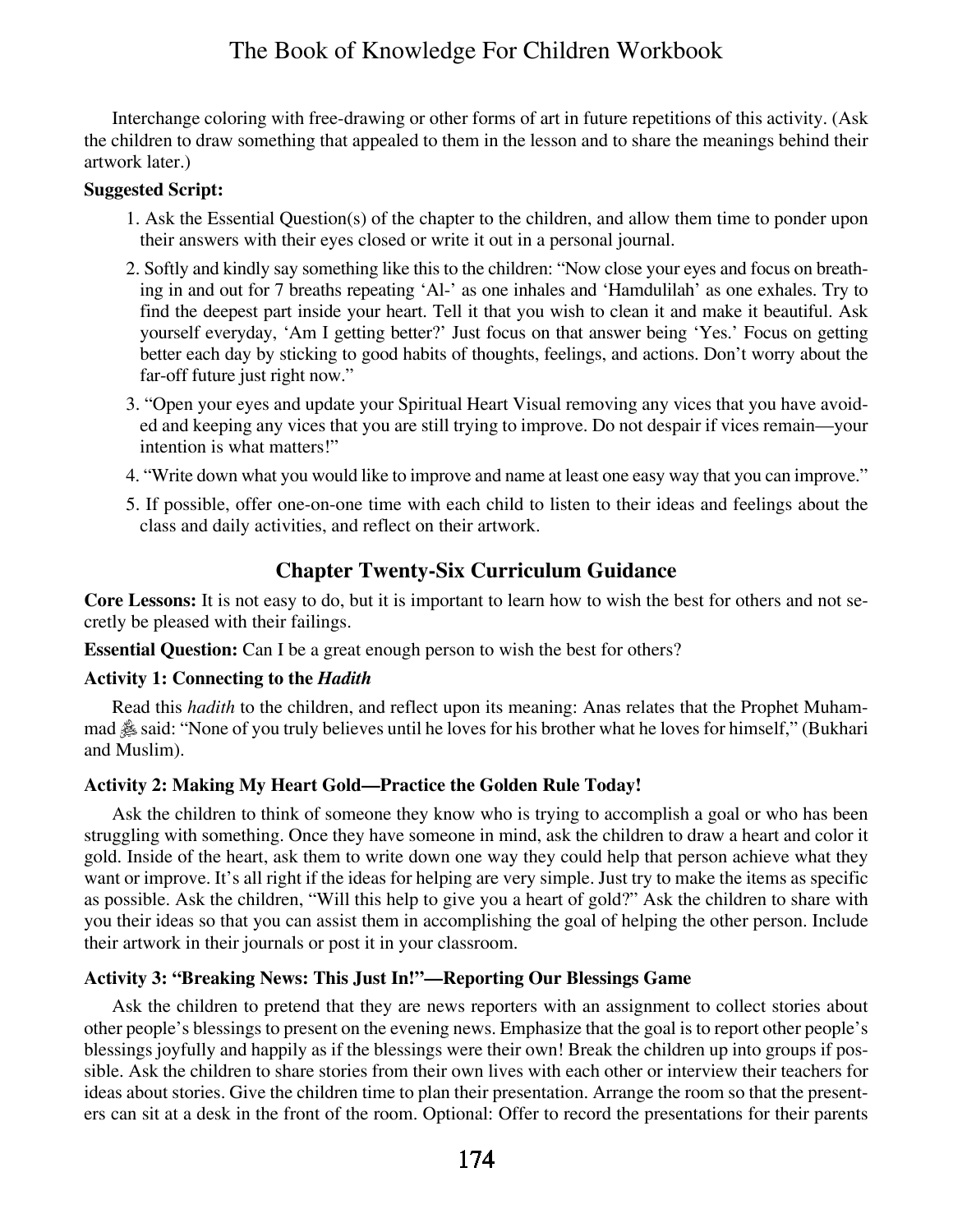and for future reminiscing.

### **Activity 4: \*Golden Rule Special\* Secret Virtue Box for Chapters Twenty-One to Twenty-Nine**

Make the virtue slips in the Secret Virtue Box correspond to the vices in the chapters you are teaching, with special emphasis on the Golden Rule. Carry around the Secret Virtue Box to each child, and have them pick one or two slips of paper, read and note the virtue(s), and then return them to the container. Together, discuss ideas about how to be aware of the Golden Rule while practicing their virtues. Every time they practice a virtue, everyone should try to think of why it is connected to the Golden Rule.

### Activity 5: \*Reminder\* Serve Like the Prophet Muhammad  $\frac{4}{5}$

Smile please! This is a friendly reminder to keep up the group charity projects scheduled on your Good Habit Calendar such as feeding the poor, visiting the elderly/sick, or even picking up trash. Remind the children to stay positive, put others before themselves, and TRY TO KEEP SMILING just like the beautiful smile of the Prophet Muhammad  $\&$ ! To put everyone in a light mood, have the children pair off for "smile contests"—whoever can smile the longest at another person wins a treat. (Hint: Let everyone win a treat in the end so that the children's spirits remain high.) Provide options to help the children handle any difficult feelings that come up such as one-on-one time with an adult mentor, quiet time, or ability to change activities.

# **Chapter Twenty-Seven Curriculum Guidance**

**Core Lesson:** Hypocrisy is one of the most harmful vices, the one whose gravity drove al-Ghazali from his teaching profession. We must be and act in the same way we advise others. We must be the same person for everyone we meet.

**Essential Question:** Do I ever tell a lie or break a promise? Do I say I have done something I have not done?

### **Activity 1: Connecting to the Quran and** *Hadith***:**

Read Surah 4 verse 142 to the children and reflect upon its meaning:

"The Hypocrites—they think they are over-reaching God, but He will over-reach them: When they stand up to prayer, they stand without earnestness, to be seen of men, but little do they hold God in remembrance."

Next, read to the children the following *hadith*, and include these examples in your next Secret Virtue Box:

"The signs of the hypocrite are three: when he speaks he lies, when he promises he breaks his promise, and when he is entrusted he betrays the trust," (Bukhari and Muslim).

#### **Activity 2: Interactive Skits**

If needed, review the rules of an interactive skit in "Teaching Methods." Here are examples of scenarios for the adults or children to act out for the class as an interactive skit which everyone can discuss. Create your own.

- 1. Hypocrisy:
	- a. Two children are playing at school. Child A has a toy that Child B wants to play with. Child A refuses to share, and Child B says "You should share your toys!" and then gets up to go home. When Child B arrives home, he/she refuses to share his/her toys with siblings.
	- b. Child A is organizing a charity to give food to poor people, and he/she is speaking in front of a group of people asking them to donate money. People are praising him/her. Later at home, Child A is eating dinner when a neighbor calls him/her to say he/she is hungry and doesn't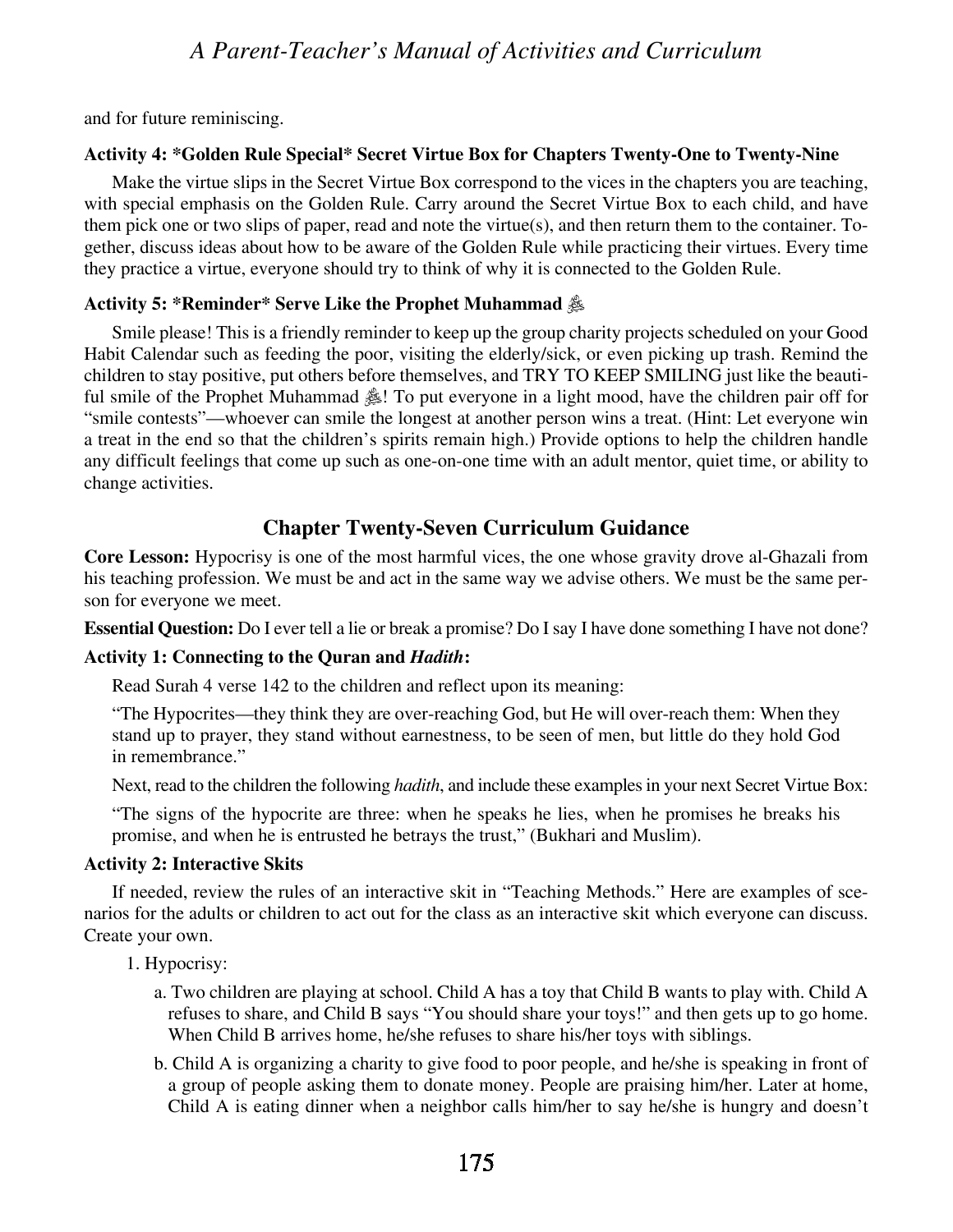have food. Child A hangs up on his/her neighbor.

# **Activity 3: Spiritual Heart Guided Reflection and Update Spiritual Heart Visual**

Ask the children to spread out in the classroom with their Spiritual Heart Visual craft and/or journals. Ensure a serene environment perhaps with soft Islamic songs playing in background.

Provide a coloring sheet with one of the 99 Names  $\mathcal{L}$  written in Arabic calligraphy. When beginning the reflection, the children can color this Name  $\frac{1}{2}$ . http://freecoloringpages.co.uk/?q=99%20allah%20names

Interchange coloring with free-drawing or other forms of art in future repetitions of this activity. (Ask the children to draw something that appealed to them in the lesson and to share the meanings behind their artwork later.)

### **Suggested Script:**

- 1. Ask the Essential Question(s) of the chapter to the children, and allow them time to ponder upon their answers with their eyes closed or write it out in a personal journal.
- 2. Softly and kindly say something like this to the children: "Now close your eyes and focus on breathing in and out for 7 breaths repeating 'Al-' as one inhales and 'Hamdulilah' as one exhales. Try to find the deepest part inside your heart. Tell it that you wish to clean it and make it beautiful. Ask yourself everyday, 'Am I getting better?' Just focus on that answer being 'Yes.' Focus on getting better each day by sticking to good habits of thoughts, feelings, and actions. Don't worry about the far-off future just right now."
- 3. "Open your eyes and update your Spiritual Heart Visual removing any vices that you have avoided and keeping any vices that you are still trying to improve. Do not despair if vices remain—your intention is what matters!"
- 4. "Write down what you would like to improve and name at least one easy way that you can improve."
- 5. If possible, offer one-on-one time with each child to listen to their ideas and feelings about the class and daily activities, and reflect on their artwork.

# **Chapter Twenty-Eight Curriculum Guidance**

**Core Lesson:** Arguing and quarreling are bad for those engaged in it, and miserable for those looking on. Imam al-Ghazali mentions a tradition in which we are told that God  $\mathbb{R}^n$  builds a house in Paradise for those who stop arguing, especially when they are in the wrong. But for those who stop arguing when they are in the right, that house will be placed for them in the highest part of heaven.

**Essential Questions:** Can I be strong enough not to argue? How does it feel after I have avoided an argument? How does it feel after I have argued, even if I won?

# **Activity 1: Connecting to the Quran**

Read to the children Surah 17 verse 53, and reflect upon its meaning:

"And tell my servants that they should speak in a kind manner, for truly Satan is ready to stir up discord between people."

# **Activity 2: "The Power of Words" Demonstration**

If not already done in Chapter Twenty-Four, inform the children that you will teach them about the "power of words" through a symbolic lesson. Carry a small bag of sand or another fine substance outside. Tell the children, "These grains of sand or salt are our words. We can use words to help people or to hurt people. They are very powerful." Sprinkle the sand/salt on the ground around you and look at them care-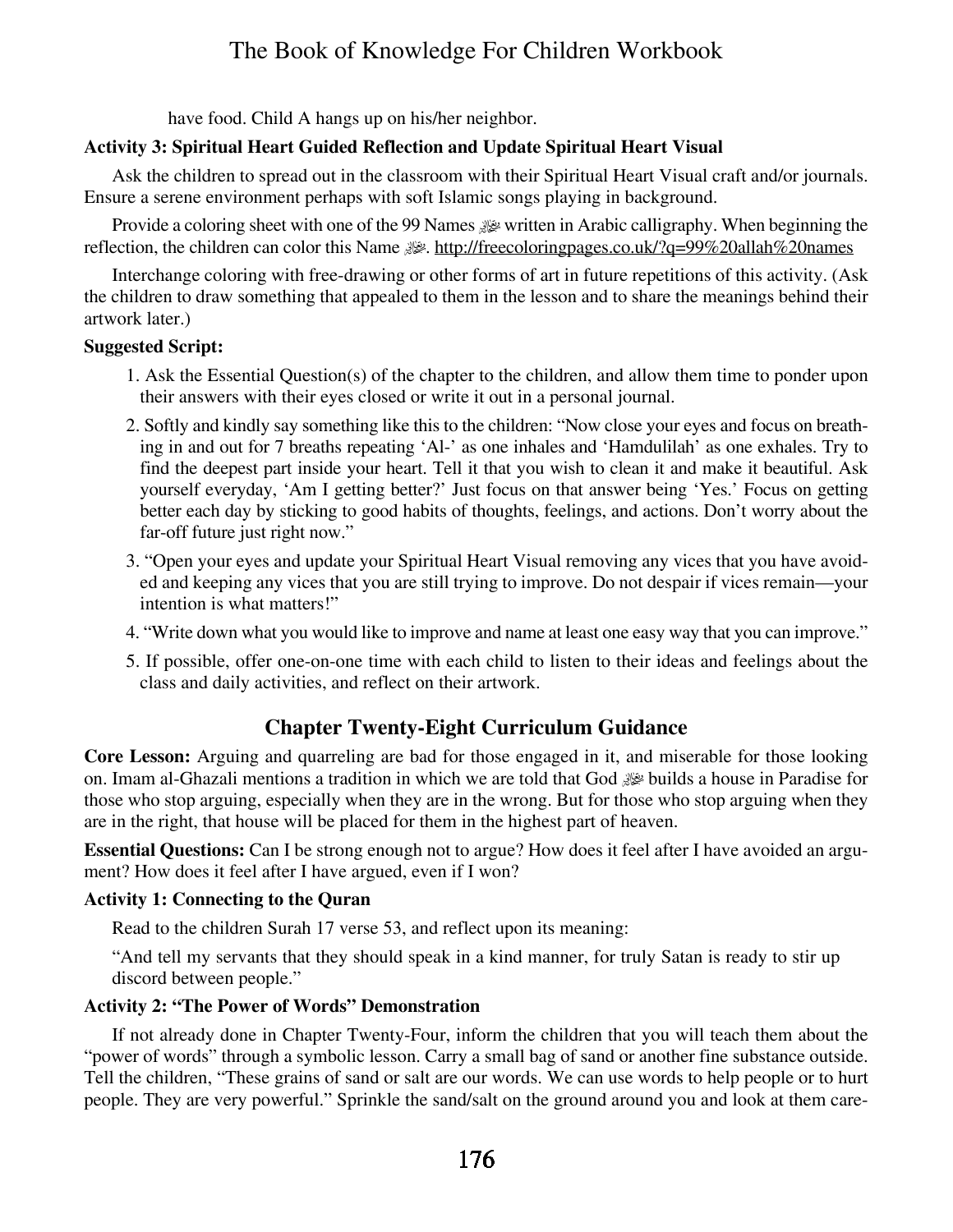fully. Now ask the children, "Can you pick up the sand/salt and put it back in the bag? Even if you are able to collect some of it, are you able to collect all of it? If not, why? How does this relate to the words we speak? Is it easy to take words back?"

#### **Activity 3: Invisible to Us, but Loved So Much: the Prophet Muhammad** s

This is an incredibly beautiful short film about a young French boy who is asked to draw the Prophet Muhammad  $\hat{\mathcal{B}}$ . His response is breathtaking and it teaches us about how to love and recognize Rasul Allah  $\hat{\mathcal{E}}$  in our own lives, and also how to respond to negativity with something better. Ask the children to reflect upon how the young boy responded, and why it made such a big impact on his teacher. Here is the link: http://themuslimvibe.com/videos/from-the-web/a-muslim-student-is-asked-to-draw-prophetmuhammad-his-response-is-breathtakingly-beautiful-video/

#### **Activity 4: Prayer to Avoid Anger**

Bring the children the good news that there is a prayer to ward off anger that may lead to arguing. You may have the children memorize it for a small reward.

"A'oothu billaahi minash-Shaytaanir-rajeem"

#### **Activity 5: Hasan and Hossein's Winning Method**

Share with the children the story of Hasan and Hossein (may Allah  $\mathbb{R}$  eternally bless them) in which the two boys saw an older man making ablutions incorrectly. Instead of scolding him, they asked him to watch each of them make *wudu* and be a judge as to who made *wudu* the best. In this way, the man realized his own mistakes without being humiliated. Ask the children to act out this scenario, and come up with different ways in which they could gently teach someone who was doing something incorrectly the proper way of making *wudu*. Then have them do it in an impolite manner and ask them how it felt.

Next ask the children to use the same method of gentleness to avoid arguing in a pretend scenario. Some ideas for pretend scenarios:

- 1. Two children are playing tennis. One person hits the ball, and the other person says that the ball landed out of bounds.
- 2. A family is going on a trip. Two siblings both want to sit in the front seat.

#### **Activity 6: A Game of Charades to Clarify Vices and Virtues**

Recap on all the vices and virtues you have covered so far by writing them out on small pieces of paper of the same size. Divide the children into two teams or play as one group. If breaking the group into teams, one player from each team will choose a card and show it to the other team. He/She will then try to act out the virtue/vice to their own team who will try to guess it.

One minute is usually sufficient to guess, but you may alter the time limit. The actor may not speak words or silently pronounce them, but can make other sounds. Allowing the use of props will make it easier to guess. You should let the guessers know when they have guessed correctly. If any of the guessers says the correct word within the time limit, then their team wins a point. If not, the other team wins a point. Alternate until each team member has had an opportunity to be an actor or all virtues/vices have been covered.

#### **Activity 7: Steps to Paradise—Refusing Vices**

This is just like activity "f." in the Workbook. As a review of the CAUTION List, use the image of stairs in the Workbook or have the children draw or create their own picture of a flight of stairs to heaven. On each step, have the children write out, "I refuse to envy," "I refuse to brag," "I refuse to argue," etc. covering all the vices you have discussed. If creating their own picture, count out the vices you want them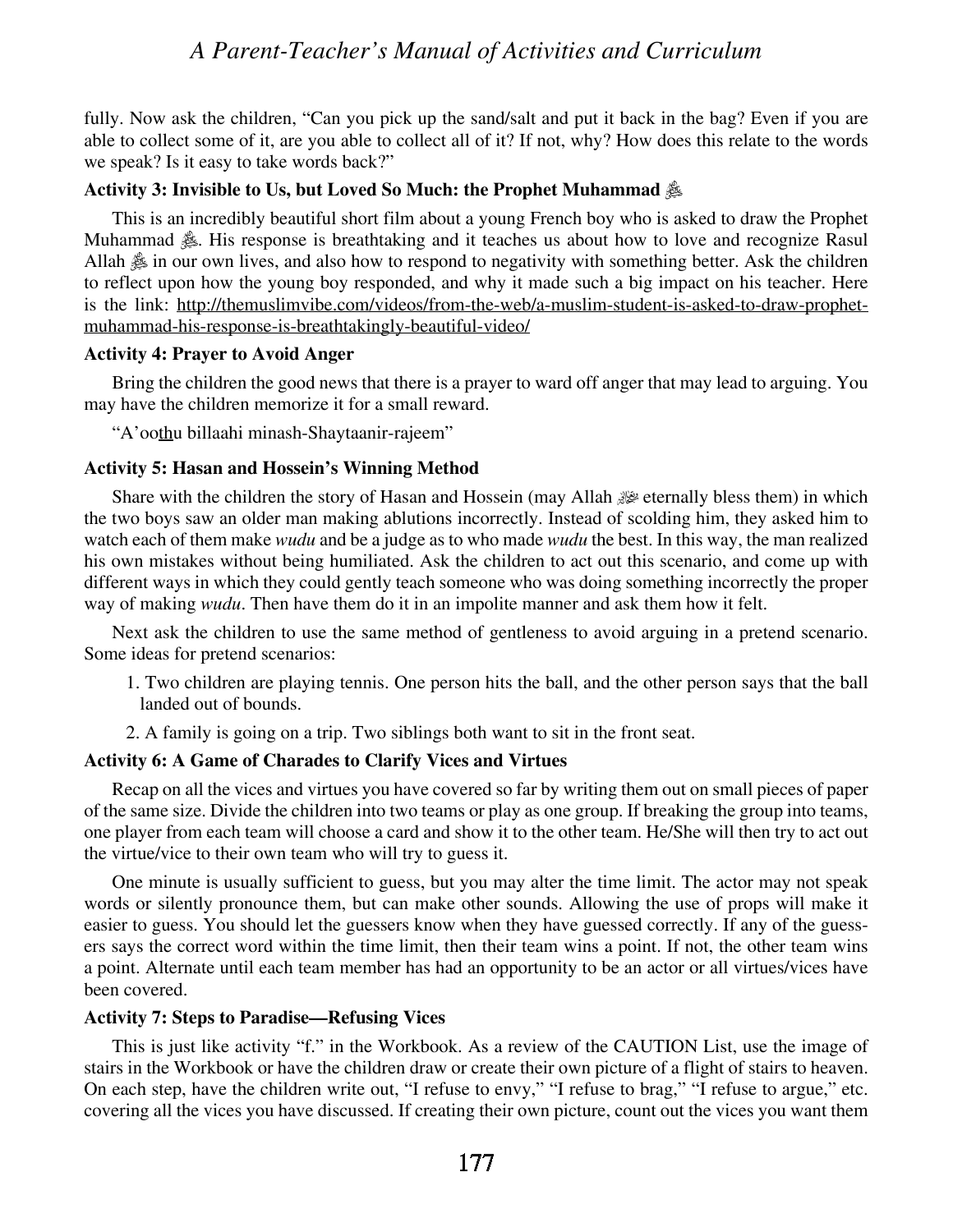to include and tell them ahead of time the number of steps to include.

#### **Activity 8: Secret Virtue Box for Chapters Twenty-One to Twenty-Nine**

Make the slips in the Secret Virtue Box correspond to the vices in the chapters you are teaching. Carry around the Secret Virtue Box to each child, and have them pick one or two slips of paper, read and note the virtues(s), and then return them to the container. Remind the children of the Pearls of Wisdom, and talk positively to them about their efforts so far. You may choose to provide treats around this time to make it pleasurable.

# **Chapter Twenty-Nine Curriculum Guidance**

**Core Lesson:** Imam al-Ghazali mentions that among the people of learning there are three kinds. This first group only cares for this world and its pleasures; the second teach special knowledge and are themselves humble servants and examples of what they share; the last group—in which most people are to be found are those who know about and teach the highest ideas but hypocritically do not practice what they preach.

**Essential Question:** Can I find the strength inside of me to practice what I know?

#### **Activity 1: Connecting to the Quran**

Read to the children Surah 4 verse 145, and reflect upon its meaning in relation to the three groups mentioned by Imam al-Ghazali:

"Verily, the hypocrites will be in the lowest depth (grade) of the Fire; no helper will you find for them."

### **Activity 2: "The Path to My Shining Heart" Board Game**

To make a board game, draw a winding path made up of several small boxes on a large poster board or large sheet of paper glued down to cardboard. At one end will be the starting point, and the other end will be "A Shining Heart." Then make several small cards. On each card write down a vice/virtue and how many boxes it is worth. Incorporate lessons from the three groups mentioned in Chapter Twenty-Nine such as, "Praying so that others can think you're a good person—move back 3 boxes," or "Trying to get really rich so you can show off—move back 2 boxes," and "Praying on time for God's  $\mathbb{R}^2$  sake alone move up 3 boxes." (Try to reinforce the idea that hypocritical actions receive the worst punishment.)

If the children are younger, you can keep the cards very simple such as, "Sharing your toys—move up 2 boxes," or "Talking back to your Mom—move back 2 boxes," "Hitting other children—move back one box." Let your children take turns choosing a card until they finally reach "The Shining Heart." If you have the time, ask the children to create the board and the game cards themselves to help reinforce the lessons they have been learning!

#### **Activity 3: My Life Book**

In this craft, the children will learn a surprising truth about their lives: that everything they feel, think, and do can be recorded in their "Life Book." Just like a famous author writes an amazing story that the reader loves to read, each of us is also trying to write an amazingly beautiful life story in our "Life Book." Provide the children with folded together pieces of card stock paper, construction paper, blank stationary, or a blank children's books (which can be bought at craft stores or online). They may also use a page in their journal. The children will write the life story they would want Allah  $\mathbb{R}$  to read about them. Depending on the age of the children, they may need one-on-one assistance to write in a story-like format. Illustrations are welcome.

The following is an example: Maryam Nur was born on January 10th, 2004, to her mother and father. As a little girl she loved to…As she grew up she learned to…"help the poor by making food for them"… "always tell the truth"…Sometimes Maryam struggled because…"it was hard to share"…"other children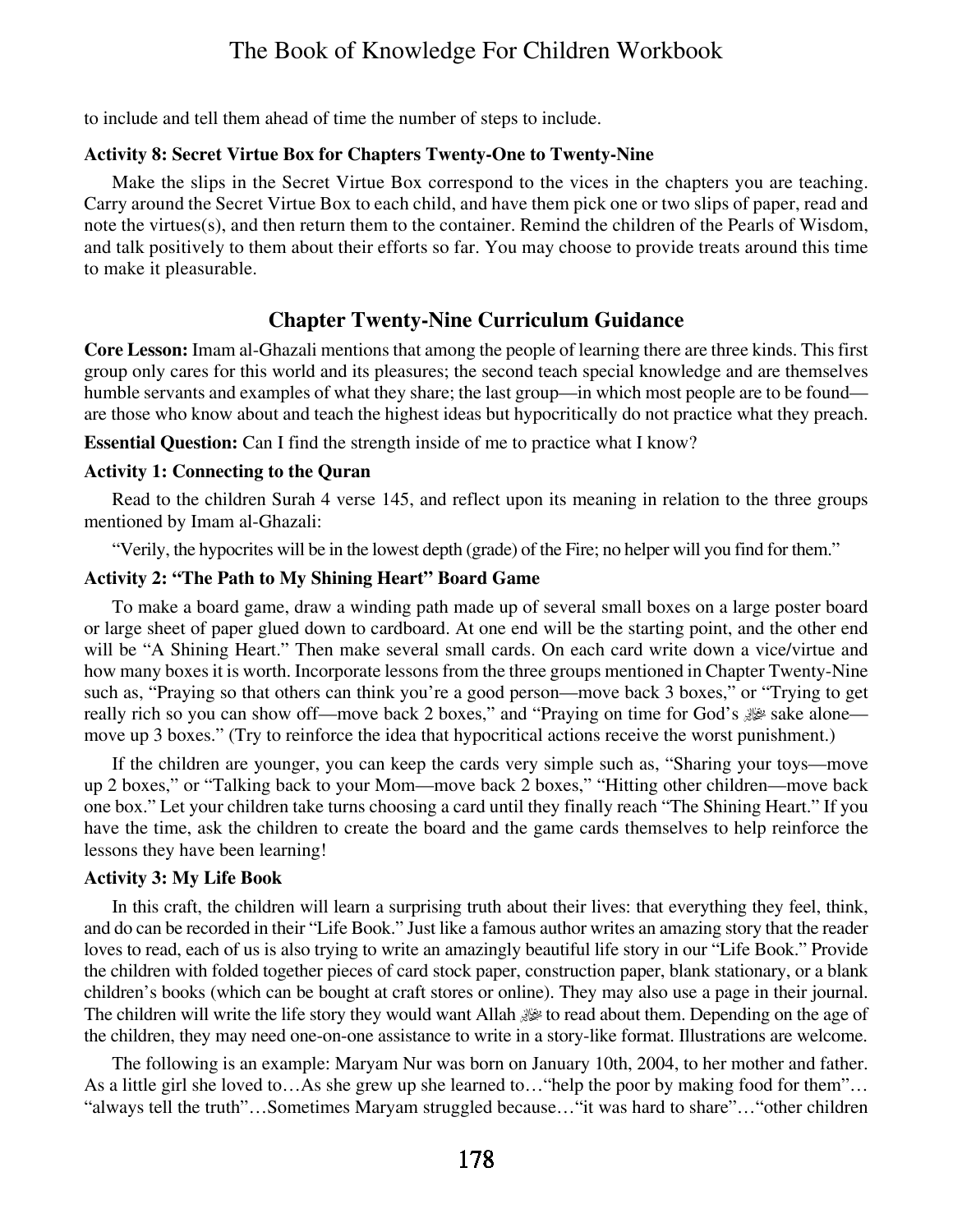teased her and she became upset"…but she learned to overcome this by…"loving to make other people happy"…"forgiving other people." When she grew up she became a..."scholar of Islam"…"doctor"… "fireman"… She helped everyone around her by…She was known to be…"kind," "helpful," "humble." She lived her life in service of Allah  $\mathbb{R}$ .

#### **Activity 4: Children's Poem to accompany "My Life Book"**

Incorporate poetry into your classroom by simply reading a poem to the children, writing it out beautifully on the cover of their "My Life Book" craft, or even have them memorize it. Shaykh Abdal Hakim Murad has published a wonderful children's book with classical Islamic poetry for children entitled *Montmorency's Book of Rhymes*. Simply read the poem below and attribute it to the author (from p. 93 of the book):

"In Allah's  $\mathbb{R}$  great Book, where but angels look On pages of spotless beauty, Are written in letters of living light A Muslim's life and his duty"

#### **Activity 5: Guided Personal Reflection and Update Spiritual Heart Visual**

Ask the children to spread out in the classroom with their Spiritual Heart Visual craft and/or journals. Ensure a serene environment perhaps with soft Islamic songs playing in background.

Provide a coloring sheet with one of the 99 Names witten in Arabic calligraphy. When beginning the reflection, the children can color this Name  $\frac{100}{2}$ . http://freecoloringpages.co.uk/?q=99%20allah%20names

Interchange coloring with free-drawing or other forms of art in future repetitions of this activity. (Ask the children to draw something that appealed to them in the lesson and to share the meanings behind their artwork later.)

#### **Suggested Script:**

- 1. Ask the Essential Question(s) of the chapter to the children, and allow them time to ponder upon their answers with their eyes closed or write it out in a personal journal.
- 2. Softly and kindly say something like this to the children: "Now close your eyes and focus on breathing in and out for 7 breaths repeating 'Al-' as one inhales and 'Hamdulilah' as one exhales. Try to find the deepest part inside your heart. Tell it that you wish to clean it and make it beautiful. Ask yourself everyday, 'Am I getting better?' Just focus on that answer being 'Yes.' Focus on getting better each day by sticking to good habits of thoughts, feelings, and actions. Don't worry about the far-off future just right now."
- 3. "Open your eyes and update your Spiritual Heart Visual removing any vices that you have avoided and keeping any vices that you are still trying to improve. Do not despair if vices remain—your intention is what matters!"
- 4. "Write down what you would like to improve and name at least one easy way that you can improve."
- 5. If possible, offer one-on-one time with each child to listen to their ideas and feelings about the class and daily activities, and reflect on their artwork.

#### **Activity 6: \*Reminder\* The Belongings of Paradise Charity Box**

Schedule this day on your calendar so that the children are prepared and have chosen an item to bring into the classroom for the charity box. Remind the children something like, "While we do not bring any belongings from this life into Heaven, that's all right because the more good deeds we do in this life, Allah will give us even better gifts and everlasting happiness in this world and Paradise."

Before the children put their donations into the box, ask them to remember using the item and how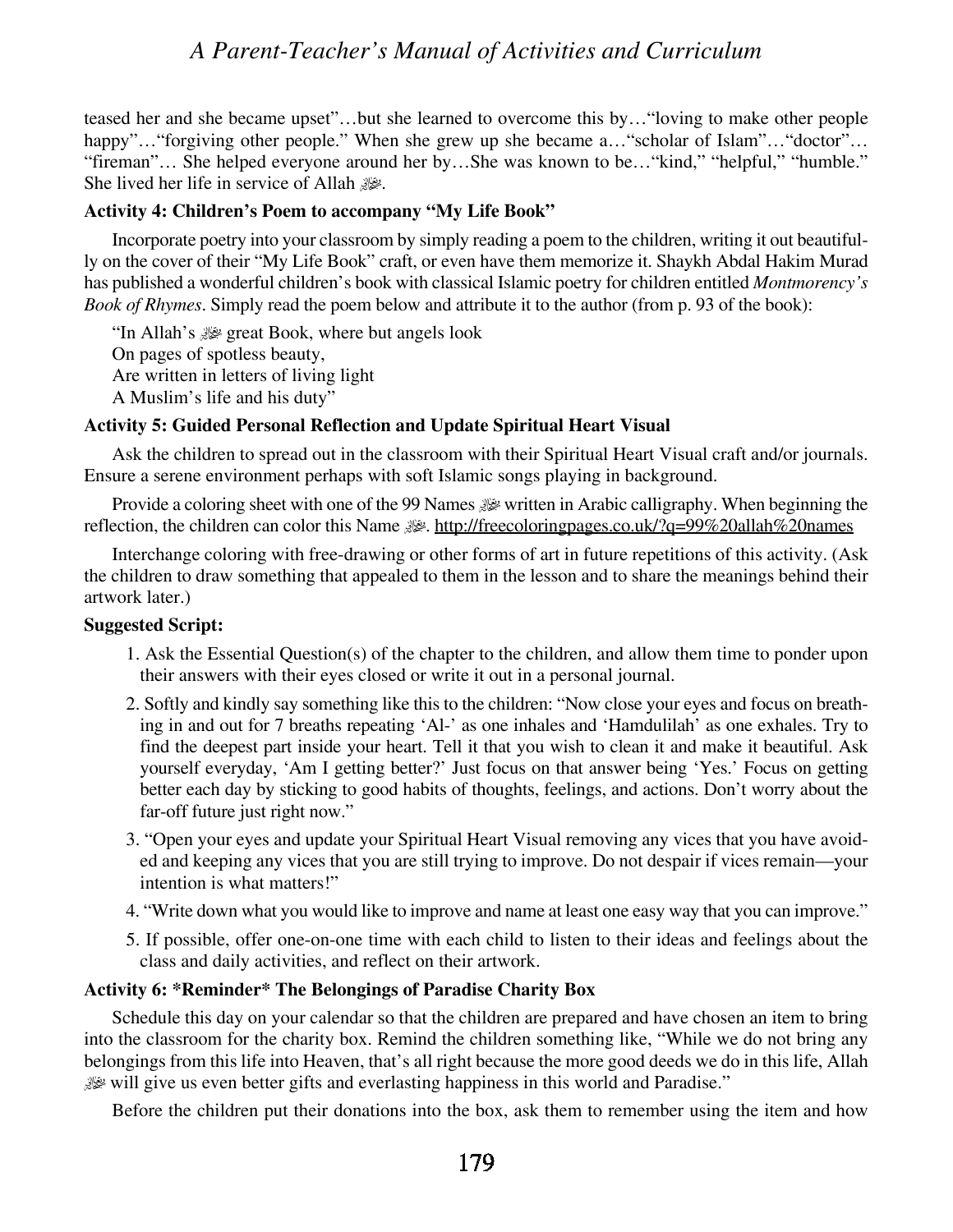happy they felt at the time. Then ask them to explain why they don't use the item anymore. After they answer, explain to them again that these toys only bring happiness for a short period of time, but the actions that strengthen the spiritual heart will bring happiness in this world and the next.

Repeat this activity bi-weekly or monthly, and have the children take turns delivering the items to a chosen charity organization. We recommend that the children bring in only one item at a time so that they will have items to give in the future.

### **Chapter Thirty Curriculum Guidance**

**Core Lesson:** Imam al-Ghazali's uses a metaphor of the heart housing angels who are frightened away by bad thoughts. He compares bad thoughts to barking dogs. He explains that when an angel finds a heart empty—polished and pure of its own concerns—even for a brief moment, it settles there.

**Essential Question:** Will I welcome the angels into my heart or leave the barking dogs there?

#### **Activity 1: Connecting to the Quran**

Read to the children Surah 2 verse 22, and reflect upon its meaning:

"For Allah loves those who turn to Him constantly and He loves those who keep themselves pure and clean."

#### **Activity 2: Clean for the Angels**

Ask the children to pretend that their rooms at home are like their hearts. Ask them to clean their rooms so that an angel would like to come. Explain how this is similar to polishing their hearts.

#### **Activity 3: My Heart is Clean, Dear Angels! Connecting to the** *Hadith*

Share this *hadith* with the children:

Ihe Messenger of Allah  $\&$  was sitting with a group of the Companions  $\&$  in the *masjid* and he said, "A man will now enter (who is) from the people of Paradise," and a Companion walked in. Later it happened again, and then a third time. 'Abdullah ibn 'Amr ibn al-'Aas  $\mathcal{L}$  wanted to find out what was so special about this man, so he asked the man if he might stay over at his house for three days. (He made up an excuse.) The man allowed him to stay. 'Abdullah noticed that the man didn't do anything out of the ordinary: He didn't fast all the time, he slept some of the night and prayed some of the night, and so on. So after the three days, 'Abdullah told him the real reason why he had requested to stay with him. He asked him what it was that could be the reason why he was from the people of *Jannah*. The man couldn't think of anything, but after a bit he said, "Every night, before I go to sleep, I forgive whoever has wronged me. I remove any bad feelings towards anyone from my heart" (Musnad Ahmad).

Emphasize to the children that the angels must have loved to visit this Companion  $\mathcal{L}$  because he removed dirty feelings and deeds from his spiritual heart. Now share this wise saying:

Hamdun al-Qassar, one of the great early Muslims, said, "If a friend among your friends errs, make seventy excuses for him. If your hearts are unable to do this, then know that the shortcoming is in your own selves," (Imam Bayhaqi, *Shu'ab al-Iman,* 7.522).

Guide the children through this reflection to help clean the spiritual heart:

1. Think of someone whom you are feeling upset with. What did that person do? Can you think of seventy excuses for this person? Begin to think of good reasons why he may have acted in a certain way.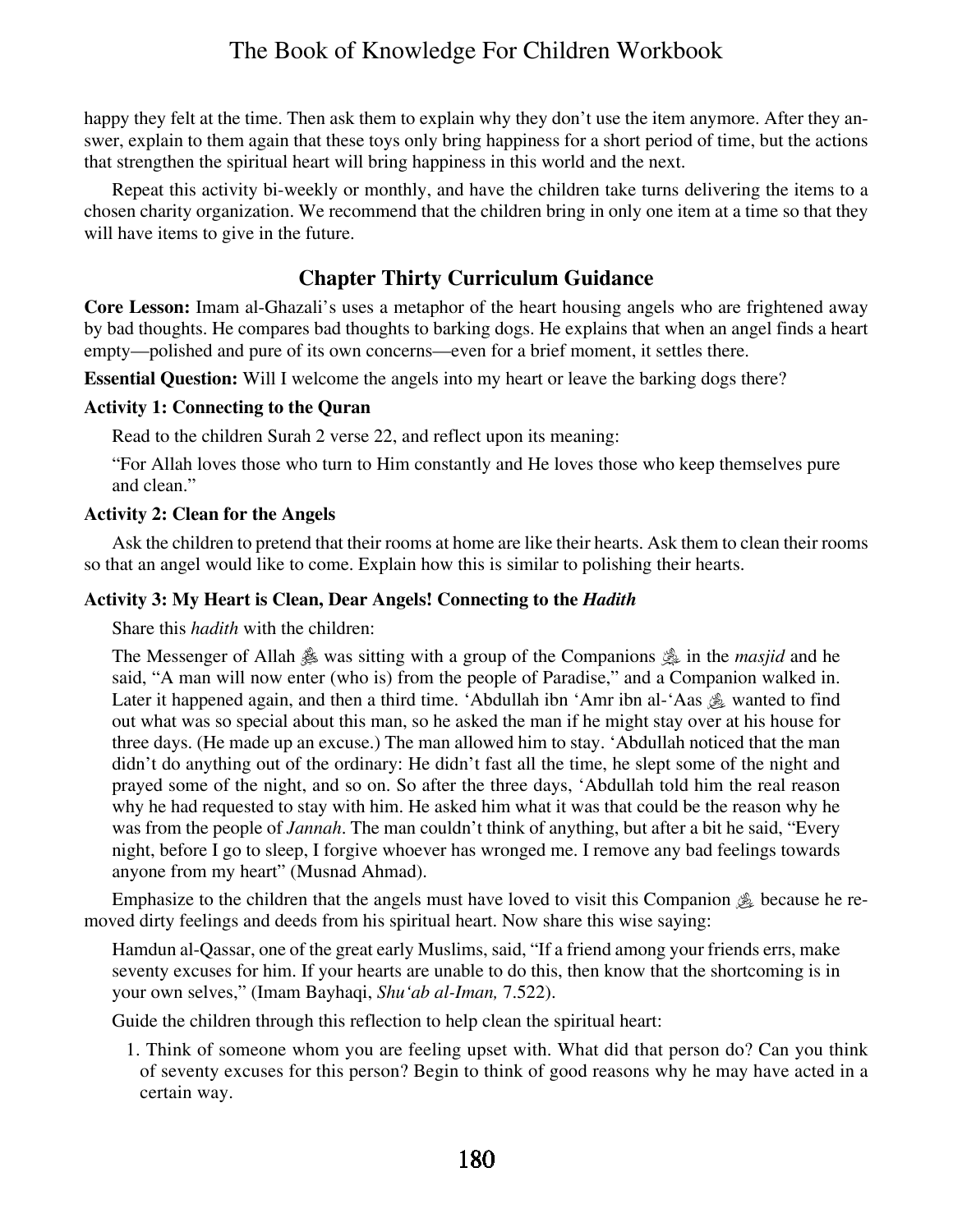- 2. After making just a few excuses for him, maybe you are beginning to think this person deserves forgiveness? If you forgive others, Allah  $\gg$  will forgive you, and send His angels to you.
- 3. Can you forgive them? Silently repeat to yourself, "Dear (person's name), I forgive you for…Please forgive me for anyway that I have hurt you. And Dear Allah  $\mathbb{R}$ , please forgive me too. Ameen."

Ask the children to begin practicing this exercise at night. Include "forgiving others" in the Secret Virtue Box.

#### Activity 4: \*Reminder\* Serve Like the Prophet Muhammad  $\&$

This is a friendly reminder to keep up the group charity projects scheduled on your Good Habit Calendar such as feeding the poor or visiting the elderly/sick. Perhaps you could pick up trash in places like the park. Remind the children to stay positive, put others before themselves, and TRY TO KEEP SMIL-ING just like the beautiful smile of the Prophet Muhammad  $\frac{36}{100}$ ! To put everyone in a light mood, have the children pair off for "smile contests"—whoever can smile the longest at another person wins a treat. (Hint: Let everyone win a treat in the end so that the children's spirits remain high.) Provide options to help the children handle any difficult feelings that come up, such as one-on-one time with an adult mentor, quiet time, or changing activities.

#### **Activity 5: Secret Virtue Box Special Edition**

Let the children know that this week you will be adding the special virtue of forgiving others to the Secret Virtue Box. Remind the children that they can practice this virtue all the time and especially right before sleeping at night.

### **Chapter Thirty-One Curriculum Guidance**

**Core Lesson:** Time could be compared to a stream carrying water to nourish a paradisal garden but easily diverted and used up along the way. One must order one's time to be sure beautiful doings are planned at regular times. Time runs out faster than one thinks.

**Essential Question:** What things am I doing daily that may be distracting me from doing a good deed like helping my mother?

#### **Activity 1: Connecting to the Quran**

Read to the children Surah 2 verse 152, and reflect upon its meaning:

"Therefore remember Me, I will remember you. Give thanks to Me, and reject not Me."

#### **Activity 2: Caring for Four Plants**

Follow the activity suggested in the Workbook.

#### **Activity 3: "No One is a Good Multi-tasker" Demonstration**

In this activity, the children will be asked to complete a project in just three minutes while multi-tasking. They will then be asked to focus on completing just one task in three minutes. For example, present each child with three coloring pages and tell them to color all three pages in just three minutes. (The product will be messy or incomplete.) Then present each child with just one brand new coloring page and ask them to color it within three minutes. Compare the results with the children. Make the point that the days of our lives are also limited just like the time allotted for this activity. If we focus on too many things, we will not do anything well. If we focus on just the most important, we will succeed, God-willing.

Another way to demonstrate how multi-tasking hinders success is to play a game of tossing a ball back and forth in a group. After tossing just one ball back and forth for a few minutes, continue to add more and more balls to the group until everyone is overwhelmed and unable to pass and catch without dropping any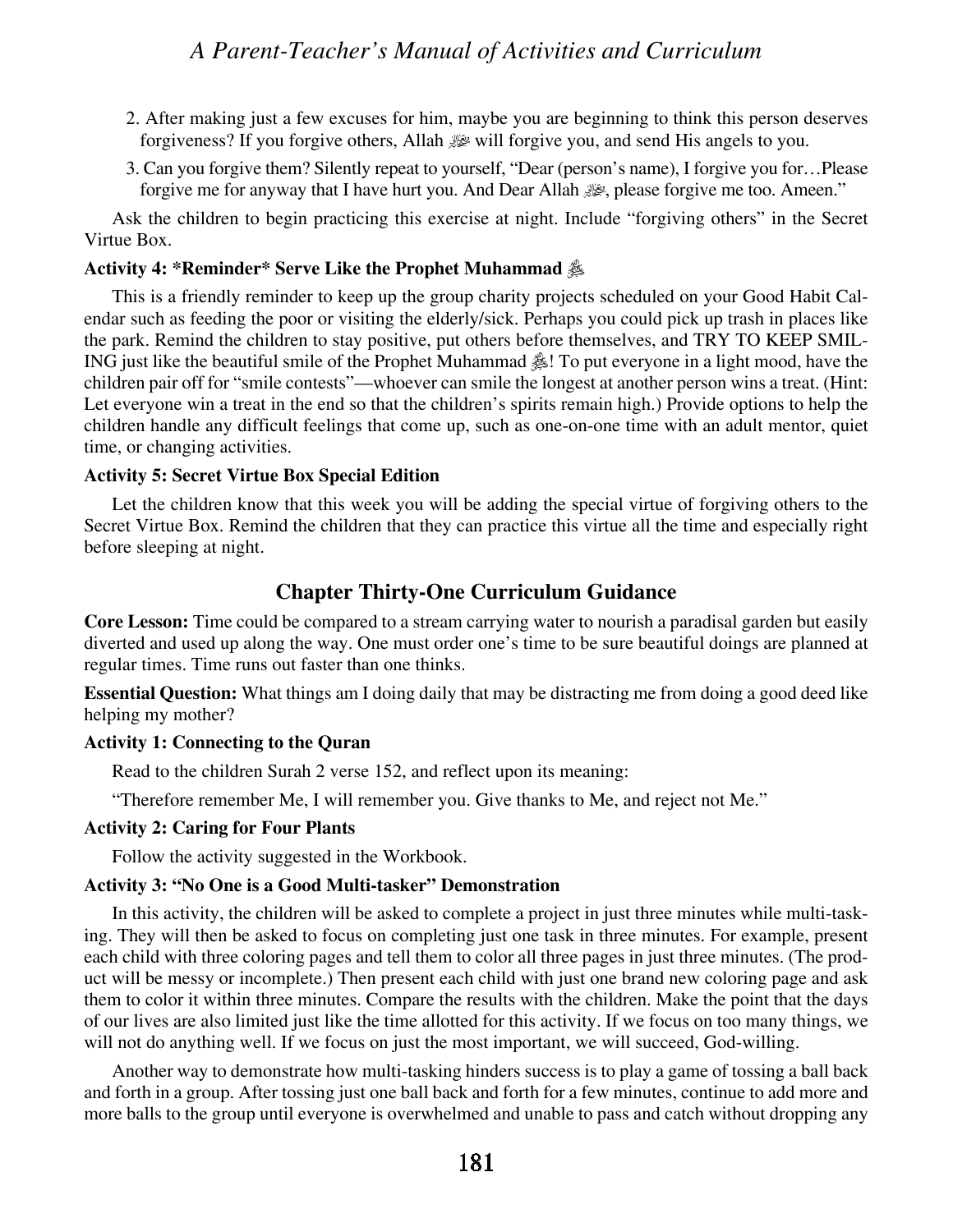balls. Reflect on the experience with the children.

# **Activity 4: Check-in: Freeing Up Time for Good Deeds**

Guide the children through these questions:

- 1. Name three things that you like to do when you are not in school.
- 2. When do you do these activities and for how long? Which is the least important to you, and would you be willing to do something better instead?
- 3. Make a plan to spend less time doing one of these activities so that you have an extra 30 minutes to build good habits each day. For example, "I will spend 30 minutes less playing computer games each day so that I can help my little brother with his math homework."
- 4. Write notes to yourself to take 30 minutes each day to practice a new good habit, and stick them in the places that you did the old activities and on your bathroom mirror as a reminder.

### **Activity 5: Memorize Surah al-Asr**

As one of the shortest Surahs in the Quran, and often one of the first taught to children, help the children to memorize Surah al-Asr for a small reward (such as the new daily planner mentioned below). Emphasize that this is an excellent Surah to recite when they feel they do not have enough time to stop and pray to Allah u. Also reflect upon its meaning: "By time, indeed, mankind is in loss, except for those who have believed and done righteous deeds and advised each other to truth and advised each other to patience."

### **Activity 6: "Planning For My Heart" Craft**

If not already done, reward the children with their own brand new daily planners. Provide art materials for the children to decorate the outside cover of their journals with an inspirational message about the true meaning of life. Covering their decorated covers with clear contact paper or tape will protect their designs.

Teach the children a "secret to success" in planning their day around their five daily prayers. If they have an idea about what they will be doing from one prayer to the next, it helps them meet those goals as well as avoid missing a prayer.

# **Activity 7: Spiritual Heart Guided Personal Reflection and Update Spiritual Heart Visual**

Ask the children to spread out in the classroom with their Spiritual Heart Visual craft and/or journals. Ensure a serene environment perhaps with soft Islamic songs playing in background.

Provide a coloring sheet with one of the 99 Names written in Arabic calligraphy. When beginning the reflection, the children can color this Name  $\mathcal{L}$ . http://freecoloringpages.co.uk/?q=99%20allah%20names

Interchange coloring with free-drawing or other forms of art in future repetitions of this activity. (Ask the children to draw something that appealed to them in the lesson and to share the meanings behind their artwork later.)

# **Suggested Script:**

- 1. Ask the Essential Question(s) of the chapter to the children, and allow them time to ponder upon their answers with their eyes closed or write it out in a personal journal.
- 2. Softly and kindly say something like this to the children: "Now close your eyes and focus on breathing in and out for 7 breaths repeating 'Al-' as one inhales and 'Hamdulilah' as one exhales. Try to find the deepest part inside your heart. Tell it that you wish to clean it and make it beautiful. Ask yourself everyday, 'Am I getting better?' Just focus on that answer being 'Yes.' Focus on getting better each day by sticking to good habits of thoughts, feelings, and actions. Don't worry about the far-off future just right now."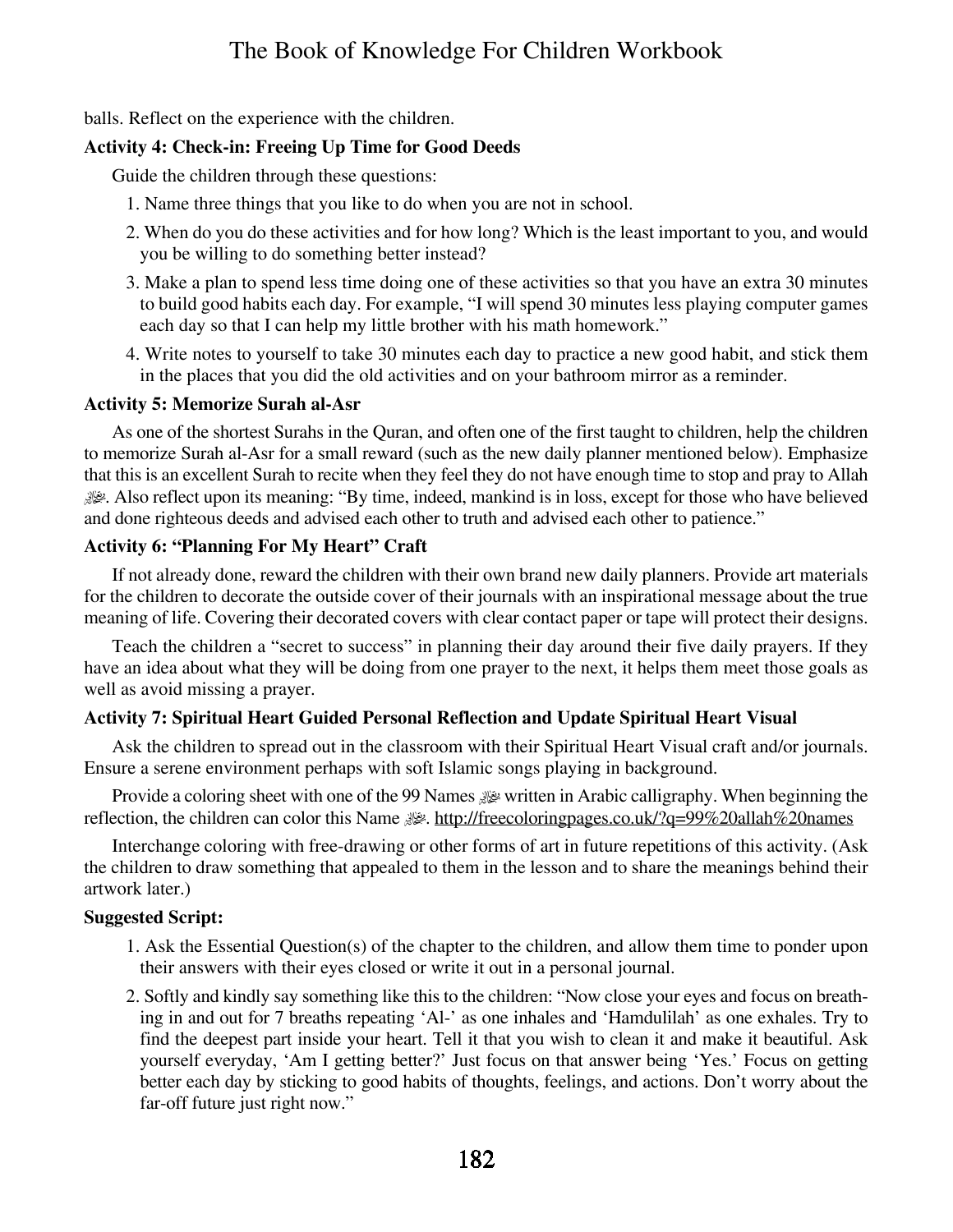- 3. "Open your eyes and update your Spiritual Heart Visual removing any vices that you have tried to avoid and keeping any vices that you are still trying to improve. Do not despair if vices remain your intention is what matters!"
- 4. "Write down what you would like to improve and name at least one easy way that you can improve."
- 5. If possible, offer one-on-one time with each child to listen to their ideas and feelings about the class and daily activities, and reflect on their artwork.

### **Chapter Thirty-Two Curriculum Guidance**

**Core Lesson:** We must be humble, empty, and ready to learn from experienced teachers who are truly "saving" ours lives by nourishing our spiritual growth, just as rain restores the dry earth.

**Essential Question:** Can I be brave enough to welcome Real Learning into my life even if it challenges my prior beliefs?

#### **Activity 1: Connecting to the Quran**

Read to the children Surah 78 part of verse 178, and reflect upon its meaning:

"He whom God guides, he alone is truly guided: whereas those whom He lets go astray-it is they, they who are the losers!…"

#### **Activity 2: "Thank you" Cards for those Who Teach You**

Each child is asked to draw a lion on his or her card, recalling the lion in the workbook who escaped from his zoo cage. Before he gobbled up anyone, someone saved the children's lives. In the note, the child can explain that she is thankful for being taught Real Learning, saving her from wasting her life, and showing special ways to Heaven.

#### **Activity 3: "Open to Receive Knowledge" Demonstration**

Make some lemonade or another beverage in a pitcher. Count how many children will be present and place the same amount of cups at the table ahead of time. Fill them with water. Now invite the children to join you at the table for a drink. Once they arrive and notice that the cups are already full of water, begin to pour a little bit of lemonade into one of the full cups. Have napkins ready. Explain to the children, "This is like a child or student who thinks he/she already has so much knowledge that he/she has nothing left to learn from his/her parent or teacher. All of this good knowledge just got wasted because the student came to class not open to receiving new knowledge." Now pour the water in each of the cups back into another container (so as not to waste it), and into empty cups pour lemonade for the children. Say something like, "May each of you be open to receiving a wonderful message that will bring you much joy and happiness."

#### **Activity 4: The Ocean of Knowledge Activity**

Keep the children's spirits high by arranging for them to go swimming at an indoor or outdoor pool or a natural body of water. Share Surah 31 verse 27:

"And if all the trees in the earth were pens, and the sea with seven more seas added to it (were ink), the words of Allah would not be exhausted. Surely Allah is Mighty, Wise."

Bring along clear containers of different sizes to symbolically demonstrate learning from the "ocean of knowledge" like the scholar who has received from the endless knowledge of Allah  $\mathbb{R}$ . You could do the "Open to Receive Knowledge Demonstration" at this location as well.

#### **Activity 5: Kneading My Heart**

Divide the children into two groups. Give one group new containers of soft play dough and the other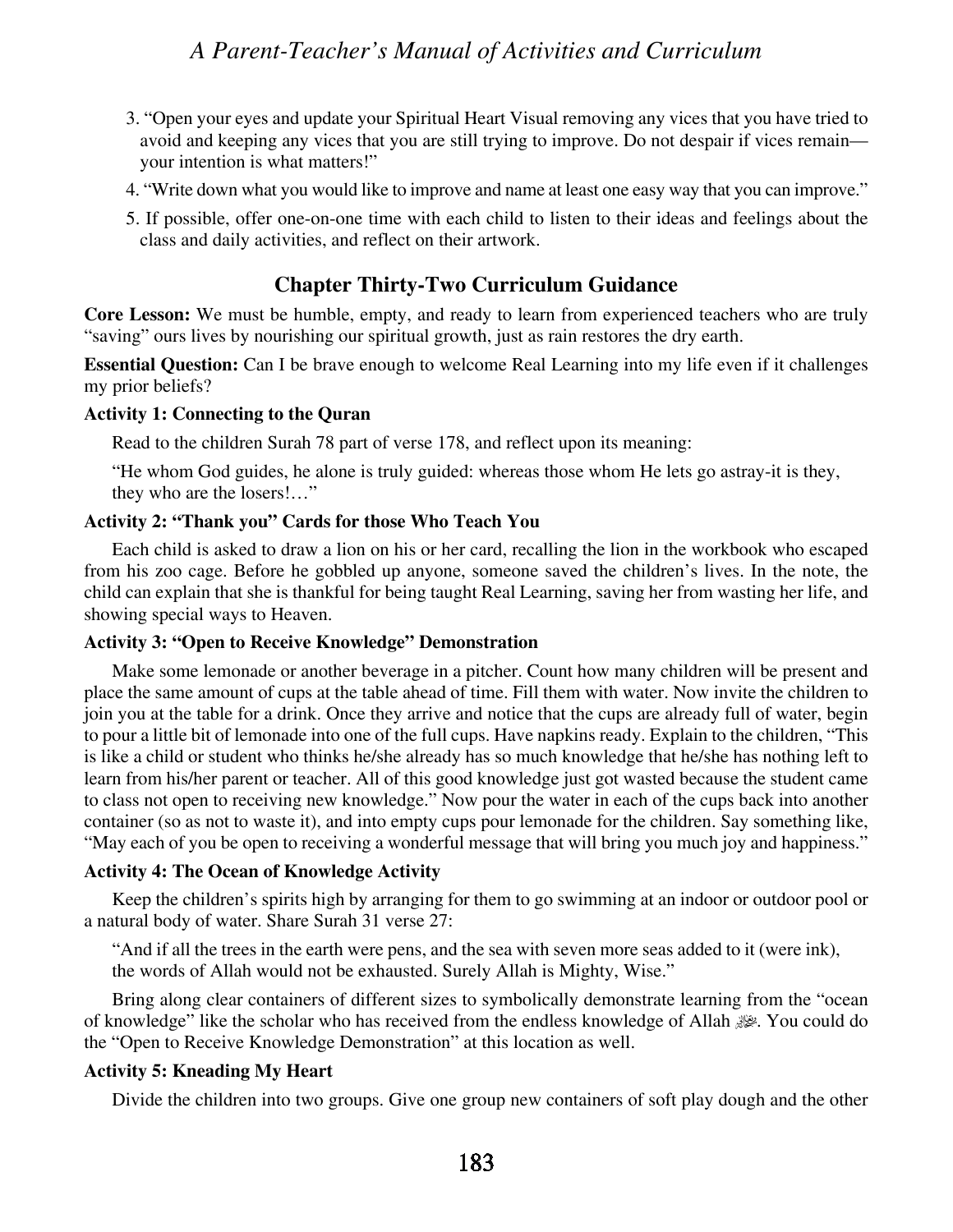group old containers of relatively hardened play dough. Ask the children to create something beautiful such as flowers, stars, etc. Only the soft play dough will allow for this. Say to the children: "Soft hearts are open to new ideas, and they can become more beautiful because of it. However, hard hearts miss out on the chance to learn and become beautiful. The children can end this activity by doing something fun with the play dough, such as creating a group sculpture.

#### **Activity 6: Secret Virtue Box**

After allowing the children some time (recommended two weeks if possible) to practice their virtue, offer the Secret Virtue Box to each child so that a new virtue may be chosen, read, and noted, and then the slip of paper returned to the container. Remind the children of the Pearls of Wisdom, and talk positively to them about their efforts so far. You may choose to provide healthy treats around this time to make it pleasurable.

# **Chapter Thirty-Three Curriculum Guidance**

**Special Note:** Revisit the Pearls of Wisdom as necessary to encourage the children to be proud of their efforts as every small step brings us closer to Allah  $\mathbb{R}$ . Learning good habits takes time, and it may be necessary to revisit a previous step.

**Core Lesson:** We need to aim at a clear destination or target with our studies and daily lives, while establishing a solid foundation on which to build.

**Essential Question:** What are my targets in this life? What goals am I hoping to reach?

#### **Activity 1: Connecting to the Quran**

Read to children Surah 51 verse 56, and reflect upon its meaning:

"I have only created Jinn and men, that they may serve Me."

#### **Activity 2: Start in the Right Place Demonstration**

For this activity, you can use any item that needs assembling and has instructions. Something childlike, like Legos, would be more appealing but it is not necessary. Ask your children to try and make a model by starting from the middle of the instructions. Once they realize that it is too difficult or will lead to problems, you can kindly remind them that seeking knowledge is the same way; you must start from the beginning, build a strong foundation, and build upon it in the right order. Now start from the beginning and finish the model. Or perhaps a model could be made from blocks.

In addition, you can demonstrate this point by asking the children to take a look at a math textbook (preferably one that they are studying). Flip to the last few chapters and ask them if they understand it. Then explain to them that the later chapters are meant to be more difficult. However, the good news is that one doesn't start at the end, but starts at the beginning in order to prepare for the later chapters. Once one completes a chapter with a teacher who is there to help, then he/she can move on to the next chapter. You can also demonstrate this point with a *tajweed* (arabic pronunciation) book.

#### **Activity 3: Target: Closeness to Allah** u **Craft**

Suggested materials:

Cardboard, foam board, or cork Colored contact paper, felt, or construction paper Strong glue, with adult supervision only **Scissors** Velcro tape Large craft ring (optional)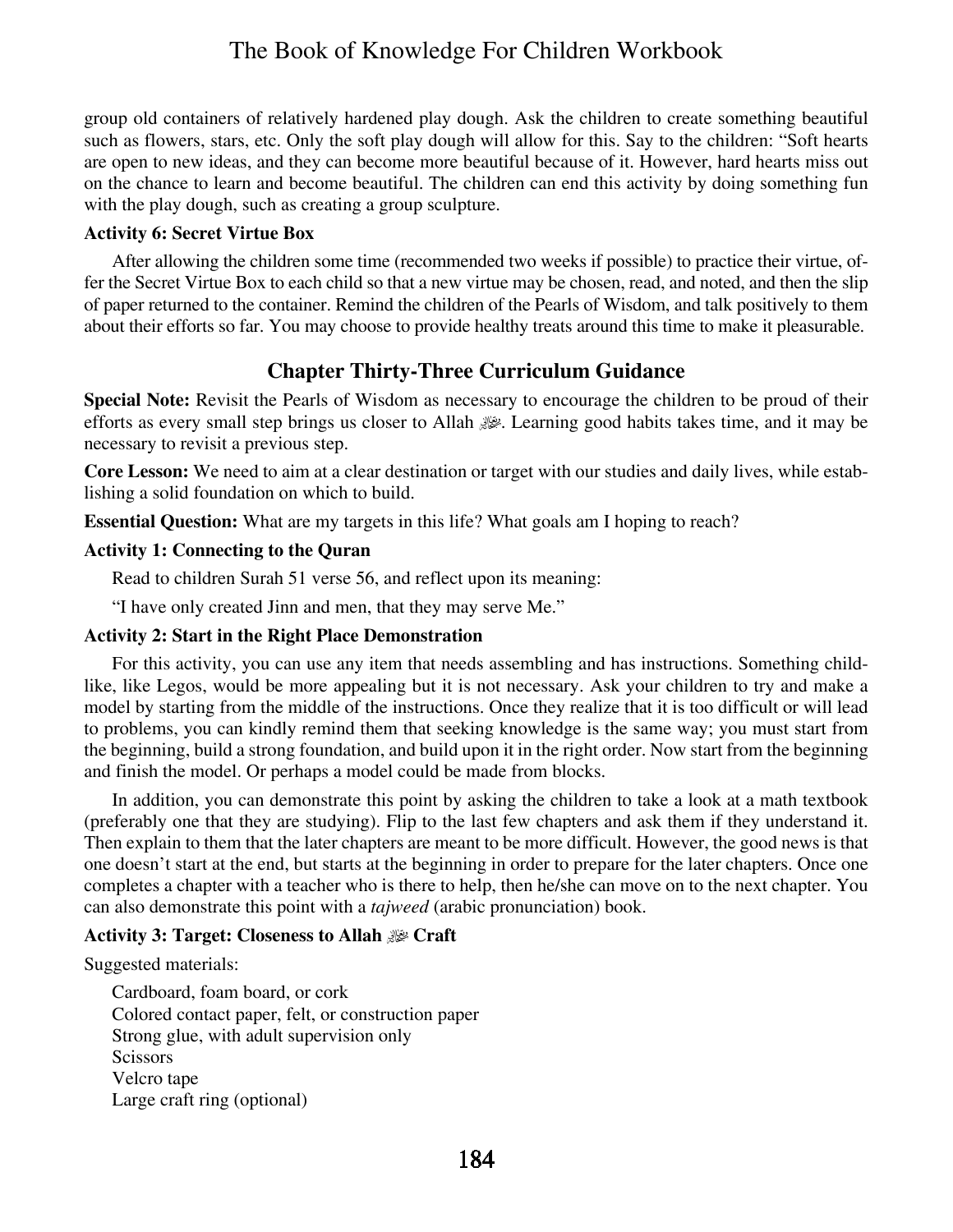Dart options include nerf darts, pencils with short nails taped to the top, or small balls if no other item is available

Cut the sturdier board into a circle using the craft ring or other circular item (such as a bucket) as a guide. Glue the lighter material to the top for decoration and add a cutout of a "shining heart" to the center. Add an inspirational message about our goal in life such as, "Closeness to Allah  $\mathbb{R}^n$ " to the board or above the board. Apply the Velcro tape as desired (optional). Nerf darts, pencils with short nails taped to the top, or balls may be used as darts. Many other examples of do-it-yourself dart boards can be found online.

#### **Activity 4: Target: Closeness to Allah** u **Game**

Research if archery is a possibility in your location. If not, you can use the dart board craft above. Play a few rounds of target practice with the children. Keep it light-hearted and fun, but give a gentle reminder about the real target in life.

#### **Activity 5: \*Reminder\* The Belongings of Paradise Charity Box**

Schedule this day on your calendar so that the children are prepared and have chosen an item to bring into the classroom for the charity box. Remind the children something like, "While we do not bring any belongings from this life into Heaven, that's all right because the more good deeds we do in this life, Allah will give us even better gifts and everlasting happiness in this world and Paradise."

Before the children put their donations into the box, ask them to remember using the item and how happy they felt at the time. Then ask them to explain why they don't use the item anymore. After they answer, explain to them again that these toys only bring happiness for a short period of time, but the actions that strengthen the spiritual heart will bring happiness in this world and the next.

Repeat this activity bi-weekly or monthly, and have the children take turns delivering the items to a chosen charity organization. We recommend that the children bring in only one item at a time so that they will have items to give in the future.

### **Activity 6: Guided Personal Reflection and Update Spiritual Heart Visual**

Ask the children to spread out in the classroom with their Spiritual Heart Visual craft and/or journals. Ensure a serene environment perhaps with soft Islamic songs playing in background.

Provide a coloring sheet with one of the 99 Names written in Arabic calligraphy. When beginning the reflection, the children can color this Name  $\frac{1}{2}$ . http://freecoloringpages.co.uk/?q=99%20allah%20names

Interchange coloring with free-drawing or other forms of art in future repetitions of this activity. (Ask the children to draw something that appealed to them in the lesson and to share the meanings behind their artwork later.)

#### **Suggested Script:**

- 1. Ask the Essential Question(s) of the chapter to the children, and allow them time to ponder upon their answers with their eyes closed or write it out in a personal journal.
- 2. Softly and kindly say something like this to the children: "Now close your eyes and focus on breathing in and out for 7 breaths repeating 'Al-' as one inhales and 'Hamdulilah' as one exhales. Try to find the deepest part inside your heart. Tell it that you wish to clean it and make it beautiful. Ask yourself everyday, 'Am I getting better?' Just focus on that answer being 'Yes.' Focus on getting better each day by sticking to good habits of thoughts, feelings, and actions. Don't worry about the far-off future just right now."
- 3. "Open your eyes and update your Spiritual Heart Visual removing any vices that you have avoided and keeping any vices that you are still trying to improve. Do not despair if vices remain—your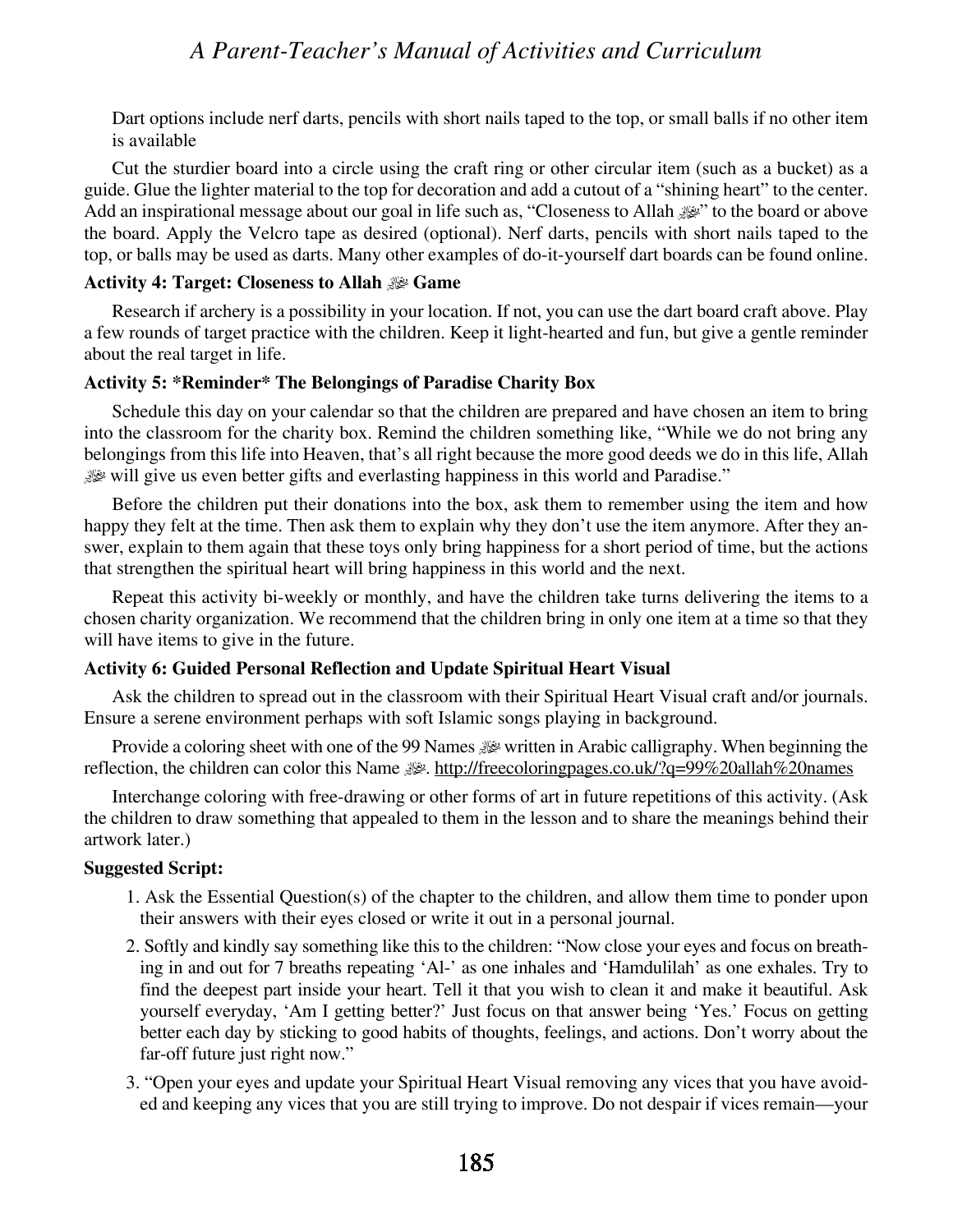intention is what matters!"

- 4. "Write down what you would like to improve and name at least one easy way that you can improve."
- 5. If possible, offer one-on-one time with each child to listen to their ideas and feelings about the class and daily activities, and reflect on their artwork.

# **Chapter Thirty-Four and Chapter Thirty-Five Curriculum Guidance**

**Core Lesson for Chapter Thirty-Four:** Imam al-Ghazali uses the metaphor of camels on a journey to underscore the idea of being prepared for one's own spiritual journey. Our bodies, which carry us the way camels do, need physical and spiritual nourishment. There is also no point in studying how the spiritual heart is cleansed if we don't bother to make the journey. Our low doings are like rocks along the way that must be overcome. The treasure trove of Real Learning must not be squandered or wasted.

**Essential Question for Chapter Thirty-Four:** Can I be brave enough to go on this journey, and step over the rocks? What are some of my own difficult "rocks" I am having trouble overcoming?

# **Activity 1: Camel Game**

Make some "rocks" from boxes and label each with something that's hard to do, like sharing or being patient. Then pretend to be a group of camels and when you walk up to each "rock," discuss among yourselves the difficulties these "rocks" introduce in each of your lives.

**Core Lesson for Chapter Thirty-Five:** People copy one another. So even if we pass along important and true ideas by what we say, it is only by doing them that we are worth being copied. Imam al-Ghazali left us with a careful map containing a step-by-step way to deeply grasp the meaning of Islam.

**Essential Question for Chapter Thirty-Five:** What am I teaching others by my actions?

# **Activity 1: Connecting to the Quran**

Read to the children Surah 67 verses 1–2 and reflect upon its meaning:

"Blessed be the One in Whose hands is sovereignty: and He has power over all things—He Who created death and life that He may test which of you is best in deeds And He is the Almighty, the One Who is Ever Ready to Forgive."

# **Activity 2: "How Silly?" Demonstration**

Schedule an outing with the children that you will truly take. For example, a picnic in which the children will need to pack their lunches and supplies. Ahead of time, ask the children to make a list of all the things they will need for the outing and then to pack everything. Right before you leave, ask your children what they would say if you decided not to go on the outing. Sit down, and give them time to answer and think about what a waste all of their preparation was if they do not actually take the trip. Point out that learning religious knowledge, and then failing to act on it, is the worst waste of all. You could complete the other activities in this section at the picnic for a change of scenery.

# **Activity 3: Be Courageous! What Would Allah** u **Want Me To Do? Game**

Based on the number of children attending your class, prepare at least one developmentally appropriate scenario for each child. The scenarios should narrate a conflict in which the children will have to have courage to do the right thing. After reading the scenario, ask the child to answer, "What would Allah u want me to do?"

Here are a few scenarios for example:

1. You just made friends with the most popular girl at school, and she told you she is going to ask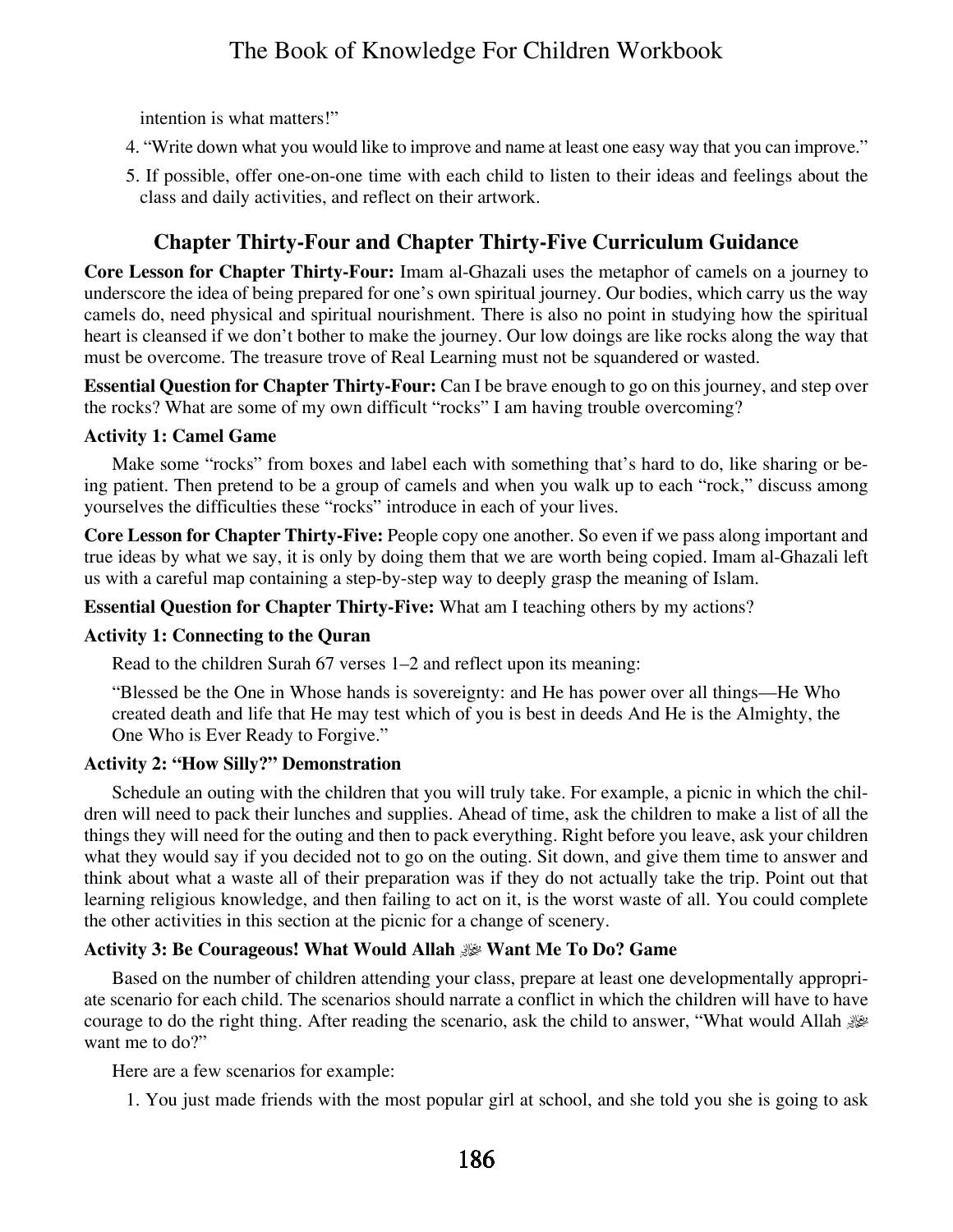her mom if you can come over to her house this weekend to play. You feel so special and happy because only very popular kids get to come over to her house to play. At recess, you are playing together when she starts to throw rocks at a girl sitting in the corner of the play yard all by herself.

- 2. Your brother is playing a game with his friends, and they tell you that they don't want you to play with them. You feel sad and walk away when you remember that you know an embarrassing secret about your brother.
- 3. \*Special\* Responding to Islamophobia: Some boys in your neighborhood throw dog feces or pork at your doorstep, and shout insults about your Beloved Prophet Muhammad & (Guide the children to see that it is their responsibility to respond in a peaceful and productive manner. Consider a special day just to focus on how to respond to Islamophobia in peaceful and productive ways.)

#### **Activity 4: \*Reminder\* Serve Like the Prophet Muhammad** s

This is a friendly reminder to keep up the group charity projects scheduled on your Good Habit Calendar such as feeding the poor or visiting the elderly/sick. Remind the children to stay positive, put others before themselves, and TRY TO KEEP SMILING just like the beautiful smile of the Prophet Muhammad s! To put everyone in a light mood, have the children pair off for "smile contests"—whoever can smile the longest at another person wins a treat. (Hint: Let everyone win a treat in the end so that the children's spirits remain high.) Provide options to help the children handle any difficult feelings that come up such as one-on-one time with an adult mentor, quiet time, or ability to change activities.

### **Activity 5: Secret Virtue Box**

After allowing the children some time (recommended two weeks if possible) to practice their virtue, offer the Secret Virtue Box to each child so that a new virtue may be chosen, read, and noted, and then the slip of paper returned to the container. Remind the children of the Pearls of Wisdom, and talk positively to them about their efforts so far. You may choose to provide healthy treats around this time to make it pleasurable.

# **Chapter Thirty-Six Curriculum Guidance**

**Core Lesson:** Life may be explained as a spiritual ascent to a higher and more Divine Knowledge and state of being. Imam al-Ghazali explains the three selves and how awareness of these provides some needed tools to help purify our hearts. Not understanding these three selves, many misidentify and imagine themselves to only be the lower self-centered egoist self and do not identify with their true luminous selves. This misidentification accounts for much great sadness and despair in the world. Understanding the three selves provides a tool—which can be used every moment—for the transformation of character and alignment with innate human dignity.

**Essential Question:** Do I want to know my true self? Or is knowing my lower self enough?

### **Activity 1: Connecting to the Quran**

Read to the children Surah 50 verses 31–35 and 37. Reflect upon its meaning:

"And Paradise will be brought near to the God-conscious, no longer will it be distant: 'This is what was promised for you—to everyone who would turn to God and keep Him always in remembrance—Who stood in awe of the Most Compassionate though unseen and brought a heart turned in devotion (to Him): Enter here in peace and security; this is the Day of Eternal Life!' There will be for them there all that they may wish and yet more in Our Presence…In this, behold, there is indeed a reminder for everyone whose heart is wide awake—that is, who listens and witnesses…"

### **Activity 2: God Loves Me Circle**

Preferably done after reflecting on the above verse of the Quran, sit in a "circle of remembrance"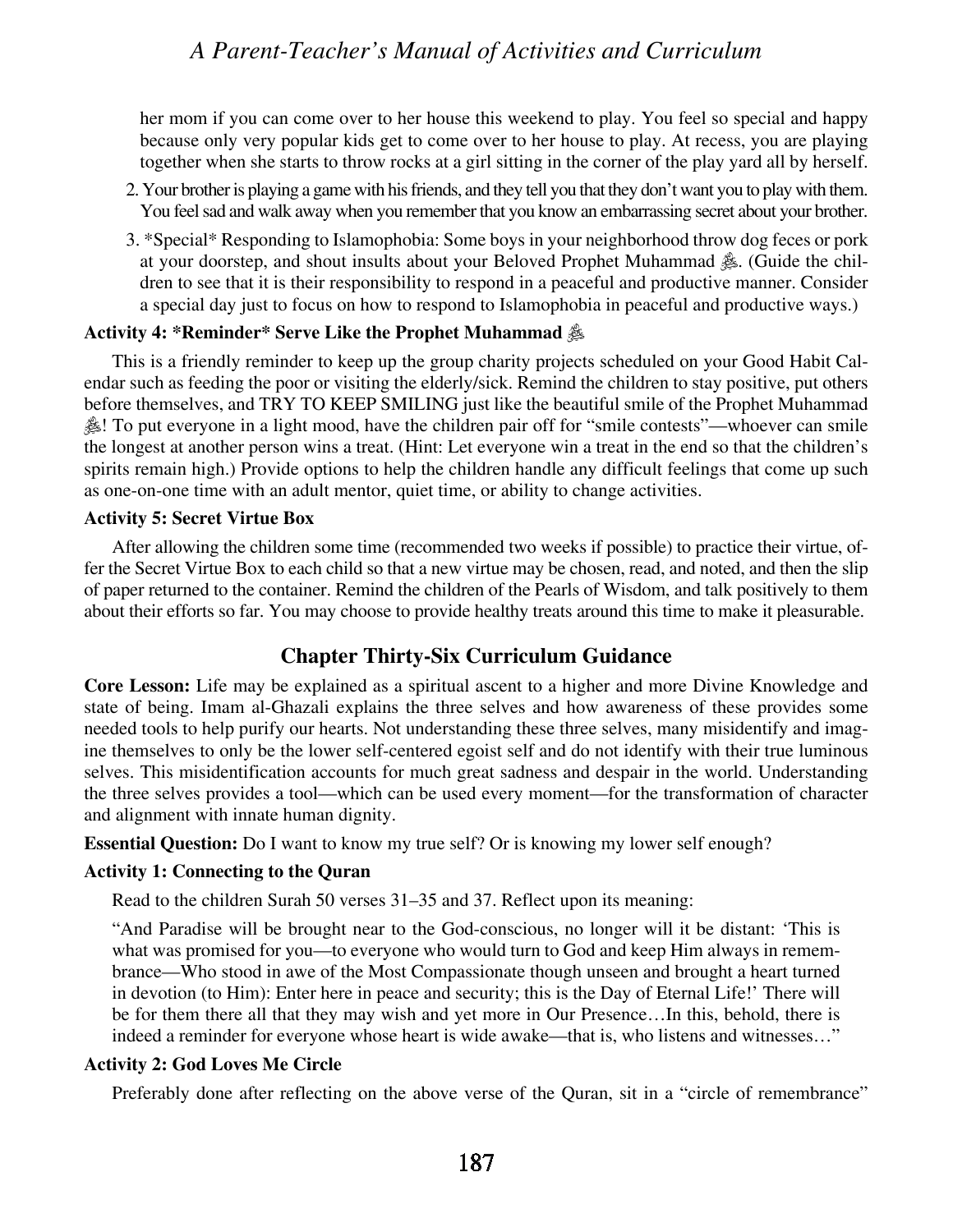with the children and ask them to go around allowing each child to share one or more ways he/she knows that Allah  $\mathbb{R}$  loves him/her. They can follow a format in speaking such as, "I know Allah  $\mathbb{R}$  loves me because…Al-hamdulilah!"

Allowing the children to answer freely will give you a glimpse into their inner life so that you can better connect with them.

At first the children might focus on material life such as, "I know that Allah we loves me because He provides all of my needs for me. Al-hamdulilah!" If your group is mature, you might ask the children to reflect deeply again on the above verse of the Quran. Ask, "Why do our parents want us to become the best people possible? Now, why do you think God wants us to become the best people possible?" Allow discussion and more questions as necessary in order for the children to realize that a major proof of Allah's u love for us is that He wants us to become the best people we can become (just like the way parents want the best from their children). One of the children or you can say, "I know Allah was me because He wants me to be my best self and will reward me with a wonderful life now and forever! Al-hamdulilah!"

#### **Activity 3: My True Self Craft(s)**

Suggested materials:

Poster boards Construction paper Glue **Scissors** Tape Colored pencils, markers, crayons, etc. **Stickers** 

Open art: Provide a wide range of art supplies to the children, and ask them to be creative in designing an artistic representation of the three selves.

Charts: Ask the children to make two charts. The first chart will be entitled "The Lower Self—An-Nafs al-Ammara bi-l-su" and the second chart will be entitled "The True Higher Self—An-Nafs al-Mutama'inna." If you like, add a picture of the child on the chart that is "The True Higher Self." Ask the children to list actions that belong to the lower self and those actions that belong to the higher self. The charts can be filled in gradually. If your child has been behaving well, you may also encourage them by crossing out an action they used to do from "The Lower Self" chart.

#### **Activity 4: The Three Selves Skit**

Break up the children into groups of three. Ask them to develop a skit in which each person plays one of the three selves. Share the skits with the class. Optional: Record the skits or take pictures to include in later events celebrating the children's work. Please send these to be posted on www.ghazalichildren.org if you can.

#### **Activity 5: The Three Selves Walk**

Similar to the "Journey of My Life Walk" in Chapter Thirteen, this activity includes a group walk with three distinct right turns. First meet with the children in a huddle and let them know that they are going to learn how to watch the conversations that go on inside of themselves. Going on a walk is an excellent way to spend time on self-reflection.

Ask them to think about something that is bothering them. Maybe a boy worries that his little sister is getting all the attention at home. During the first segment of the walk, they will "watch the conversation" of their lower selves, allowing themselves to repeat the usual negative things they say in their minds. After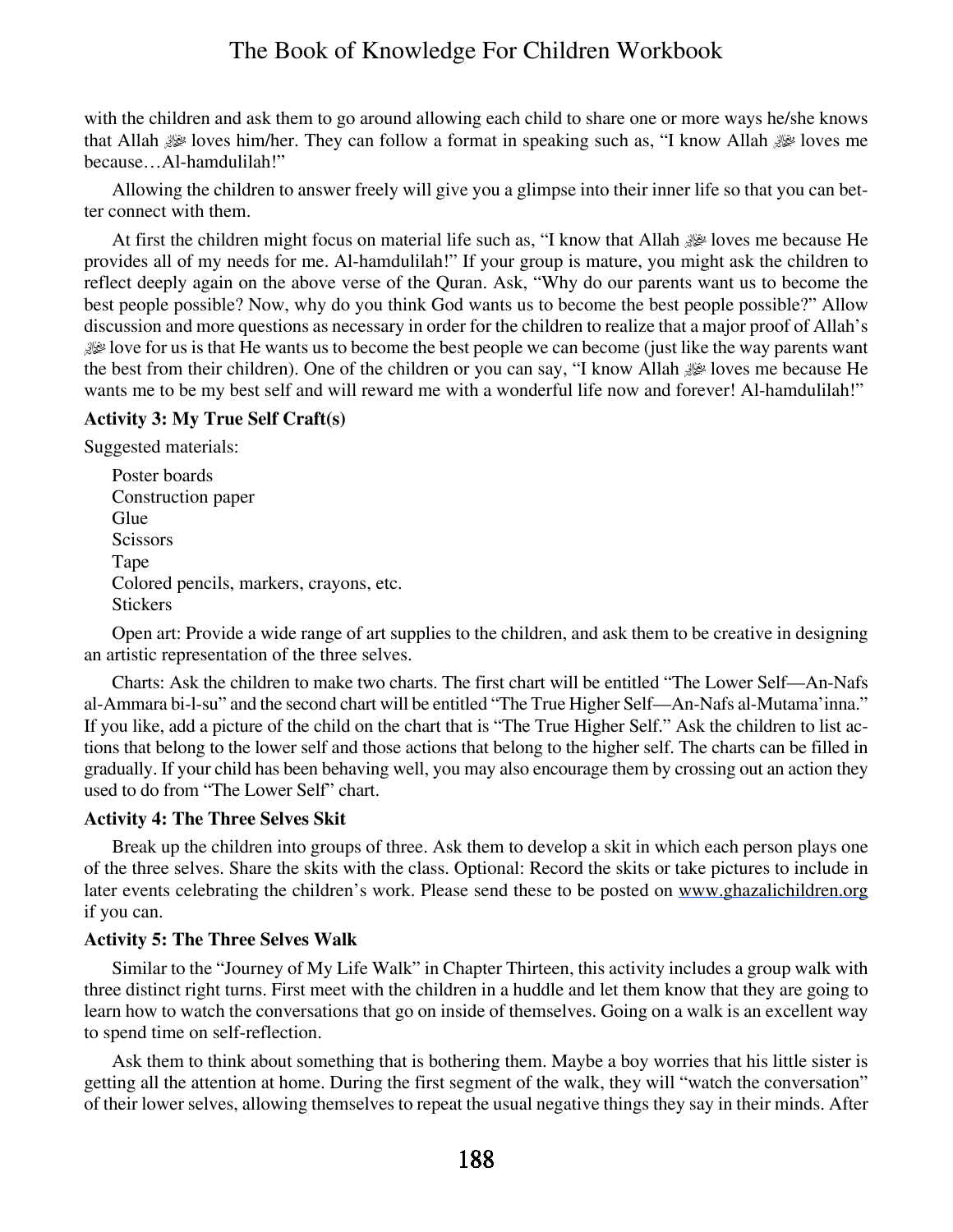five minutes, plan to make a right turn and then instruct them to "watch the conversation" of their scolding self, allowing themselves to repeat the usual self-correcting things they say in their minds, like "But she is little and *needs* more attention."

After five minutes, plan to make another right turn and then instruct the children to try to quiet all talking in their minds. Tell them to ask themselves, "What does Allah  $\mathbb{R}^n$  wish of me?" Answering this question can come from the true self. "Be at peace. No need to be jealous. Love what you have been given."

#### **Activity 6: The Courtyard Game**

On a sunny day, take the class outside. Let each child gather enough sticks that can be made into square shapes on the ground, large enough for the child to sit inside. ( If no sticks are available, the teacher can bring 4 long strips of string instead, each being 4 feet long, per child.) When everyone is seated, ask them to pretend that the sticks or strings represent walls which surround their personal courtyards, back gardens or patios at home.

Ask each child to describe what his or her walls are made of. Pretend that these walls are the things that make each person different from and separate from everybody else. A wall is made up of preferences that are particular to each person e.g." I have a cat named fluffy." "I love to play baseball." "I don't like spinach." " I am good at math." "I live near a lovely park." And so on. When the children have all described their individual likes, dislikes and lives, ask them to look at up the sun. Explain that if one symbol for God is the sun, and the Light of the Sun falls equally into each of our courtyards and is the *same* Light, then we are only separated by the walls of our different stories.

Now ask the children each to explain how something in their "walls" could be a part of their lower selveslike pride at being the best in some sport. Finally ask them which of their three selves prefers the Light in the center of their courtyards. Let everyone shut their eyes and imagine that their inner Light is the same as their classmates. Ask them to imagine that though each of them looks different, the heart is the same one.

#### **Activity 7: \*Special\* Spiritual Heart Check-In with** *Dhikr* **and Update Spiritual Heart Visual**

Ask the children to spread out in the classroom with their journals and spiritual heart visual craft and answer your guided questions to themselves. The environment should be serene to enhance personal reflection.

Tell the children you are going to share a special *hadith* with them, with a cure for any difficulties they have been facing in purifying their spiritual heart. Rasul Allah  $\triangleq$  said: "Whoever says 'Subhaanallahi wa bihamdihi (Glorified is Allah and praised be He)' one hundred times a day, will have his sins forgiven even if they are like the foam of the sea." (Bukhari and Muslim).

Ask the children if they could say this *dhikr* one hundred times, and to notice how they feel.

Remind the children to also update their Spiritual Heart Visual.

# **Chapter Thirty-Seven and Chapter Thirty-Eight Curriculum Guidance**

**Core Lesson for Chapter Thirty-Seven:** Imam al-Ghazali explains that if you want either worldly riches or Real Learning you need first to find the source of each and then find the way of gaining that wealth or knowledge. Wealth can be shared and does great service for the needy, but spiritual learning shared by being an example of it is more noble. Sharing the lasting treasures of Heart Knowledge can help others to discover their real true selves and enter Paradise in the next world.

**Essential Question for Chapter Thirty-Seven:** Which is more important to me, worldly riches or Real Learning? Why?

**Core Lesson for Chapter Thirty-Eight:** Imam al-Ghazali explains that when we teach others we must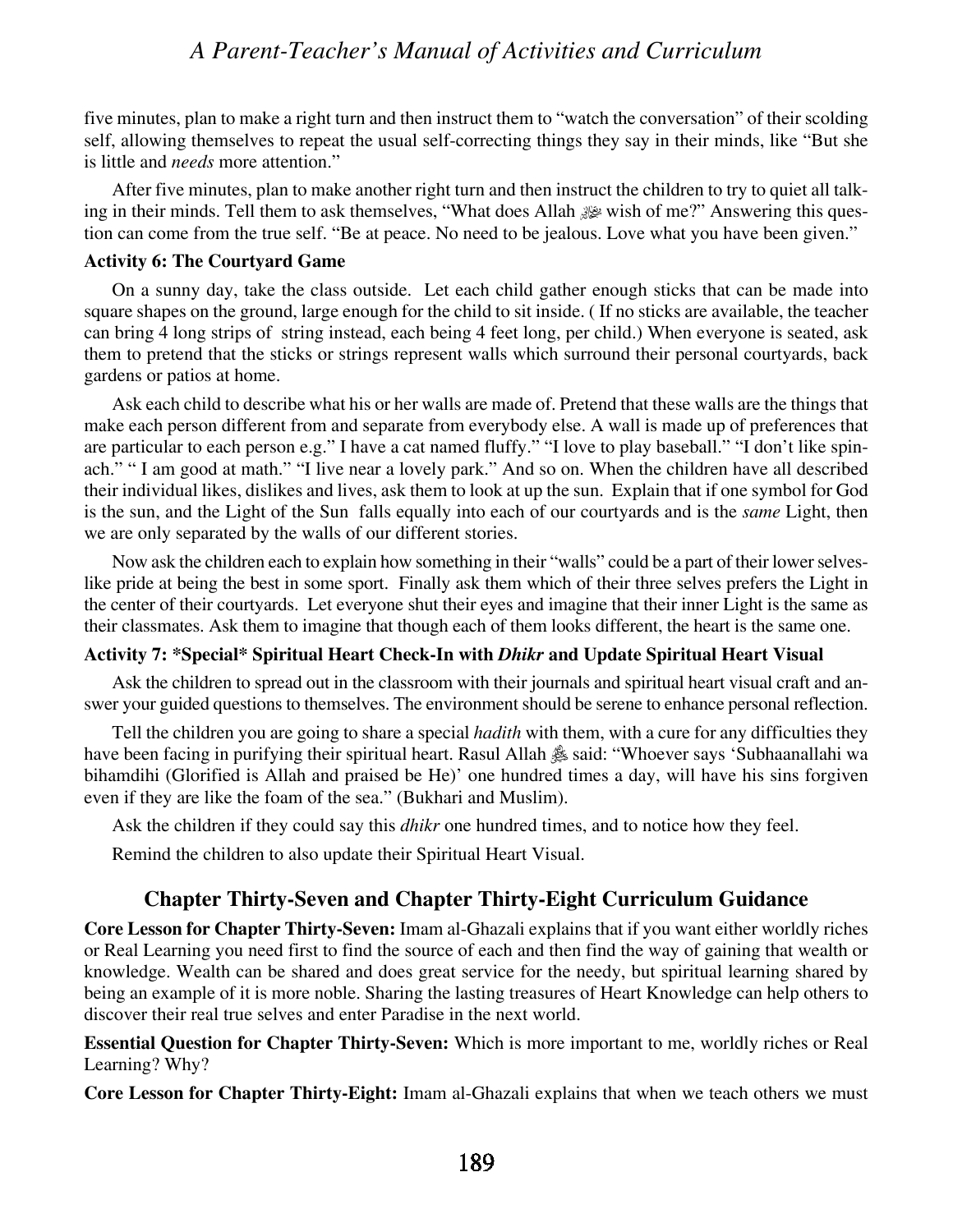treat everyone as though they were our children or our family by being examples of mercy and compassion. Imagine everyone in the world is our family. The children now understand that there are those who will be greedy and brag because they do not realize that life is not for owning more and more, but instead, for being pure and serving others. There is no race to beat anyone in polishing one's heart. The children realize their bodies need care because they have been given bodies so that their hearts can ride inside them during the time needed for polishing.

**Essential Question for Chapter Thirty-Eight:** Who am I racing against in my life and trying to beat?

#### **Activity 1: Connecting to the Quran**

Read to the children Surah 9 verse 71, and reflect upon its meaning:

"As for the faithful, both men and women—they are protectors of one another: they urge the doing of what is right and forbid the doing of what is wrong, and are constant in prayer, and render the charity that purifies, and they heed God and His Messenger. It is they on whom God will bestow His blessing: truly, God is Almighty, Truly Wise."

#### **Activity 2: Love Our Teachers Day**

Children tend to enjoy brainstorming the ideas to accomplish a task. Ask the children to come up with a way to show appreciation for their teachers. Ask them to incorporate a passage from one of the beautiful *hadith* or Quran which they have learned about teachers. For example, the Prophet Muhammad  $\frac{4}{100}$  said, "In truth Allah and His angels as well as the heavens and the earth, even the ant in its hill and the whale in the sea, will bless the man who teaches his fellow men," (Tirmidhi). They could draw a picture of this. The children can honor their parents and/or teachers from school or elsewhere. Assist the children in accomplishing whatever feasible idea they decide on.

#### **Activity 3: \*Reminder\* The Belongings of Paradise Charity Box**

Schedule this day on your calendar so that the children are prepared and have chosen an item to bring into the classroom for the charity box. Remind the children something like, "While we do not bring any belongings from this life into Heaven, that's all right because the more good deeds we do in this life, Allah u will give us even better gifts and everlasting happiness in this world and Paradise."

Before the children put their donations into the box, ask them to remember using the item and how happy they felt at the time. Then ask them to explain why they don't use the item anymore. After they answer, explain to them again that these toys only bring happiness for a short period of time, but the actions that strengthen the spiritual heart will bring happiness in this world and the next.

Repeat this activity bi-weekly or monthly, and have the children take turns delivering the items to a chosen charity organization. We recommend that the children bring in only one item at a time so that they will have items to give in the future.

#### **Activity 4: Secret Virtue Box**

After allowing the children some time (recommended two weeks if possible) to practice their virtue, offer the Secret Virtue Box to each child so that a new virtue may be chosen, read, and noted, and then the slip of paper returned to the container. Remind the children of the Pearls of Wisdom, and talk positively to them about their efforts so far. You may choose to provide healthy treats around this time to make it pleasurable.

# **Chapter Thirty-Nine Curriculum Guidance**

**Core Lesson:** A story about Omar who is "playing school" illustrates the humiliation and unhappiness that a thoughtless teacher can cause students through unkindness. This is no different than the misery any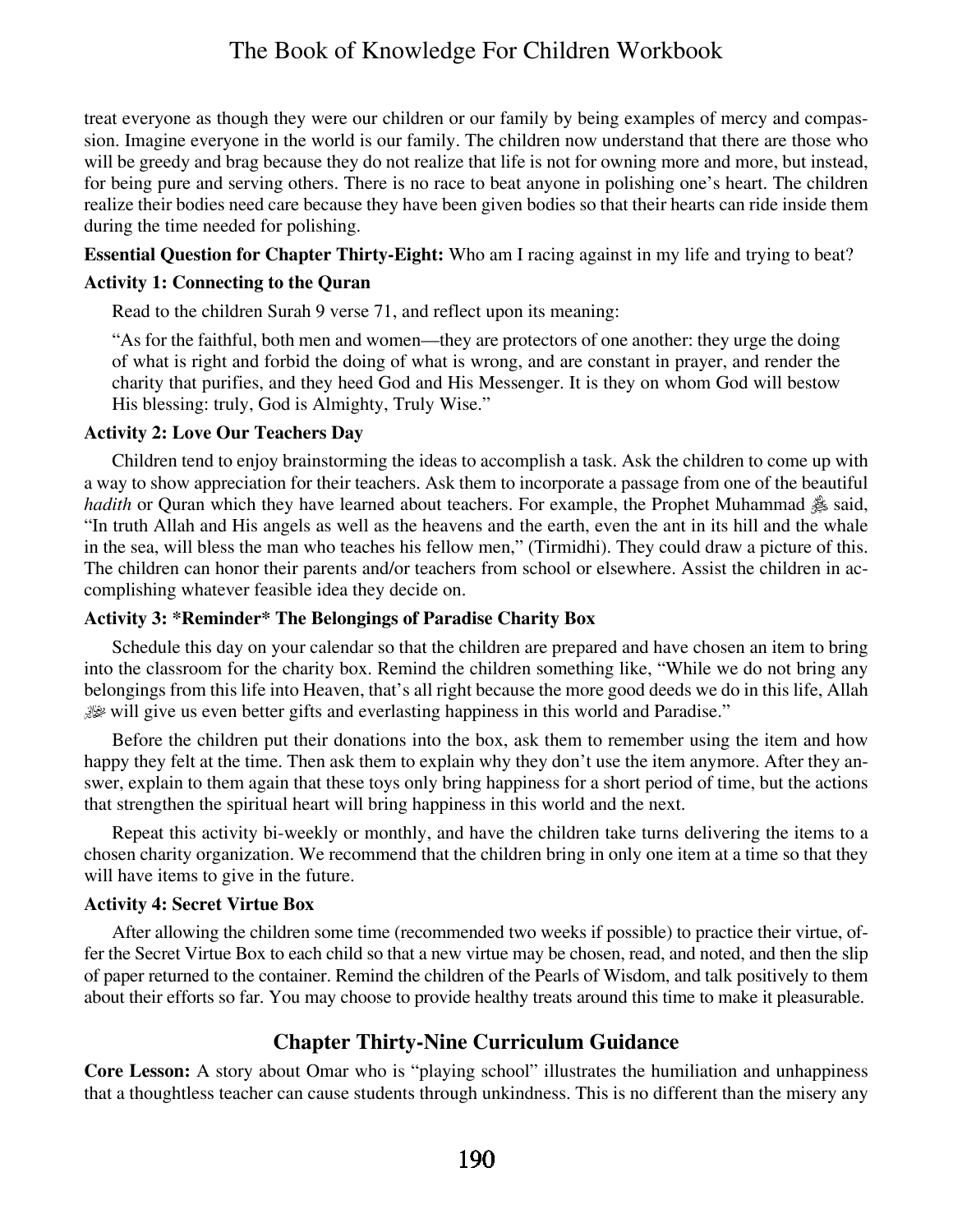of us can cause one another through lack of manners, 'adab,' or gentle treatment.

**Essential Questions:** How do I like to be treated? Can I be strong enough to treat others that way?

#### **Activity 1: Connecting to the Quran**

Read to the children Surah 16 verse 125, and reflect upon its meaning:

"Invite (people) to your Lord´s way with discretion and kindly instruction, and discuss (things) with them in the politest manner. Your Lord is quite Aware as to who has strayed from His path, just as He is quite Aware of those who have consented to be guided."

#### **Activity 2: Hasan and Hossein's Winning Method**

Share with the children the story of Hasan and Hossein (may Allah with the stormers) in which the two boys saw an older man making ablutions incorrectly. Instead of scolding him, they asked him to watch each of them make *wudu* and be a judge as to who made *wudu* the best. In this way, the man realized his own mistakes and was not offended. Ask the children to act out this scenario, or come up with different ways in which they could gently teach someone who was doing something incorrectly.

#### **Activity 3: Open Microphone Assignment**

One way to bring closure to the Book of Knowledge from the Ghazali Children's Series is to end with a story-telling/poetry/art ceremony. Ask the children to write a short story or poem or create a piece of art that demonstrates an important lesson they have learned in this Series. Let the children know that at the next meeting you will be celebrating the end of Book One and inviting guests to witness the closure ceremony. More ideas for the final chapter and closure ceremony are found in Chapter Forty Curriculum Guidance.

### **Activity 4: \*Reminder\* Serve Like the Prophet Muhammad** s

Smile please! This is a friendly reminder to keep up the group charity projects scheduled on your Good Habit Calendar such as feeding the poor or visiting the elderly/sick. Remind the children to stay positive, put others before themselves, and TRY TO KEEP SMILING just like the beautiful smile of the Prophet Muhammad  $\triangleq$ ! To put everyone in a light mood, have the children pair off for "smile contests"—whoever can smile the longest at another person wins a treat. (Hint: Let everyone win a treat in the end so that the children's spirits remain high.) Provide options to help the children handle any difficult feelings that come up such as one-on-one time with an adult mentor, quiet time, or ability to change activities.

#### **Activity 5: Guided Personal Reflection and Update Spiritual Heart Visual**

Ask the children to spread out in the classroom with their Spiritual Heart Visual craft and/or journals. Ensure a serene environment perhaps with soft Islamic songs playing in background.

Provide a coloring sheet with one of the 99 Names stream in Arabic calligraphy. When beginning the reflection, the children can color this Name  $\&\&$ . http://freecoloringpages.co.uk/?q=99%20allah%20names

Interchange coloring with free-drawing or other forms of art in future repetitions of this activity. (Ask the children to draw something that appealed to them in the lesson and to share the meanings behind their artwork later.)

#### **Suggested Script:**

- 1. Ask the Essential Question(s) of the chapter to the children, and allow them time to ponder upon their answers with their eyes closed or write it out in a personal journal.
- 2. Softly and kindly say something like this to the children: "Now close your eyes and focus on breathing in and out for 7 breaths repeating 'Al-' as one inhales and 'Hamdulilah' as one exhales. Try to find the deepest part inside your heart. Tell it that you wish to clean it and make it beautiful. Ask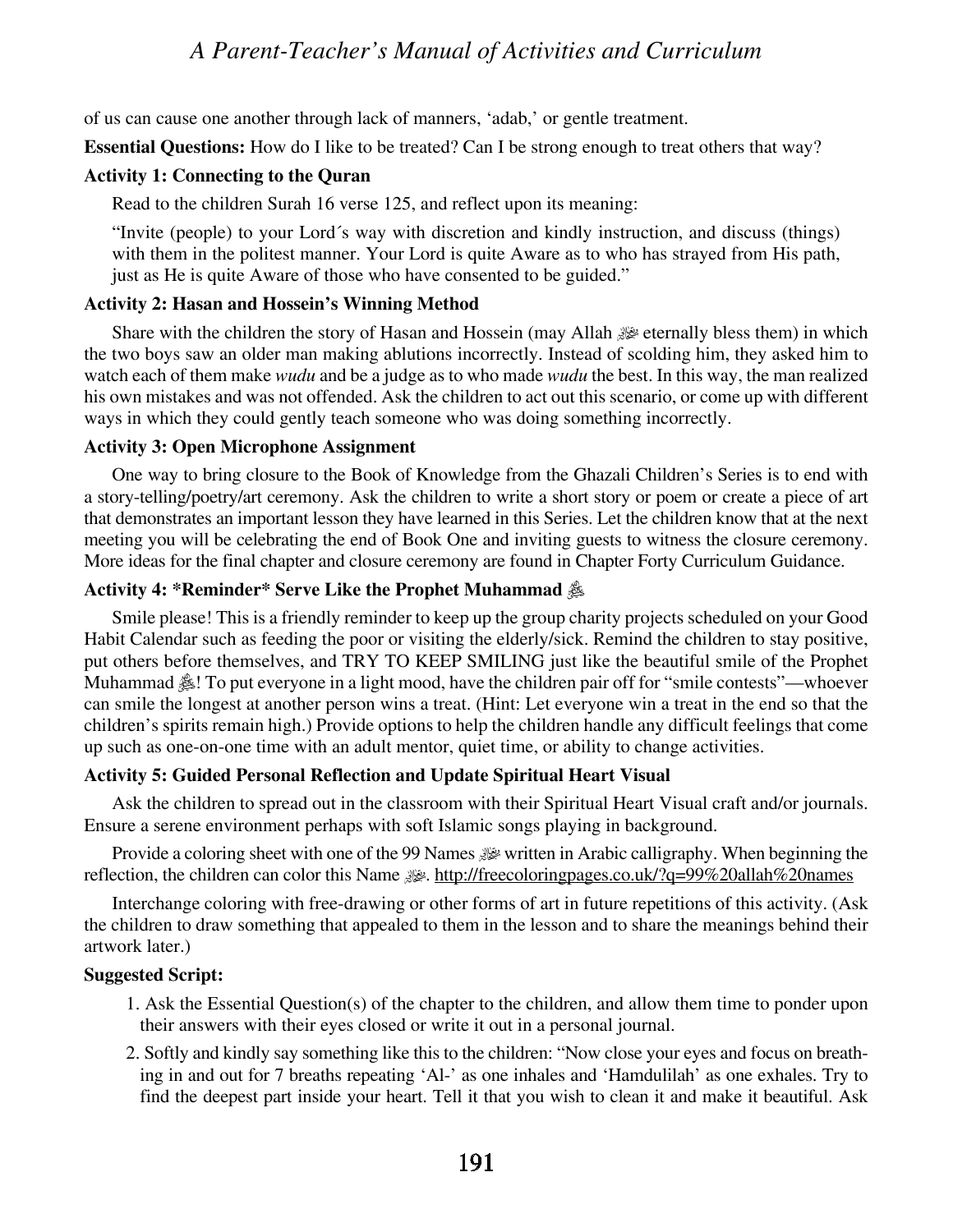yourself everyday, 'Am I getting better?' Just focus on that answer being 'Yes.' Focus on getting better each day by sticking to good habits of thoughts, feelings, and actions. Don't worry about the far-off future just right now."

- 3. "Open your eyes and update your Spiritual Heart Visual removing any vices that you have avoided and keeping any vices that you are still trying to improve. Do not despair if vices remain—your intention is what matters!"
- 4. "Write down what you would like to improve and name at least one easy way that you can improve."
- 5. If possible, offer one-on-one time with each child to listen to their ideas and feelings about the class and daily activities, and reflect on their artwork.

# **Chapter Forty Curriculum Guidance**

**Special Note:** This chapter may be taught as its own chapter with a separate closure ceremony or as part of the closure ceremony. The below activities are also part of the curriculum for Chapter Six so you might also think about saving some of them for this occasion.

**Core Lesson:** Omar tells a story which demonstrates what a good teacher should be like and how children can be good teachers too. One practices the *sunna* of the Prophet  $\triangleq$  by being always merciful, never speaking badly of another, avoiding envy, greed, arguing, pride, lying, sloth, and hypocrisy. If what we 'know' is not our 'state of being,' it's just so many words.

**Essential Questions:** How would you behave if you were in the company of the Prophet Muhammad  $\hat{\mathbb{B}}$ ? Can you try to act that respectful way today with others? Show what that is like.

#### **Activity 1: Connecting to the Quran**

Read to the children Surah 13 verse 11 and reflect upon its meaning:

"God will not change the condition of a people until they change what is within themselves." Ask the children to reflect specifically upon what has changed in their lives since beginning to work on good character and on purifying their spiritual hearts? How can changing what's inside of us change the way we grow, just like the two trees?

#### **Activity 2: Ceremonial Tree Planting**

A ceremonial tree may be planted in remembrance of the special class you have just completed. As this newly planted tree is just beginning its life, so are each of the students who have worked hard to learn how to grow into virtuous servants of Allah  $\mathbb{R}$ . Reach out to families of the children, community members, or your local City Hall to ask if anyone would like and permit the children to plant trees on their property. Permission for one tree is sufficient, but the more the better allowing each child to plant a tree.

Vegetable seeds can also be planted if trees are not possible. For families that have the capability, allowing the child to plant a tree or vegetable seeds in their own yard would give the child the possibility of developing a habit of caring for the plant as it grows by watering it, propping it up, and removing any weeds.

Explain to the children that the plant needs to have good soil and clean water, correct propping, and removal of any weeds in order to grow and produce food, God-willing  $\mathcal{L}$ . Emphasize that the good ideas they are learning are like the seeds, and they need to take care of them just like the plants in order to produce the fruits of good character. Nourishing oneself with real knowledge, performing good deeds, removing bad habits, and remembering Allah  $\mathbb{R}^n$  much will make them grow into good people with beautiful characters.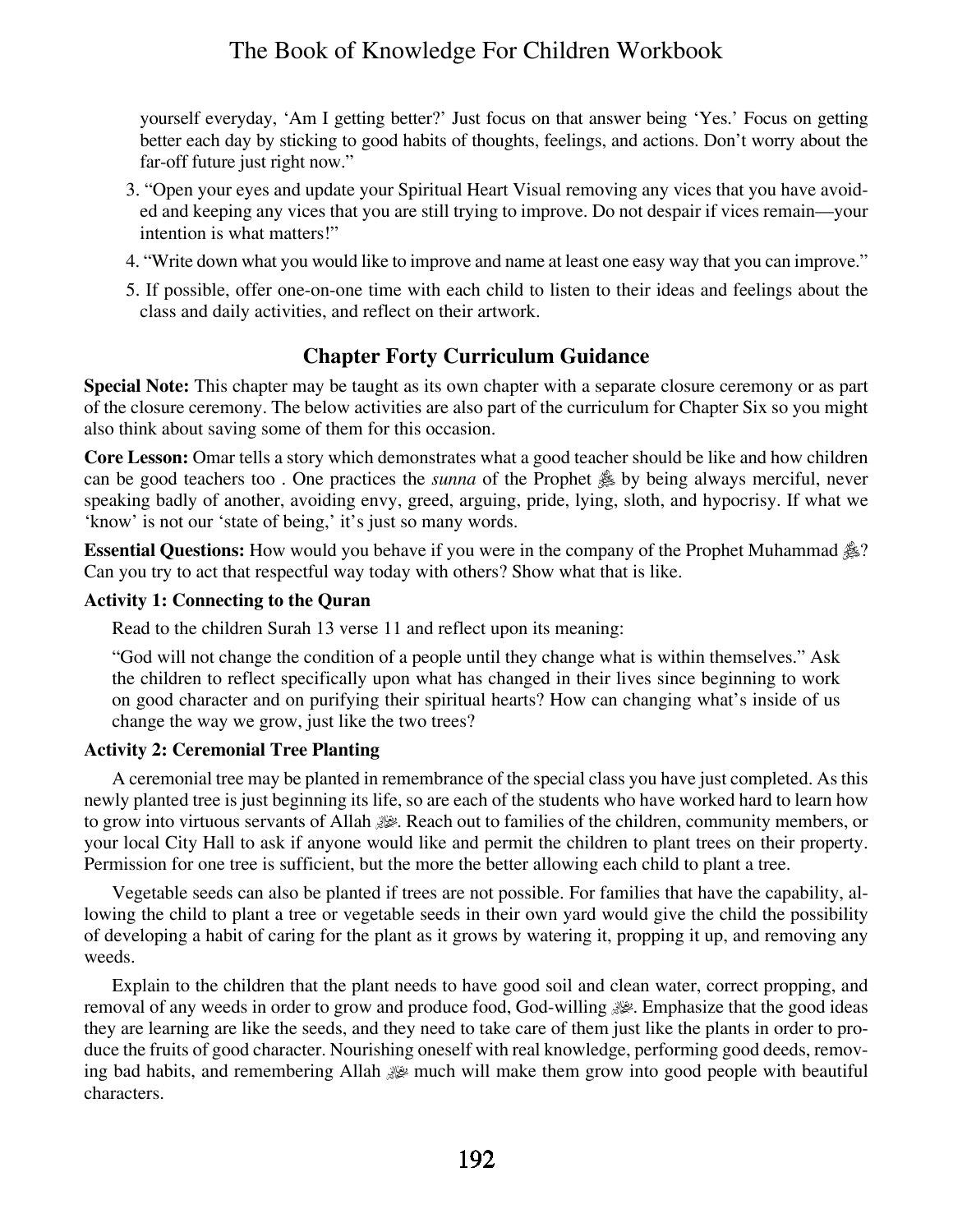#### **Activity 3: The Blessed Tree Film**

Refresh the children's spirits with this astounding film about a miraculous tree which loved the Prophet **Muhammad**  $\frac{d}{dx}$ **. It can be downloaded at this link for a reduced price:** 

http://www.tenthousandfilms.com/The\_Blessed\_Tree.html

Questions for children about the film:

- 1. Why did the tree grow to become so strong even in the harsh desert?
- 2. How can love of the Prophet Muhammad  $\triangleq$  help you to grow into the best person possible?

#### **Activity 4: My Growing Tree Craft**

Suggested materials:

Durable sheets of construction paper, cardboard, etc.

**Markers** 

Paste

**Scissors** 

Cut-outs of trees, leaves, and fruits from durable craft materials mentioned above

Small drawings illustrating good virtues (can also be written out)

Small drawings representing good fruits which arise from virtuous habits. For example, happy faces; a picture of poor children being fed and smiling; a picture of a child with his parents smiling at the child proudly. These ideas could also be written out in words.

- Each child is asked to draw a bare tree with many roots and leafless branches reaching Heavenwards. The teacher could offer a cut-out that could be traced.
- Children can paste drawings, pictures, or words of good habits on the roots. These are things that would grow into beautiful trees, like those mentioned in Chapter 6, such as "Memorize Quran," "Make Five Daily Prayers," "Honor Elders," "Be Truthful" etc.
- Now decorate the tree with leaves and fruits using markers or paste cut-outs of leaves and fruits made from a durable material.
- Finally, write words or paste pictures and drawings of the "good fruits" that will come from their virtuous habits onto the tree limbs.

### **Closure Ceremony Guidance**

#### **Activity 1: Open Microphone Storytelling**

Arrange a stage with a real or pretend microphone and seating arrangements for invited families, teachers, and friends. Each child will have their turn at the microphone to read their story to the audience showcasing an important lesson they have learned during this Series.

#### **Activity 2: Award Certificates**

Create or purchase formal award certificates for the children. It may read something like, "Congratulations Fatima Shah for your hard work completing the Book of Knowledge from the Ghazali Children's Series. May Allah  $\mathcal{L}$  guide you always. Ameen."

#### **Activity 3: Islamic Song Concert**

Along with the storytelling, the children can share the spirit of the lessons they have been learning by singing the Islamic songs for their parents, teachers, and friends.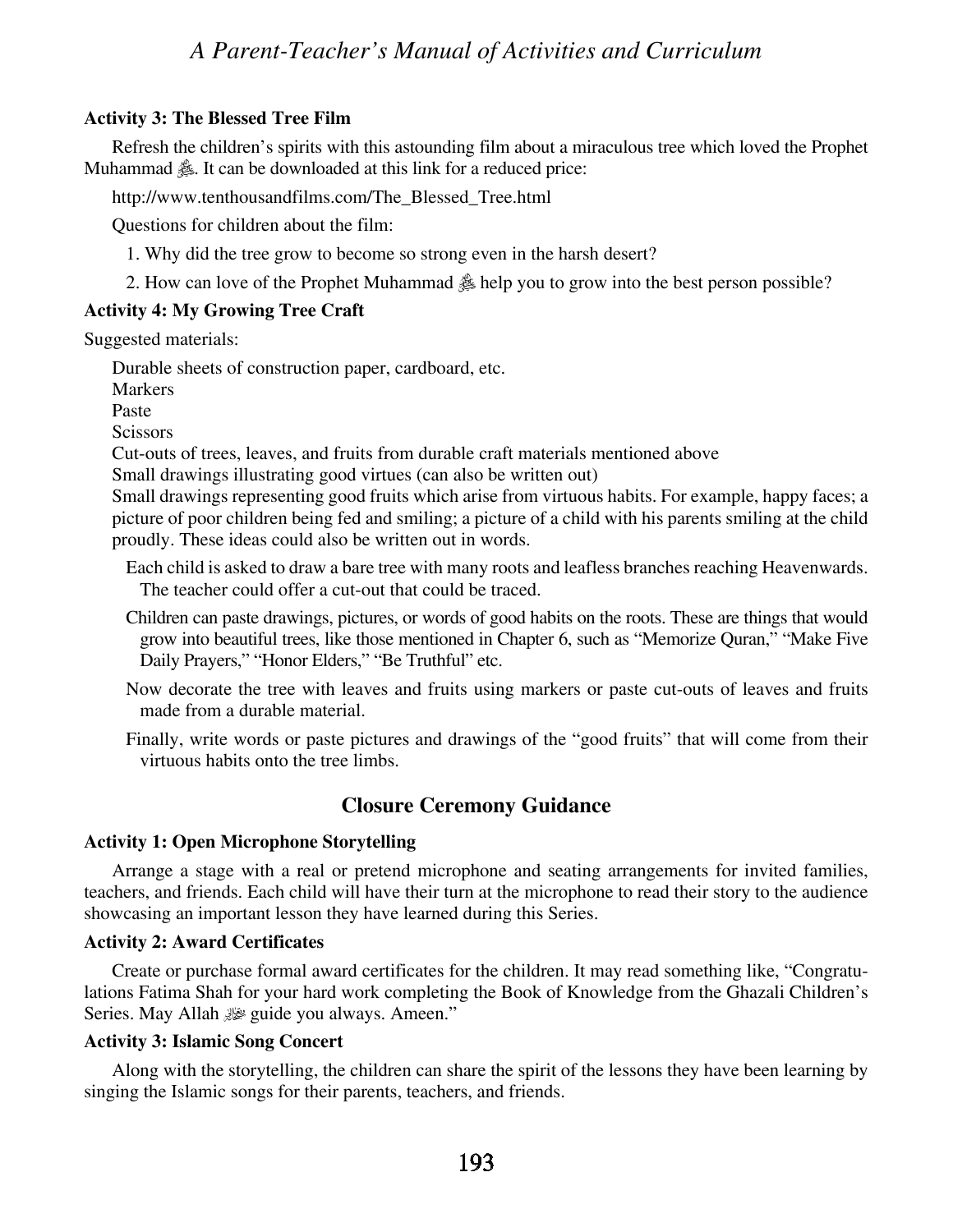#### **Activity 4: Memory Lane**

Collect all the photos and recordings taken of the children during class time and community service projects. Print the photos to be displayed at the closure ceremony or create a picture slide show with a beautiful Islamic song playing in the background.

#### **Activity 5: Parting Blessings**

Ask a respected elder or scholar in your community to join the ceremony in order to make the final parting words and say a *du'a'* for the children and their families.